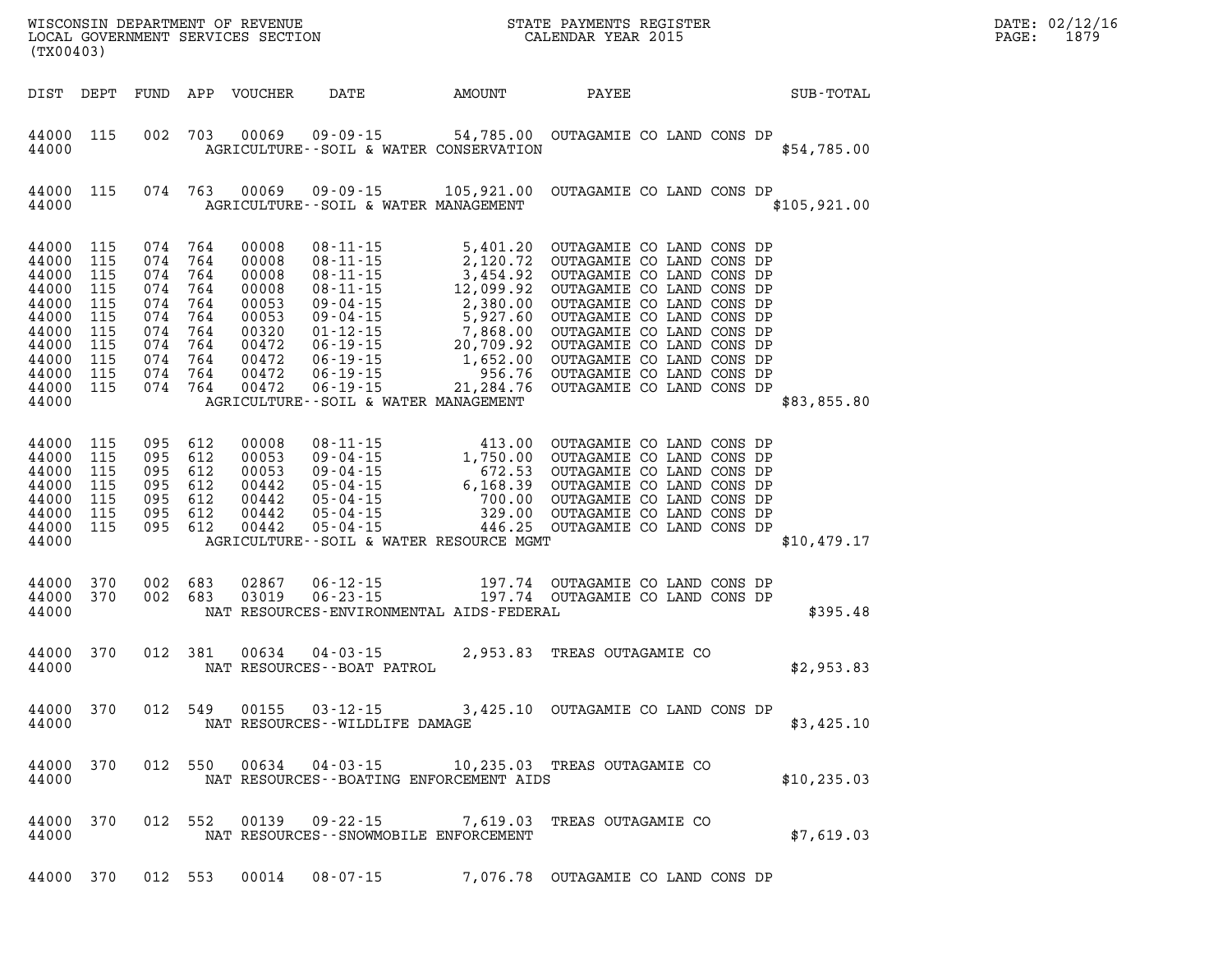| (TX00403)                                                   |                                          |                               |                                                    |                                                    |                                                                                              |                                                                                                           |                                                                                                                                                                                               |                | PAGE: | DATE: 02/12/16<br>1880 |
|-------------------------------------------------------------|------------------------------------------|-------------------------------|----------------------------------------------------|----------------------------------------------------|----------------------------------------------------------------------------------------------|-----------------------------------------------------------------------------------------------------------|-----------------------------------------------------------------------------------------------------------------------------------------------------------------------------------------------|----------------|-------|------------------------|
| DIST DEPT                                                   |                                          |                               |                                                    | FUND APP VOUCHER                                   |                                                                                              | DATE AMOUNT                                                                                               | PAYEE                                                                                                                                                                                         | SUB-TOTAL      |       |                        |
| 44000 370<br>44000<br>44000 370<br>44000                    | 370                                      | 012 553<br>012                | 553<br>012 553                                     | 00033<br>00155<br>00155                            | 08-31-15<br>$03 - 12 - 15$                                                                   | 16,463.00<br>$03 - 12 - 15$ 1,841.38<br>NAT RESOURCES -- WILDLIFE DAMAGE CLAIMS                           | 10,071.68 OUTAGAMIE CO LAND CONS DP<br>OUTAGAMIE CO LAND CONS DP<br>OUTAGAMIE CO LAND CONS DP                                                                                                 | \$35,452.84    |       |                        |
| 44000 370<br>44000                                          |                                          |                               | 012 563                                            | 01487                                              |                                                                                              | NAT RESOURCES - COUNTY CONSERVATION AIDS                                                                  | 01-08-15 9,193.00 TREAS OUTAGAMIE CO                                                                                                                                                          | \$9,193.00     |       |                        |
| 44000<br>44000<br>44000 370<br>44000                        | 370<br>370                               | 012 575<br>012 575<br>012 575 |                                                    | 00200<br>00341<br>01748                            |                                                                                              | 08-19-15 33,976.83<br>08-28-15 36,912.50<br>02-03-15 19,805.76<br>NAT RESOURCES - - SNOWMOBILE TRAIL AIDS | TREAS OUTAGAMIE CO<br>TREAS OUTAGAMIE CO<br>TREAS OUTAGAMIE CO                                                                                                                                | \$90,695.09    |       |                        |
| 44000 370<br>44000                                          |                                          |                               |                                                    | 074 670 42912                                      | $05 - 29 - 15$<br>NAT RESOURCES - - RU RECYCLING GRANT                                       |                                                                                                           | 518,420.08 TREAS OUTAGAMIE CO                                                                                                                                                                 | \$518,420.08   |       |                        |
| 44000 370<br>44000                                          |                                          |                               | 074 673                                            | 42912                                              | $05 - 29 - 15$                                                                               | NAT RESOURCES--RU CONSOLIDATED GRANT                                                                      | 51,718.48 TREAS OUTAGAMIE CO                                                                                                                                                                  | \$51,718.48    |       |                        |
| 44000<br>44000<br>44000<br>44000<br>44000 370<br>44000      | 370<br>370<br>370<br>370                 | 095 517                       | 095 517<br>095 517<br>095 517<br>095 517           | 00010<br>00011<br>02868<br>02878<br>03015          | $06 - 23 - 15$<br>NAT RESOURCES - - POLLUTION CONTROL                                        |                                                                                                           | 07-16-15<br>07-16-15 56,383.35 OUTAGAMIE CO LAND CONS DP<br>06-12-15 6,572.51 OUTAGAMIE CO LAND CONS DP<br>06-12-15 6,572.51 OUTAGAMIE CO LAND CONS DP<br>10,624.66 OUTAGAMIE CO LAND CONS DP | \$82, 293.53   |       |                        |
| 44000 395<br>44000                                          |                                          |                               | 011 168                                            | 50044                                              | TRANSPORTATION--ELDERLY & DISABLED                                                           |                                                                                                           | 06-09-15 343,867.00 COUNTY OF OUTAGAMIE                                                                                                                                                       | \$343,867.00   |       |                        |
| 44000<br>44000<br>44000<br>44000<br>44000<br>44000<br>44000 | 395<br>395<br>395<br>395<br>395<br>- 395 | 011<br>011<br>011             | 011 185<br>185<br>011 185<br>185<br>185<br>011 185 | 44245<br>54592<br>58565<br>61786<br>65627<br>65963 | 04-07-15<br>$07 - 21 - 15$<br>$09 - 01 - 15$<br>$10 - 05 - 15$<br>$11 - 12 - 15$<br>11-13-15 | $4,033.27$<br>$4,151.18$<br>$4,515.50$<br>1,170.46<br>TRANSPORTATION - - HIGHWAY SAFETY - FEDERAL         | 1,714.40 OUTAGAMIE CO<br>TREAS OUTAGAMIE CO<br>TREAS OUTAGAMIE CO<br>TREAS OUTAGAMIE CO<br>OUTAGAMIE CO<br>1,115.14 OUTAGAMIE CO                                                              | \$16,699.95    |       |                        |
| 44000<br>44000<br>44000<br>44000                            | 395<br>395<br>395                        |                               | 011 190<br>011 190<br>011 190                      | 36044<br>52044<br>64044                            | $01 - 05 - 15$<br>$07 - 06 - 15$<br>$10 - 05 - 15$                                           | TRANSPORTATION--GENERAL TRANSP AIDS-GTA                                                                   | 686,448.86 COUNTY OF OUTAGAMIE<br>1,372,897.72 COUNTY OF OUTAGAMIE<br>686,448.86 COUNTY OF OUTAGAMIE                                                                                          | \$2,745,795.44 |       |                        |
| 44000<br>44000 395                                          | 395                                      | 011<br>011                    | 278<br>278                                         | 37143<br>68137                                     | $01 - 21 - 15$<br>$12 - 04 - 15$                                                             | 350,000.00                                                                                                | TREAS OUTAGAMIE CO<br>357,065.65 TREAS OUTAGAMIE CO                                                                                                                                           |                |       |                        |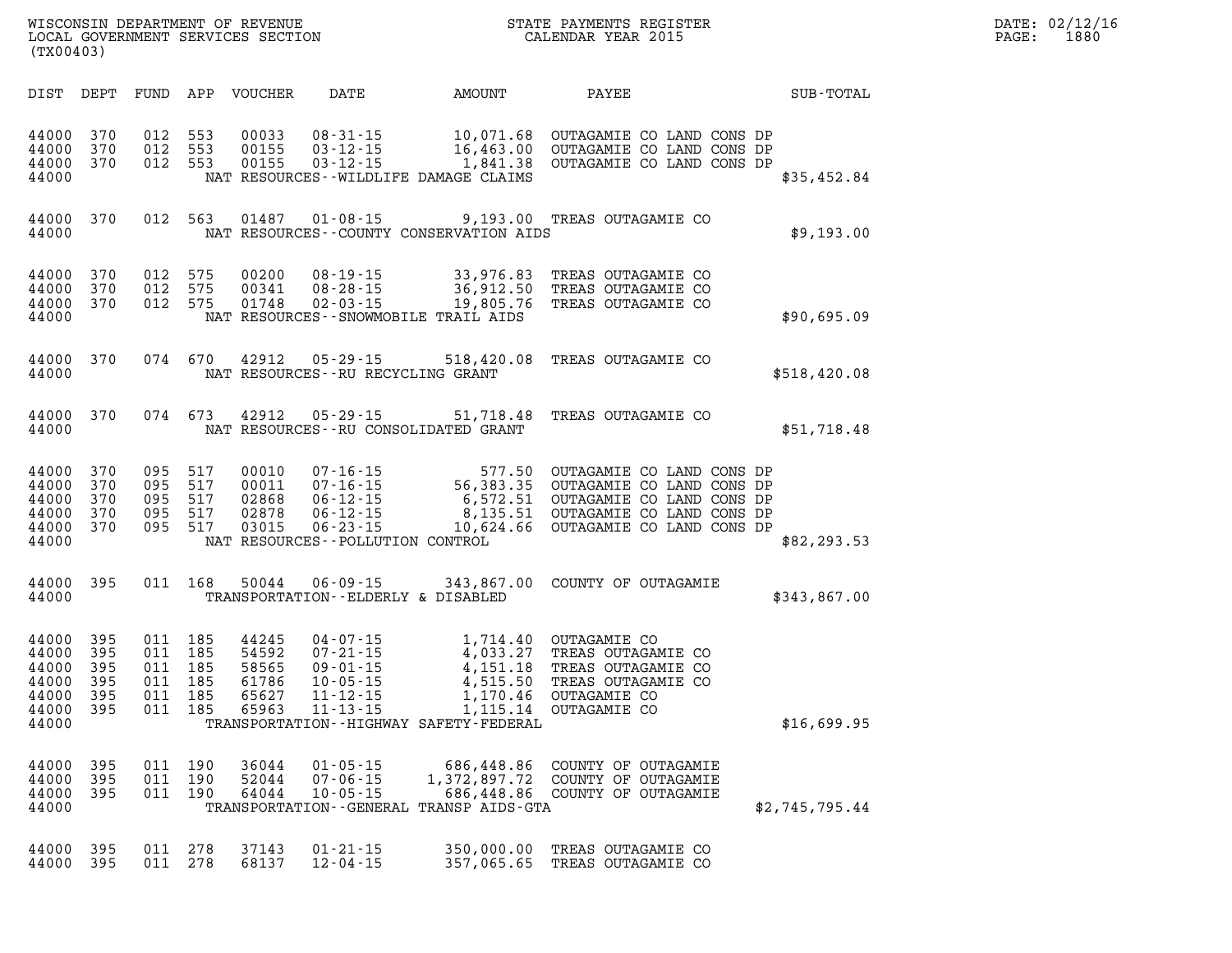| N <sub>N</sub><br>WISCONSIN DEPARTMENT OF REVENUE<br>LOCAL GOVERNMENT SERVICES SECTION<br>(TX00403)                                                                                                         |                                                                                                                                                        |                                                                                                                                                        |                                                                                                                                                        |                                                                                                                                                                                                    |                                                                                                                                                                                                                                                                                                                                                                                                    |                                                                                                                                                                                                                                                                                                                                                                                                                                                                                          | STATE PAYMENTS REGISTER<br>CALENDAR YEAR 2015                                                                                                                                                                                                                                                                                                                                            |  | DATE: 02/12/16<br>PAGE:                         | 1881 |  |
|-------------------------------------------------------------------------------------------------------------------------------------------------------------------------------------------------------------|--------------------------------------------------------------------------------------------------------------------------------------------------------|--------------------------------------------------------------------------------------------------------------------------------------------------------|--------------------------------------------------------------------------------------------------------------------------------------------------------|----------------------------------------------------------------------------------------------------------------------------------------------------------------------------------------------------|----------------------------------------------------------------------------------------------------------------------------------------------------------------------------------------------------------------------------------------------------------------------------------------------------------------------------------------------------------------------------------------------------|------------------------------------------------------------------------------------------------------------------------------------------------------------------------------------------------------------------------------------------------------------------------------------------------------------------------------------------------------------------------------------------------------------------------------------------------------------------------------------------|------------------------------------------------------------------------------------------------------------------------------------------------------------------------------------------------------------------------------------------------------------------------------------------------------------------------------------------------------------------------------------------|--|-------------------------------------------------|------|--|
| DIST                                                                                                                                                                                                        | DEPT                                                                                                                                                   | FUND                                                                                                                                                   |                                                                                                                                                        | APP VOUCHER                                                                                                                                                                                        | DATE                                                                                                                                                                                                                                                                                                                                                                                               | AMOUNT                                                                                                                                                                                                                                                                                                                                                                                                                                                                                   | PAYEE                                                                                                                                                                                                                                                                                                                                                                                    |  | SUB-TOTAL                                       |      |  |
| 44000<br>44000                                                                                                                                                                                              | 395                                                                                                                                                    | 011                                                                                                                                                    | 278                                                                                                                                                    | 68906                                                                                                                                                                                              | TRANSPORTATION - - LRIP/TRIP/MSIP GRANTS                                                                                                                                                                                                                                                                                                                                                           | $12 - 14 - 15$ 6, 247.11                                                                                                                                                                                                                                                                                                                                                                                                                                                                 | TREAS OUTAGAMIE CO                                                                                                                                                                                                                                                                                                                                                                       |  | \$713, 312.76                                   |      |  |
| 44000<br>44000<br>44000<br>44000<br>44000<br>44000<br>44000<br>44000<br>44000<br>44000<br>44000<br>44000<br>44000                                                                                           | 435<br>435<br>435<br>435<br>435<br>435<br>435<br>435<br>435<br>435<br>435<br>435                                                                       | 005<br>005<br>005<br>005<br>005<br>005<br>005<br>005<br>005<br>005<br>005<br>005                                                                       | 000<br>000<br>000<br>000<br>000<br>000<br>000<br>000<br>000<br>000<br>000<br>000                                                                       | 90511<br>90514<br>90515<br>90517<br>90518<br>90519<br>90600<br>90601<br>90604<br>90607<br>90609<br>90611                                                                                           | $01 - 01 - 15$<br>$02 - 01 - 15$<br>$03 - 01 - 15$<br>$10 - 01 - 15$<br>$11 - 02 - 15$<br>$12 - 01 - 15$<br>HEALTH SERVICES - - STATE/FED AIDS                                                                                                                                                                                                                                                     | 271,448.00<br>118,377.00<br>65,539.00<br>$03-01-15$<br>$04-01-15$<br>$05-01-15$<br>$06-01-15$<br>$07-01-15$<br>$08-01-15$<br>$08-01-15$<br>$08-01-15$<br>$08-01-15$<br>$09-01-15$<br>$09-01-15$<br>$09-01-15$<br>$09-01-15$<br>$09-01-15$<br>$09-01-15$<br>$09-01-15$<br>94,293.00<br>52,603.00<br>14,308.00                                                                                                                                                                             | OUTAGAMIE CO<br>OUTAGAMIE CO<br>OUTAGAMIE CO<br>OUTAGAMIE CO<br>OUTAGAMIE CO<br>OUTAGAMIE CO<br>OUTAGAMIE CO<br>OUTAGAMIE CO<br>OUTAGAMIE CO<br>OUTAGAMIE CO<br>OUTAGAMIE CO<br>OUTAGAMIE CO                                                                                                                                                                                             |  | \$4,968,810.00                                  |      |  |
| 44000<br>44000<br>44000<br>44000<br>44000<br>44000<br>44000<br>44000<br>44000<br>44000<br>44000<br>44000<br>44000<br>44000<br>44000<br>44000<br>44000<br>44000<br>44000<br>44000<br>44000<br>44000<br>44000 | 437<br>437<br>437<br>437<br>437<br>437<br>437<br>437<br>437<br>437<br>437<br>437<br>437<br>437<br>437<br>437<br>437<br>437<br>437<br>437<br>437<br>437 | 005<br>005<br>005<br>005<br>005<br>005<br>005<br>005<br>005<br>005<br>005<br>005<br>005<br>005<br>005<br>005<br>005<br>005<br>005<br>005<br>005<br>005 | 000<br>000<br>000<br>000<br>000<br>000<br>000<br>000<br>000<br>000<br>000<br>000<br>000<br>000<br>000<br>000<br>000<br>000<br>000<br>000<br>000<br>000 | 00000<br>00000<br>00000<br>00000<br>00000<br>00000<br>00000<br>00000<br>00000<br>00000<br>00000<br>00000<br>00000<br>00000<br>00000<br>00000<br>00000<br>00000<br>00000<br>00000<br>00000<br>00000 | $01 - 05 - 15$<br>$01 - 30 - 15$<br>$02 - 05 - 15$<br>$03 - 05 - 15$<br>$04 - 06 - 15$<br>04-07-15<br>$04 - 17 - 15$<br>$04 - 30 - 15$<br>$05 - 05 - 15$<br>$05 - 22 - 15$<br>$06 - 03 - 15$<br>$06 - 05 - 15$<br>$06 - 26 - 15$<br>$07 - 06 - 15$<br>$07 - 30 - 15$<br>$08 - 05 - 15$<br>$08 - 07 - 15$<br>$08 - 21 - 15$<br>$09 - 08 - 15$<br>$09 - 18 - 15$<br>$09 - 29 - 15$<br>$10 - 05 - 15$ | 47,669.72 OUTAGAMIE<br>$47,669.72$<br>$325,841.08$<br>$63,413.19$<br>$514,668.51$<br>$48,063.12$<br>$282,212.67$<br>$101,923.52$<br>$239,986.50$<br>$43,466.76$<br>$300.00$<br>$72,500.34$<br>$51,580.43$<br>$11.520.00$<br>$11,520.00$<br>$52,236.39$<br>$443,460.15$<br>$42,927.52$<br>$68,872.22$<br>$8,073.00$<br>$8,073.00$<br>$42,503.30$<br>$963.00$<br>$1,473,791.00$<br>$45.631.83$<br>1,473,791.00 OUTAGAMIE<br>45,631.83 OUTAGAMIE<br>CHILDREN & FAMILIES--STATE/FEDERAL AIDS | 325,841.08 OUTAGAMIE CHILD SUPPORT<br>OUTAGAMIE<br>OUTAGAMIE<br>OUTAGAMIE<br>OUTAGAMIE CHILD SUPPORT<br>OUTAGAMIE<br>OUTAGAMIE CHILD SUPPORT<br>OUTAGAMIE<br>OUTAGAMIE<br>OUTAGAMIE CHILD SUPPORT<br>OUTAGAMIE<br>OUTAGAMIE<br>OUTAGAMIE<br>OUTAGAMIE CHILD SUPPORT<br>OUTAGAMIE<br>OUTAGAMIE CHILD SUPPORT<br>OUTAGAMIE CHILD SUPPORT<br>OUTAGAMIE<br>963.00 OUTAGAMIE HEALTH & HUMAN * |  | $\star$<br>$\star$<br>$\star$<br>\$3,981,604.25 |      |  |
| 44000<br>44000<br>44000                                                                                                                                                                                     | 455<br>455                                                                                                                                             | 002 202<br>002 202                                                                                                                                     |                                                                                                                                                        | 06274<br>07218                                                                                                                                                                                     | 05-21-15<br>$07 - 06 - 15$                                                                                                                                                                                                                                                                                                                                                                         | JUSTICE--LAW ENFORCEMENT TRAINING REIMB                                                                                                                                                                                                                                                                                                                                                                                                                                                  | 1,016.64 TREAS OUTAGAMIE CNTY<br>1,500.96 TREAS OUTAGAMIE CNTY                                                                                                                                                                                                                                                                                                                           |  | \$2,517.60                                      |      |  |
| 44000<br>44000                                                                                                                                                                                              | 455                                                                                                                                                    |                                                                                                                                                        | 002 221 14                                                                                                                                             |                                                                                                                                                                                                    | 07-21-15<br>JUSTICE--LAW ENFORCEMENT SERVICES AID                                                                                                                                                                                                                                                                                                                                                  | 2,030.00                                                                                                                                                                                                                                                                                                                                                                                                                                                                                 | TREAS OUTAGAMIE CNTY                                                                                                                                                                                                                                                                                                                                                                     |  | \$2,030.00                                      |      |  |

**44000 455 002 231 13 03-30-15 320.00 TREAS OUTAGAMIE CNTY**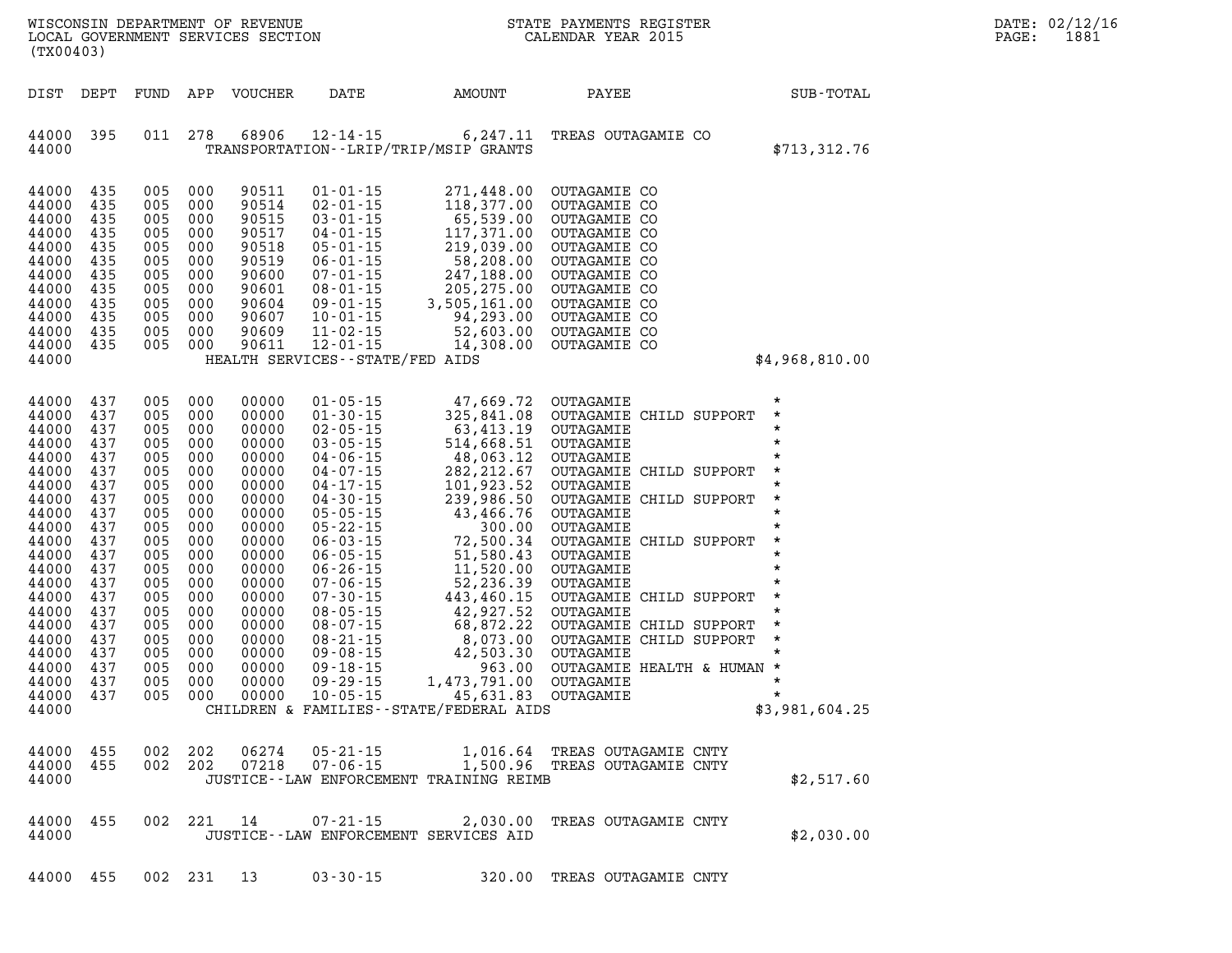| $\mathtt{DATE}$ : | 02/12/16 |
|-------------------|----------|
| PAGE:             | 1882     |

| (TX00403)                                                                              |                                                             |                                                                                                 |                    |                  | WISCONSIN DEPARTMENT OF REVENUE<br>LOCAL GOVERNMENT SERVICES SECTION TERM CALENDAR YEAR 2015                                                                                                                                                                                                                 |                              |              | D<br>$P\zeta$               |  |              |  |
|----------------------------------------------------------------------------------------|-------------------------------------------------------------|-------------------------------------------------------------------------------------------------|--------------------|------------------|--------------------------------------------------------------------------------------------------------------------------------------------------------------------------------------------------------------------------------------------------------------------------------------------------------------|------------------------------|--------------|-----------------------------|--|--------------|--|
| DIST DEPT                                                                              |                                                             |                                                                                                 |                    | FUND APP VOUCHER | DATE AMOUNT                                                                                                                                                                                                                                                                                                  |                              | <b>PAYEE</b> |                             |  | SUB-TOTAL    |  |
| 44000 455<br>44000                                                                     |                                                             |                                                                                                 |                    | 002 231 13       | 03-30-15 21,600.00 TREAS OUTAGAMIE CNTY<br>JUSTICE - - LAW ENFORCEMENT TRAINING                                                                                                                                                                                                                              |                              |              |                             |  | \$21,920.00  |  |
| 44000<br>44000<br>44000<br>44000<br>44000<br>44000<br>44000<br>44000<br>44000<br>44000 | 455<br>455<br>455<br>455<br>455<br>455<br>455<br>455<br>455 | 002 251<br>002 251<br>002 251<br>002 251<br>002 251<br>002 251<br>002 251<br>002 251<br>002 251 |                    | 01017            | $09 - 18 - 15$<br>01017 09-18-15 1,772.50 TREAS OUTAGAMIE CO<br>04486 02-18-15 8,593.50 TREAS OUTAGAMIE CO<br>05301 03-27-15 51,537.06 TREAS OUTAGAMIE CO<br>05771 04-24-15 15,432.36 TREAS OUTAGAMIE CO<br>05824 04-27-15 2,925.00 TREAS OUTAGAMIE CO<br>07100<br>JUSTICE - - TRUANCY PROGRAM - GRANT FUNDS | 3,140.00 TREAS OUTAGAMIE CO  |              |                             |  | \$114,848.56 |  |
| 44000<br>44000                                                                         | 455                                                         |                                                                                                 |                    |                  | 002  263  03678  01-15-15  32,075.00 TREAS OUTAGAMIE CO<br>JUSTICE - - TRIBAL LAW ENFORCEMENT                                                                                                                                                                                                                |                              |              |                             |  | \$32,075.00  |  |
| 44000<br>44000<br>44000<br>44000                                                       | 455<br>455<br>455                                           | 002 271<br>002 271                                                                              | 002 271            |                  | 00502  08-14-15  24,826.81 TREAS OUTAGAMIE CO<br>04666  02-26-15  31,263.94 TREAS OUTAGAMIE CO<br>05986  05-08-15  30,956.00 TREAS OUTAGAMIE CO<br>JUSTICE - - TREATMENT ALT/DIVERSION GRANT                                                                                                                 |                              |              |                             |  | \$87,046.75  |  |
| 44000 455<br>44000 455<br>44000                                                        |                                                             |                                                                                                 | 002 532<br>002 532 | 04<br>12         | 03-09-15 58,543.95 TREAS OUTAGAMIE CO<br>$07 - 27 - 15$<br>JUSTICE -- VICTIM/WITNESS ASSISTANCE SERV                                                                                                                                                                                                         | 61,980.27 TREAS OUTAGAMIE CO |              |                             |  | \$120,524.22 |  |
| 44000 455<br>44000<br>44000                                                            | 455                                                         | 002 542                                                                                         | 002 542            |                  | JUSTICE - - VICTIM ASSISTANCE                                                                                                                                                                                                                                                                                |                              |              |                             |  | \$38,680.67  |  |
| 44000<br>44000 465<br>44000                                                            | 465                                                         | 002 337                                                                                         | 002 337            | 01009<br>01362   | $01 - 20 - 15$<br>06-24-15 37,944.00 TREAS OUTAGAMIE CO<br>MILITARY AFFAIRS-EMERGENCY MGMT PLANNING                                                                                                                                                                                                          | 37,706.00 TREAS OUTAGAMIE CO |              |                             |  | \$75,650.00  |  |
| 44000<br>44000<br>44000                                                                | 465<br>465                                                  |                                                                                                 | 002 342<br>002 342 | 00926<br>01432   | $01 - 15 - 15$<br>06-25-15 49,363.89 TREAS OUTAGAMIE CO<br>MILITARY AFFAIRS-EMERGENCY MGMT-FED FUND                                                                                                                                                                                                          | 49,242.19 TREAS OUTAGAMIE CO |              |                             |  | \$98,606.08  |  |
| 44000<br>44000                                                                         | 485                                                         |                                                                                                 | 002 127            | 06046            | 06-12-15<br>VETERANS AFFAIRS GRANTS                                                                                                                                                                                                                                                                          |                              |              | 1,300.00 TREAS OUTAGAMIE CO |  | \$1,300.00   |  |
| 44000<br>44000                                                                         | 485                                                         |                                                                                                 | 082 267            | 06046            | 06-12-15<br>VETERANS AFFAIRS -- GRANTS TO COUNTIES                                                                                                                                                                                                                                                           |                              |              | 5,850.00 TREAS OUTAGAMIE CO |  | \$5,850.00   |  |
| 44000                                                                                  | 485                                                         | 083 370                                                                                         |                    | 06046            | $06 - 12 - 15$                                                                                                                                                                                                                                                                                               |                              |              | 5,850.00 TREAS OUTAGAMIE CO |  |              |  |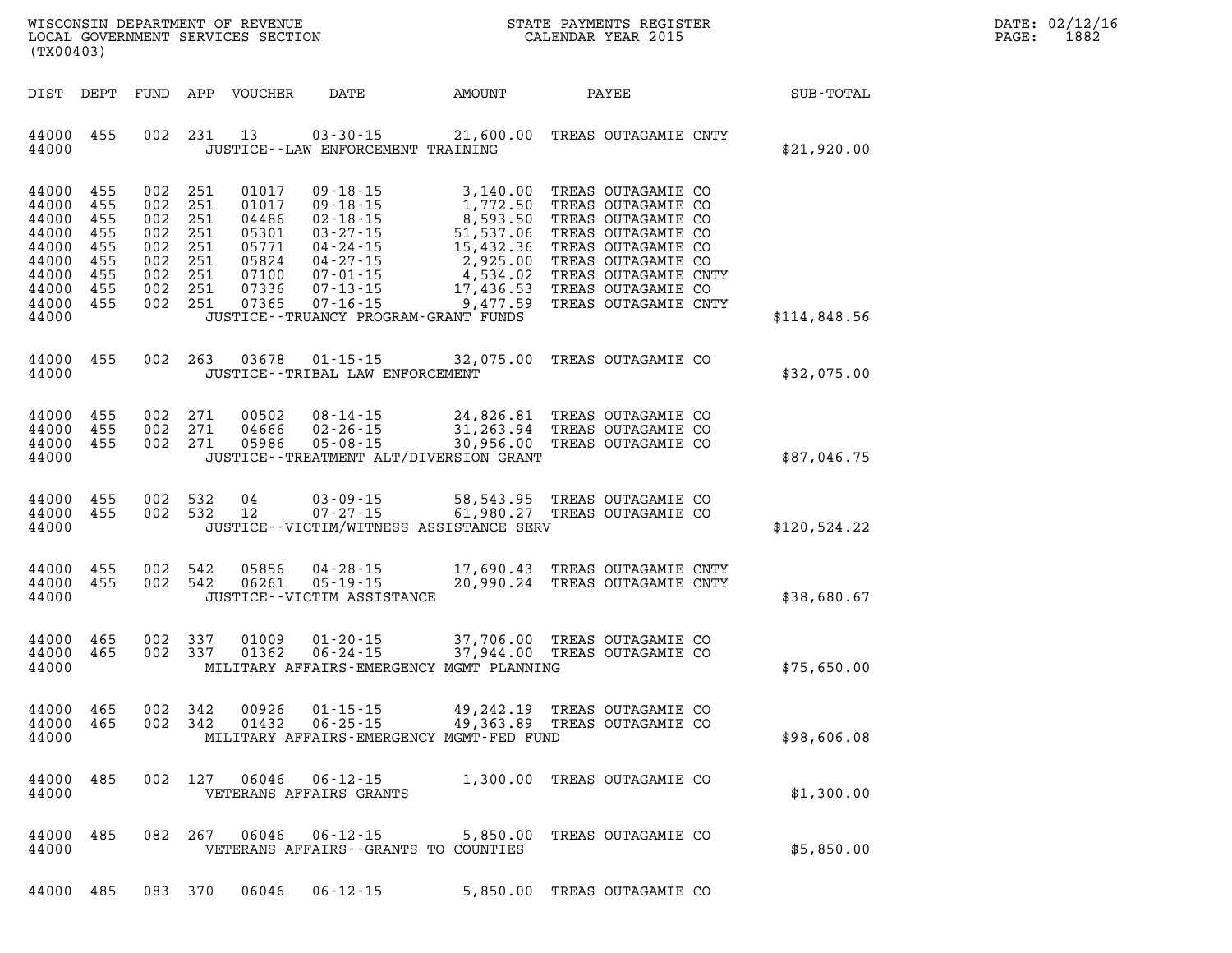| (TX00403)                                                                                                                                                                        |                                                                                                                                                       |                                                                                                    |                                                                                                                                                                          |                                                                                                                                                                                           |                                                                                                                                                                                                                |                                                                                                                                                                                                                                                                                                                                                                                                                                                                            | STATE PAYMENTS REGISTER                                                                                                                                                                                                                                                                                                                                                                                                                                                             |              | DATE: 02/12/16<br>PAGE:<br>1883 |
|----------------------------------------------------------------------------------------------------------------------------------------------------------------------------------|-------------------------------------------------------------------------------------------------------------------------------------------------------|----------------------------------------------------------------------------------------------------|--------------------------------------------------------------------------------------------------------------------------------------------------------------------------|-------------------------------------------------------------------------------------------------------------------------------------------------------------------------------------------|----------------------------------------------------------------------------------------------------------------------------------------------------------------------------------------------------------------|----------------------------------------------------------------------------------------------------------------------------------------------------------------------------------------------------------------------------------------------------------------------------------------------------------------------------------------------------------------------------------------------------------------------------------------------------------------------------|-------------------------------------------------------------------------------------------------------------------------------------------------------------------------------------------------------------------------------------------------------------------------------------------------------------------------------------------------------------------------------------------------------------------------------------------------------------------------------------|--------------|---------------------------------|
|                                                                                                                                                                                  |                                                                                                                                                       |                                                                                                    |                                                                                                                                                                          | DIST DEPT FUND APP VOUCHER                                                                                                                                                                | DATE                                                                                                                                                                                                           | <b>AMOUNT</b>                                                                                                                                                                                                                                                                                                                                                                                                                                                              | PAYEE                                                                                                                                                                                                                                                                                                                                                                                                                                                                               | SUB-TOTAL    |                                 |
|                                                                                                                                                                                  |                                                                                                                                                       |                                                                                                    |                                                                                                                                                                          |                                                                                                                                                                                           |                                                                                                                                                                                                                | 44000    VETERANS AFFAIRS - GRANTS TO COUNTIES                                                                                                                                                                                                                                                                                                                                                                                                                             |                                                                                                                                                                                                                                                                                                                                                                                                                                                                                     | \$5,850.00   |                                 |
| 44000<br>44000<br>44000<br>44000<br>44000<br>44000<br>44000<br>44000<br>44000<br>44000<br>44000<br>44000<br>44000<br>44000<br>44000                                              | 44000 505<br>505<br>505<br>505<br>505<br>505<br>505<br>505<br>505<br>505<br>505<br>505<br>505<br>505<br>- 505<br>44000 505                            | 002                                                                                                | 002 155<br>002 155<br>002 155<br>002 155<br>002 155<br>002 155<br>002 155<br>155<br>002 155<br>002 155<br>002 155<br>002 155<br>002 155<br>002 155<br>002 155<br>002 155 | 60048<br>60048<br>60121<br>60121<br>60408<br>60408<br>60686<br>60686<br>60724<br>60724<br>60801<br>60801<br>60845<br>60845<br>60884<br>60884                                              | 07-08-15                                                                                                                                                                                                       | 6,679.85<br>DOA-HOUSING ASSISTANCE-FEDERAL FUNDS                                                                                                                                                                                                                                                                                                                                                                                                                           | TREAS OUTAGAMIE CO<br>TREAS OUTAGAMIE CO<br>TREAS OUTAGAMIE CO<br>TREAS OUTAGAMIE CO<br>TREAS OUTAGAMIE CO<br>TREAS OUTAGAMIE CO<br>TREAS OUTAGAMIE CO<br>TREAS OUTAGAMIE CO<br>TREAS OUTAGAMIE CO<br>TREAS OUTAGAMIE CO<br>TREAS OUTAGAMIE CO<br>TREAS OUTAGAMIE CO<br>TREAS OUTAGAMIE CO<br>TREAS OUTAGAMIE CO<br>TREAS OUTAGAMIE CO<br>TREAS OUTAGAMIE CO                                                                                                                        | \$112,943.59 |                                 |
| 44000<br>44000<br>44000<br>44000<br>44000<br>44000<br>44000                                                                                                                      | 505<br>505<br>505<br>505<br>505<br>505<br>44000 505                                                                                                   | 002<br>002                                                                                         | 002 743<br>002 743<br>002 743<br>002 743<br>002 743<br>743<br>743                                                                                                        | 01153<br>01339<br>05285<br>05612<br>05875<br>09300<br>09300                                                                                                                               | DOA--HOUSING ASSISTANCE GRANTS                                                                                                                                                                                 |                                                                                                                                                                                                                                                                                                                                                                                                                                                                            | 09-15-15<br>09-14-15<br>09-14-15<br>02-10-15<br>100.08 TREAS OUTAGAMIE CO<br>02-10-15<br>28,000.00 TREAS OUTAGAMIE CO<br>02-25-15<br>5,590.00 TREAS OUTAGAMIE CO<br>07-01-15<br>6,290.00 TREAS OUTAGAMIE CO<br>07-01-15<br>6,290.00 TREAS OUTAGAMIE CO                                                                                                                                                                                                                              | \$51,731.08  |                                 |
| 44000<br>44000<br>44000<br>44000<br>44000<br>44000<br>44000<br>44000<br>44000<br>44000<br>44000<br>44000<br>44000<br>44000<br>44000<br>44000<br>44000<br>44000<br>44000<br>44000 | 505<br>505<br>505<br>505<br>505<br>505<br>505<br>505<br>505<br>505<br>505<br>505<br>505<br>505<br>505<br>505<br>505<br>505<br>505<br>505<br>44000 505 | 035<br>035<br>035<br>035<br>035<br>035 371<br>035<br>035<br>035<br>035<br>035<br>035<br>035<br>035 | 035 371<br>035 371<br>035 371<br>035 371<br>371<br>371<br>371<br>371<br>371<br>371<br>371<br>371<br>- 371<br>371<br>- 371<br>371<br>035 371<br>371<br>035 371<br>035 371 | 60048<br>60048<br>60048<br>60121<br>60121<br>60121<br>60408<br>60408<br>60408<br>60686<br>60686<br>60686<br>60724<br>60724<br>60724<br>60801<br>60801<br>60801<br>60845<br>60845<br>60845 | 04-24-15<br>$04 - 24 - 15$<br>$04 - 24 - 15$<br>$05 - 22 - 15$<br>$05 - 22 - 15$<br>$05 - 22 - 15$<br>$06 - 09 - 15$<br>$06 - 09 - 15$<br>$06 - 09 - 15$<br>$06 - 24 - 15$<br>$06 - 24 - 15$<br>$06 - 24 - 15$ | $\begin{array}{llllll} 08\cdot 07\cdot 15 & 5, 221.\,94 \\ 08\cdot 07\cdot 15 & 1, 581.\,50 \\ 08\cdot 07\cdot 15 & 1, 385.\,04 \\ 09\cdot 10\cdot 15 & 1, 699.\,74 \\ 09\cdot 10\cdot 15 & 2, 081.\,36 \\ 09\cdot 10\cdot 15 & 4, 035.\,61 \\ 01\cdot 07\cdot 15 & 1, 322.\,64 \\ 01\cdot 07\cdot 15 & 2, 388.\,11 \\ 04$<br>1,725.54<br>3,485.19<br>2,908.69<br>5,687.12<br>4,544.40<br>2,883.29<br>1,851.71<br>2,664.58<br>1,616.08<br>9,344.14<br>6,758.28<br>6,300.09 | 5,221.94 TREAS OUTAGAMIE CO<br>TREAS OUTAGAMIE CO<br>TREAS OUTAGAMIE CO<br>TREAS OUTAGAMIE CO<br>TREAS OUTAGAMIE CO<br>TREAS OUTAGAMIE CO<br>TREAS OUTAGAMIE CO<br>TREAS OUTAGAMIE CO<br>TREAS OUTAGAMIE CO<br>TREAS OUTAGAMIE CO<br>TREAS OUTAGAMIE CO<br>TREAS OUTAGAMIE CO<br>TREAS OUTAGAMIE CO<br>TREAS OUTAGAMIE CO<br>TREAS OUTAGAMIE CO<br>TREAS OUTAGAMIE CO<br>TREAS OUTAGAMIE CO<br>TREAS OUTAGAMIE CO<br>TREAS OUTAGAMIE CO<br>TREAS OUTAGAMIE CO<br>TREAS OUTAGAMIE CO |              |                                 |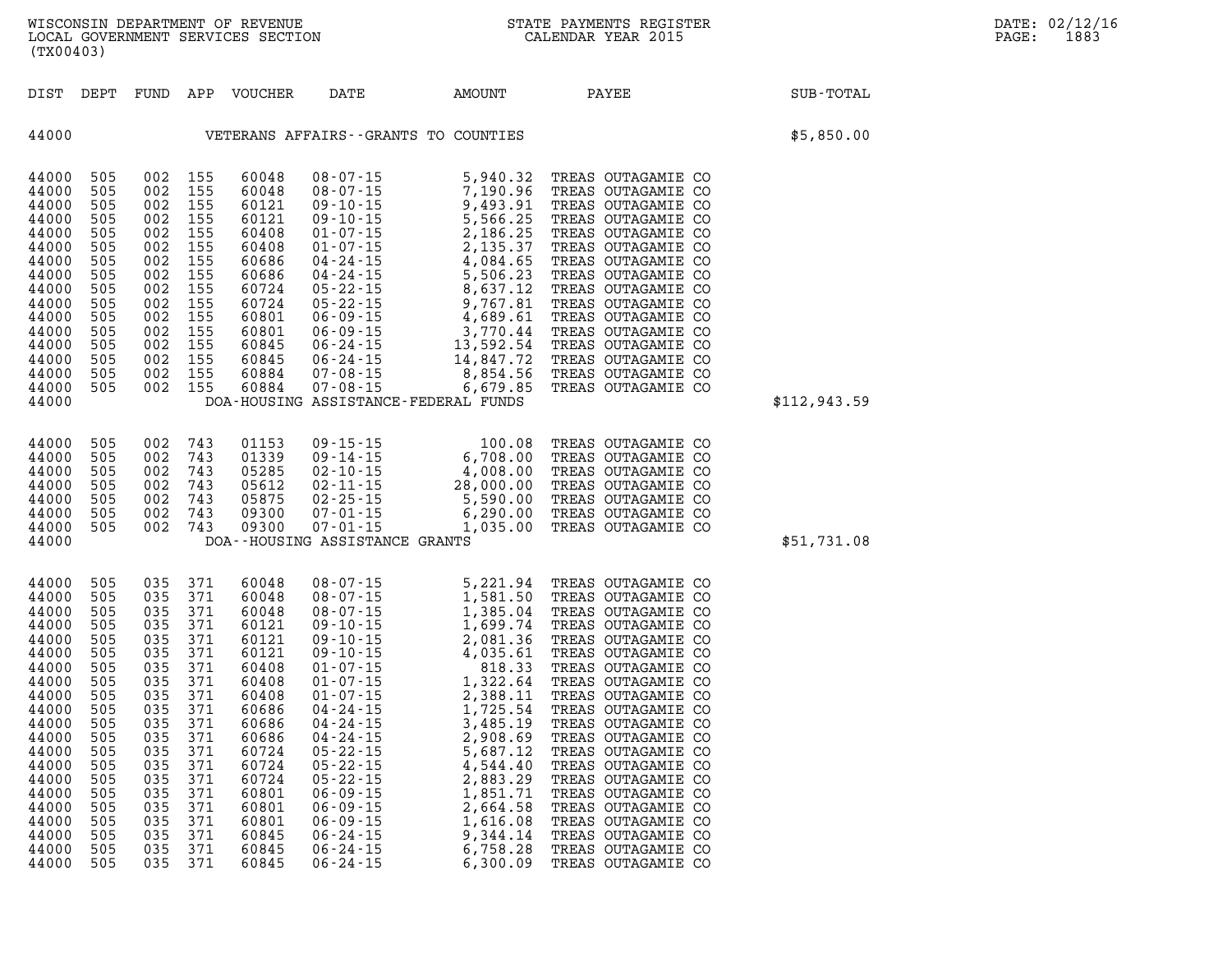| DATE: | 02/12/16 |
|-------|----------|
| PAGE: | 1884     |

| WISCONSIN DEPARTMENT OF REVENUE   | STATE PAYMENTS REGISTER |       | DATE: 02/12/16 |
|-----------------------------------|-------------------------|-------|----------------|
| LOCAL GOVERNMENT SERVICES SECTION | CALENDAR YEAR 2015      | PAGE: | 1884           |
| (TX00403)                         |                         |       |                |

| DIST                             | DEPT              | FUND              | APP<br><b>VOUCHER</b>                        | DATE                                                                            | AMOUNT                                                                    | PAYEE                                                       | <b>SUB-TOTAL</b>   |
|----------------------------------|-------------------|-------------------|----------------------------------------------|---------------------------------------------------------------------------------|---------------------------------------------------------------------------|-------------------------------------------------------------|--------------------|
| 44000<br>44000<br>44000<br>44000 | 505<br>505<br>505 | 035<br>035<br>035 | 371<br>60884<br>371<br>60884<br>371<br>60884 | $07 - 08 - 15$<br>$07 - 08 - 15$<br>$07 - 08 - 15$<br>DOA--PUBLIC BENEFITS FUND | 4,647.27<br>3,273.74<br>5,530.29                                          | TREAS OUTAGAMIE CO<br>TREAS OUTAGAMIE CO<br>TREAS OUTAGAMIE | CO.<br>\$83,754.68 |
| 44000<br>44000                   | 505               | 089               | 166<br>04938<br>DOA - - LAND                 | $01 - 21 - 15$<br>INFORMATION FUND                                              | 1,000.00                                                                  | TREAS OUTAGAMIE CO                                          | \$1,000.00         |
| 44000<br>44000                   | 835               | 002               | 105<br>44076                                 | $07 - 27 - 15$<br>REVENUE - - STATE SHARED REVENUES                             | 434,419.13                                                                | TREAS OUTAGAMIE CO                                          | \$434,419.13       |
| 44000<br>44000                   | 835               | 002               | 109<br>01044                                 | $07 - 27 - 15$<br>REVENUE--EXEMPT COMPUTER AID                                  | 405,536.00                                                                | TREAS OUTAGAMIE CO                                          | \$405,536.00       |
| 44000<br>44000<br>44000          | 835<br>835        | 002<br>002        | 302<br>10084<br>302<br>11084                 | 07-27-15<br>$07 - 27 - 15$                                                      | 13,668,586.85<br>2,674,757.60<br>REVENUE-FIRST DOLLAR/SCHOOL LEVY CREDITS | TREAS OUTAGAMIE CO<br>TREAS<br>OUTAGAMIE CO                 | \$16,343,344.45    |
| 44000<br>44000                   | 835               | 021               | 363<br>37223                                 | $03 - 23 - 15$<br>REVENUE - - LOTTERY CREDIT -                                  | 3,556,177.31                                                              | TREAS OUTAGAMIE CO                                          | \$3,556,177.31     |
| 44000                            |                   |                   |                                              | DISTRICT TOTAL APPROPRIATIONS                                                   |                                                                           |                                                             | \$35,433,336.98    |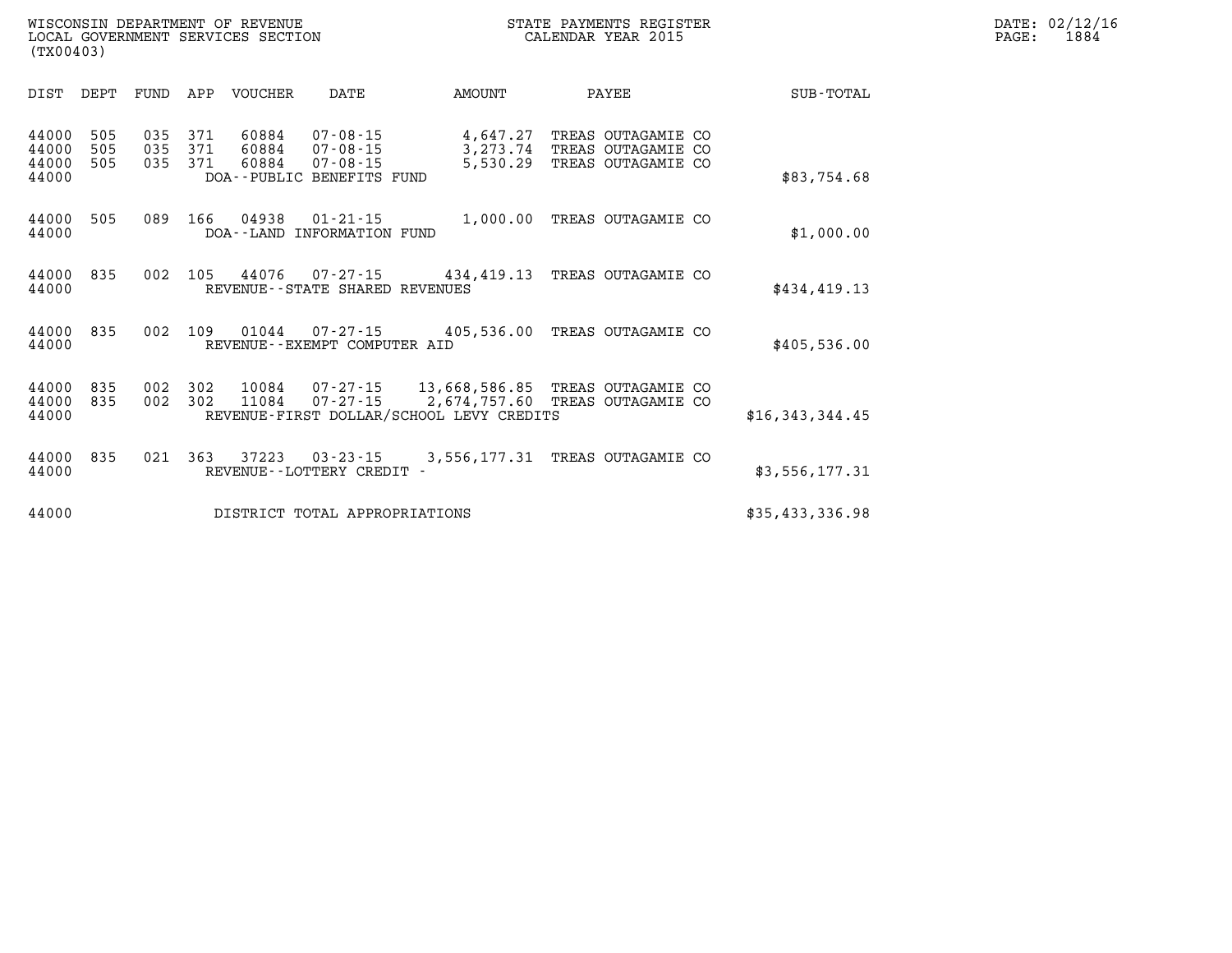| (TX00403)                   |                  |                   |                               |                         | WISCONSIN DEPARTMENT OF REVENUE<br>LOCAL GOVERNMENT SERVICES SECTION<br>(TX00403) |                                              | STATE PAYMENTS REGISTER<br>CALENDAR YEAR 2015                                                                                                                                    |              | DATE: 02/12/16<br>1885<br>$\mathtt{PAGE:}$ |
|-----------------------------|------------------|-------------------|-------------------------------|-------------------------|-----------------------------------------------------------------------------------|----------------------------------------------|----------------------------------------------------------------------------------------------------------------------------------------------------------------------------------|--------------|--------------------------------------------|
|                             |                  |                   |                               |                         |                                                                                   | DIST DEPT FUND APP VOUCHER DATE AMOUNT PAYEE |                                                                                                                                                                                  | SUB-TOTAL    |                                            |
| 44002                       | 44002 165        |                   |                               |                         |                                                                                   | SAFETY/PROF SERV--FIRE INSURANCE DUES        | 002 225 01105 06-25-15 3,422.70 TREAS TN BLACK CREEK                                                                                                                             | \$3,422.70   |                                            |
| 44002                       |                  |                   |                               | 44002 370 000 001 05DNR |                                                                                   | NAT RESOURCES-SEVERANCE/YIELD/WITHDRAWAL     | 09-28-15 500.74 TREAS TOWN BLACK CREEK                                                                                                                                           | \$500.74     |                                            |
|                             |                  |                   |                               |                         |                                                                                   |                                              | 44002 370 002 503 17681 01-12-15 1,319.51 TREAS TN BLACK CREEK<br>162.13 TOWN SHARE                                                                                              |              |                                            |
| 44002                       |                  |                   |                               |                         |                                                                                   | NAT RESOURCES--AIDS IN LIEU OF TAXES         |                                                                                                                                                                                  | \$1,319.51   |                                            |
| 44002                       |                  |                   |                               |                         |                                                                                   | NAT RESOURCES - - FOREST CROP/MFL/CO FOREST  | 44002 370 012 571 39300 06-02-15 503.31 TREAS TN BLACK CREEK                                                                                                                     | \$503.31     |                                            |
| 44002<br>44002 395<br>44002 | 395<br>44002 395 | 44002 395 011 191 | 011 191<br>011 191<br>011 191 |                         |                                                                                   | TRANSPORTATION - - GENERAL TRANSP AIDS - GTA | 39108  01-05-15  23,577.91  TOWN OF BLACK CREEK<br>23,577.91 TOWN OF BLACK CREEK<br>55108 04-06-15 23,577.91 TOWN OF BLACK CREEK<br>67108 10-05-15 23,577.91 TOWN OF BLACK CREEK | \$94,311.66  |                                            |
| 44002                       | 44002 435        |                   |                               |                         |                                                                                   | HS--AMBULANCE FUNDING ASSISTANCE GRANTS      | 005 162 01DHS 09-11-15 4,869.20 BLACK CREEK RESCUE SERV                                                                                                                          | \$4,869.20   |                                            |
| 44002                       | 44002 435        |                   |                               | 005 163 01LGS           |                                                                                   | HS--PREPAID MEDICAL TRANSPORT REIMBURSE      | 11-16-15 2,000.00 DHS PREPAID MEDICAL TRANSPORT                                                                                                                                  | \$2,000.00   |                                            |
| 44002                       | 44002 835        |                   |                               |                         | REVENUE - - STATE SHARED REVENUES                                                 |                                              | 002 105 44045 07-27-15 4,908.81 TREAS TN BLACK CREEK                                                                                                                             | \$4,908.81   |                                            |
| 44002                       |                  |                   |                               | 44002 835 002 109 03041 | REVENUE--EXEMPT COMPUTER AID                                                      |                                              | 07-27-15 87.00 TREAS TN BLACK CREEK                                                                                                                                              | \$87.00      |                                            |
| 44002                       |                  |                   |                               |                         | DISTRICT TOTAL APPROPRIATIONS                                                     |                                              |                                                                                                                                                                                  | \$111,922.93 |                                            |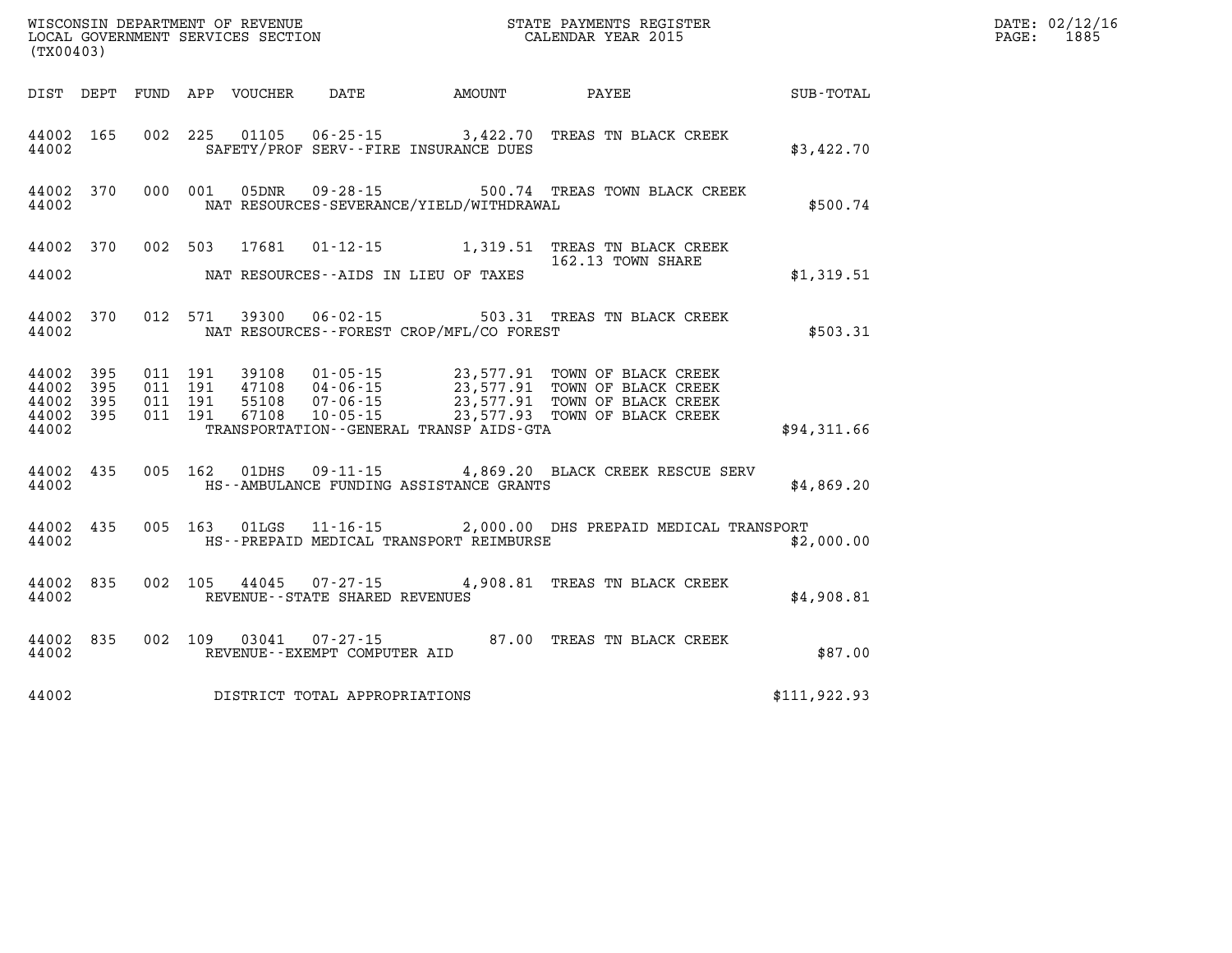| DATE: | 02/12/16 |
|-------|----------|
| PAGE: | 1886     |

| (TX00403)                                                               |                   |                    |                                          |                                                            |                                                     |                                              | WISCONSIN DEPARTMENT OF REVENUE<br>LOCAL GOVERNMENT SERVICES SECTION CALENDAR YEAR 2015                                                                                                                                                                                                                  |               | DATE: 02/12/1<br>$\mathtt{PAGE}$ :<br>1886 |
|-------------------------------------------------------------------------|-------------------|--------------------|------------------------------------------|------------------------------------------------------------|-----------------------------------------------------|----------------------------------------------|----------------------------------------------------------------------------------------------------------------------------------------------------------------------------------------------------------------------------------------------------------------------------------------------------------|---------------|--------------------------------------------|
|                                                                         |                   |                    |                                          |                                                            |                                                     | DIST DEPT FUND APP VOUCHER DATE AMOUNT PAYEE |                                                                                                                                                                                                                                                                                                          | SUB-TOTAL     |                                            |
| 44004 165<br>44004                                                      |                   |                    |                                          |                                                            |                                                     | SAFETY/PROF SERV--FIRE INSURANCE DUES        | 002 225 01106 06-25-15 3,087.29 TREAS TN BOVINA                                                                                                                                                                                                                                                          | \$3,087.29    |                                            |
| 44004 370<br>44004 370<br>44004                                         |                   |                    |                                          |                                                            |                                                     | NAT RESOURCES-SEVERANCE/YIELD/WITHDRAWAL     | $\begin{array}{cccc} 000 & 001 & 01 \text{DNR} & 04 \text{ - } 09 \text{ - } 15 & 16 \text{ , } 357 \text{ .}19 & \text{TREAS} & \text{TOWN} & \text{BOVINA} \\ 000 & 001 & 05 \text{DNR} & 09 \text{ - } 28 \text{ - } 15 & 1,190 \text{ .}26 & \text{TREAS} & \text{TOWN} & \text{BOVINA} \end{array}$ | \$17,547.45   |                                            |
| 44004 370<br>44004 370<br>44004<br>44004<br>44004<br>44004 370<br>44004 | 370<br>370<br>370 | 002 503<br>002 503 | 002 503<br>002 503<br>002 503            | 002 503 17682<br>17682<br>17682<br>18125<br>18125<br>18125 |                                                     | NAT RESOURCES--AIDS IN LIEU OF TAXES         | 01-12-15 19,749.20 TREAS TN BOVINA<br>1359.07 TOWN SHARE<br>1359.07 TOWN SHA<br>01-12-15 7,778.92 TREAS TN BOVINA<br>01-12-15 2,223.14 TREAS TN BOVINA<br>01-30-15 7,573.09 TREAS TN BOVINA<br>01-30-15 2,223.14 TREAS TN BOVINA<br>01-30-15 10,328.02 TREAS TN BOVINA                                   | \$49,875.51   |                                            |
| 44004 370<br>44004                                                      |                   |                    | 012 571                                  | 39301                                                      |                                                     | NAT RESOURCES--FOREST CROP/MFL/CO FOREST     | 06-02-15 451.85 TREAS TN BOVINA                                                                                                                                                                                                                                                                          | \$451.85      |                                            |
| 44004 370<br>44004<br>44004 370<br>44004                                | 370               |                    | 012 579<br>012 579<br>012 579            | 20506<br>20506<br>20506                                    |                                                     | NAT RESOURCES--AIDS IN LIEU OF TAXES         | 04-03-15 1,391.71 TREAS TN BOVINA<br>04-03-15 1.20 TREAS TN BOVINA<br>04-03-15 229.30 TREAS TN BOVINA                                                                                                                                                                                                    | \$1,622.21    |                                            |
| 44004 395<br>44004<br>44004<br>44004 395<br>44004                       | 395<br>395        |                    | 011 191<br>011 191<br>011 191<br>011 191 |                                                            |                                                     | TRANSPORTATION--GENERAL TRANSP AIDS-GTA      | 39109  01-05-15  18,293.11  TOWN OF BOVINA<br>47109  04-06-15  18,293.11  TOWN OF BOVINA<br>55109  07-06-15  18,293.11  TOWN OF BOVINA<br>67109  10-05-15  18,293.13  TOWN OF BOVINA                                                                                                                     | \$73,172.46   |                                            |
| 44004 395<br>44004                                                      |                   |                    |                                          |                                                            |                                                     | TRANSPORTATION - - LRIP/TRIP/MSIP GRANTS     | 011 278 66661 11-18-15 107,635.78 TREAS TN BOVINA                                                                                                                                                                                                                                                        | \$107,635.78  |                                            |
| 44004 835<br>44004                                                      |                   |                    | 002 105                                  | 44046                                                      | $07 - 27 - 15$<br>REVENUE - - STATE SHARED REVENUES |                                              | 4,752.80 TREAS TN BOVINA                                                                                                                                                                                                                                                                                 | \$4,752.80    |                                            |
| 44004<br>44004                                                          | 835               |                    | 002 109                                  |                                                            | REVENUE--EXEMPT COMPUTER AID                        |                                              | 03042  07-27-15  1.00 TREAS TN BOVINA                                                                                                                                                                                                                                                                    | \$1.00        |                                            |
| 44004                                                                   |                   |                    |                                          |                                                            | DISTRICT TOTAL APPROPRIATIONS                       |                                              |                                                                                                                                                                                                                                                                                                          | \$258, 146.35 |                                            |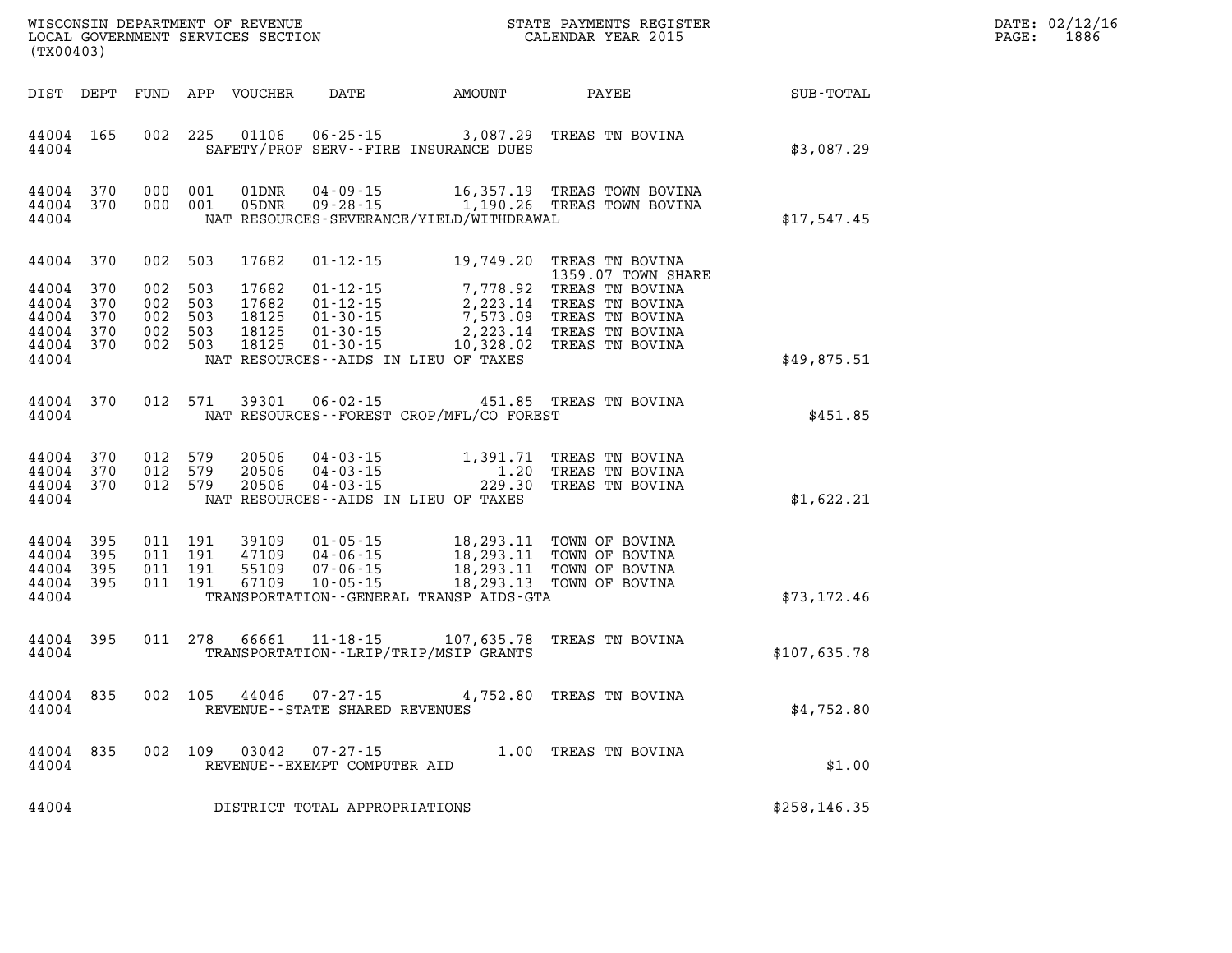|                                           | WISCONSIN DEPARTMENT OF REVENUE<br>STATE PAYMENTS REGISTER<br>LOCAL GOVERNMENT SERVICES SECTION<br>CALENDAR YEAR 2015<br>(TX00403) |                          |                          |                                  |                                                                |                                                                                             |                                                                              |                  |
|-------------------------------------------|------------------------------------------------------------------------------------------------------------------------------------|--------------------------|--------------------------|----------------------------------|----------------------------------------------------------------|---------------------------------------------------------------------------------------------|------------------------------------------------------------------------------|------------------|
| DIST                                      | DEPT                                                                                                                               | FUND                     | APP                      | VOUCHER                          | DATE                                                           | AMOUNT                                                                                      | PAYEE                                                                        | <b>SUB-TOTAL</b> |
| 44006<br>44006                            | 165                                                                                                                                | 002                      | 225                      |                                  |                                                                | $01107$ $06-25-15$ 22,460.94<br>SAFETY/PROF SERV--FIRE INSURANCE DUES                       | TREAS TN BUCHANAN                                                            | \$22,460.94      |
| 44006<br>44006                            | 370                                                                                                                                | 012                      | 571                      | 39302                            |                                                                | NAT RESOURCES - - FOREST CROP/MFL/CO FOREST                                                 | 06-02-15 20.13 TREAS TN BUCHANAN                                             | \$20.13          |
| 44006<br>44006<br>44006<br>44006<br>44006 | 395<br>395<br>395<br>395                                                                                                           | 011<br>011<br>011<br>011 | 191<br>191<br>191<br>191 | 39110<br>47110<br>55110<br>67110 | $01 - 05 - 15$<br>04-06-15<br>$07 - 06 - 15$<br>$10 - 05 - 15$ | 25,306.48<br>25,306.48<br>25,306.48<br>25,306.50<br>TRANSPORTATION--GENERAL TRANSP AIDS-GTA | TOWN OF BUCHANAN<br>TOWN OF BUCHANAN<br>TOWN OF BUCHANAN<br>TOWN OF BUCHANAN | \$101,225.94     |
|                                           |                                                                                                                                    |                          |                          |                                  |                                                                |                                                                                             |                                                                              |                  |
| 44006<br>44006                            | 505                                                                                                                                | 002                      | 174                      | 58240                            | $04 - 30 - 15$                                                 | DOA--TRANSMISSION LINE FEE DISTRIBUTION                                                     | 1,613.00 TREAS TN BUCHANAN                                                   | \$1,613.00       |
| 44006<br>44006                            | 835                                                                                                                                | 002                      | 105                      |                                  | 44047 07-27-15<br>REVENUE--STATE SHARED REVENUES               | 10,993.89                                                                                   | TREAS TN BUCHANAN                                                            | \$10,993.89      |
| 44006<br>44006                            | 835                                                                                                                                | 002                      | 109                      | 03043                            | 07-27-15<br>REVENUE--EXEMPT COMPUTER AID                       | 3,461.00                                                                                    | TREAS TN BUCHANAN                                                            | \$3,461.00       |
| 44006                                     |                                                                                                                                    |                          |                          |                                  | DISTRICT TOTAL APPROPRIATIONS                                  |                                                                                             |                                                                              | \$139.774.90     |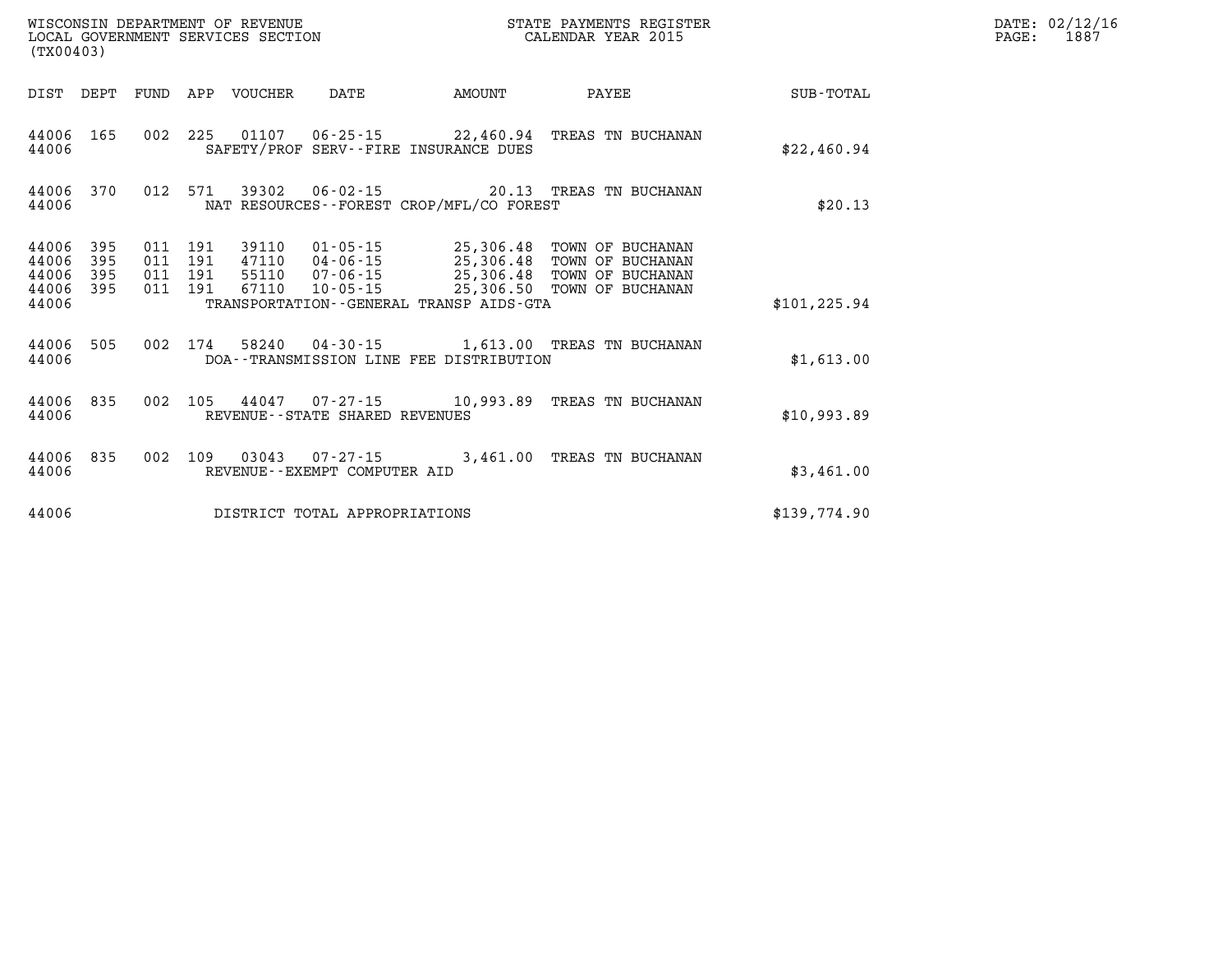| (TX00403)          |                               |  |                                          |  |                                                             |                                             |                                                                                                                                                                              |              | DATE: 02/12/16<br>1888<br>$\mathtt{PAGE}$ : |
|--------------------|-------------------------------|--|------------------------------------------|--|-------------------------------------------------------------|---------------------------------------------|------------------------------------------------------------------------------------------------------------------------------------------------------------------------------|--------------|---------------------------------------------|
|                    |                               |  |                                          |  |                                                             |                                             |                                                                                                                                                                              |              |                                             |
| 44008              | 44008 165                     |  |                                          |  |                                                             | SAFETY/PROF SERV--FIRE INSURANCE DUES       | 002 225 01108 06-25-15 11,787.03 TREAS TN CENTER                                                                                                                             | \$11,787.03  |                                             |
| 44008              | 44008 370                     |  |                                          |  |                                                             | NAT RESOURCES-SEVERANCE/YIELD/WITHDRAWAL    | 000 001 01DNR 04-09-15 585.57 TREAS TOWN CENTER                                                                                                                              | \$585.57     |                                             |
|                    |                               |  |                                          |  |                                                             |                                             | 44008 370 002 503 17683 01-12-15 1,569.46 TREAS TN CENTER<br>124.64 TOWN SHARE                                                                                               |              |                                             |
|                    | 44008                         |  |                                          |  |                                                             | NAT RESOURCES--AIDS IN LIEU OF TAXES        |                                                                                                                                                                              | \$1,569.46   |                                             |
| 44008              | 44008 370                     |  |                                          |  |                                                             | NAT RESOURCES - - FOREST CROP/MFL/CO FOREST | 012 571 39303 06-02-15 55.59 TREAS TN CENTER                                                                                                                                 | \$55.59      |                                             |
| 44008 395<br>44008 | 44008 395<br>395<br>44008 395 |  | 011 191<br>011 191<br>011 191<br>011 191 |  |                                                             |                                             | 39111  01-05-15  35,000.79 TOWN OF CENTER<br>47111  04-06-15  35,000.79 TOWN OF CENTER<br>55111 07-06-15 35,000.79 TOWN OF CENTER<br>67111 10-05-15 35,000.79 TOWN OF CENTER |              |                                             |
| 44008              |                               |  |                                          |  |                                                             | TRANSPORTATION--GENERAL TRANSP AIDS-GTA     |                                                                                                                                                                              | \$140,003.16 |                                             |
| 44008              | 44008 835                     |  |                                          |  | 002 105 44048 07-27-15<br>REVENUE - - STATE SHARED REVENUES |                                             | 5,951.42 TREAS TN CENTER                                                                                                                                                     | \$5,951.42   |                                             |
| 44008              | 44008 835                     |  |                                          |  | REVENUE--EXEMPT COMPUTER AID                                |                                             | 002 109 03044 07-27-15 46.00 TREAS TN CENTER                                                                                                                                 | \$46.00      |                                             |
| 44008              | 44008 835                     |  |                                          |  | REVENUE - - LOTTERY CREDIT -                                |                                             | 021 363 35788 03-23-15 922.56 TREAS TN CENTER                                                                                                                                | \$922.56     |                                             |
| 44008              |                               |  |                                          |  | DISTRICT TOTAL APPROPRIATIONS                               |                                             |                                                                                                                                                                              | \$160,920.79 |                                             |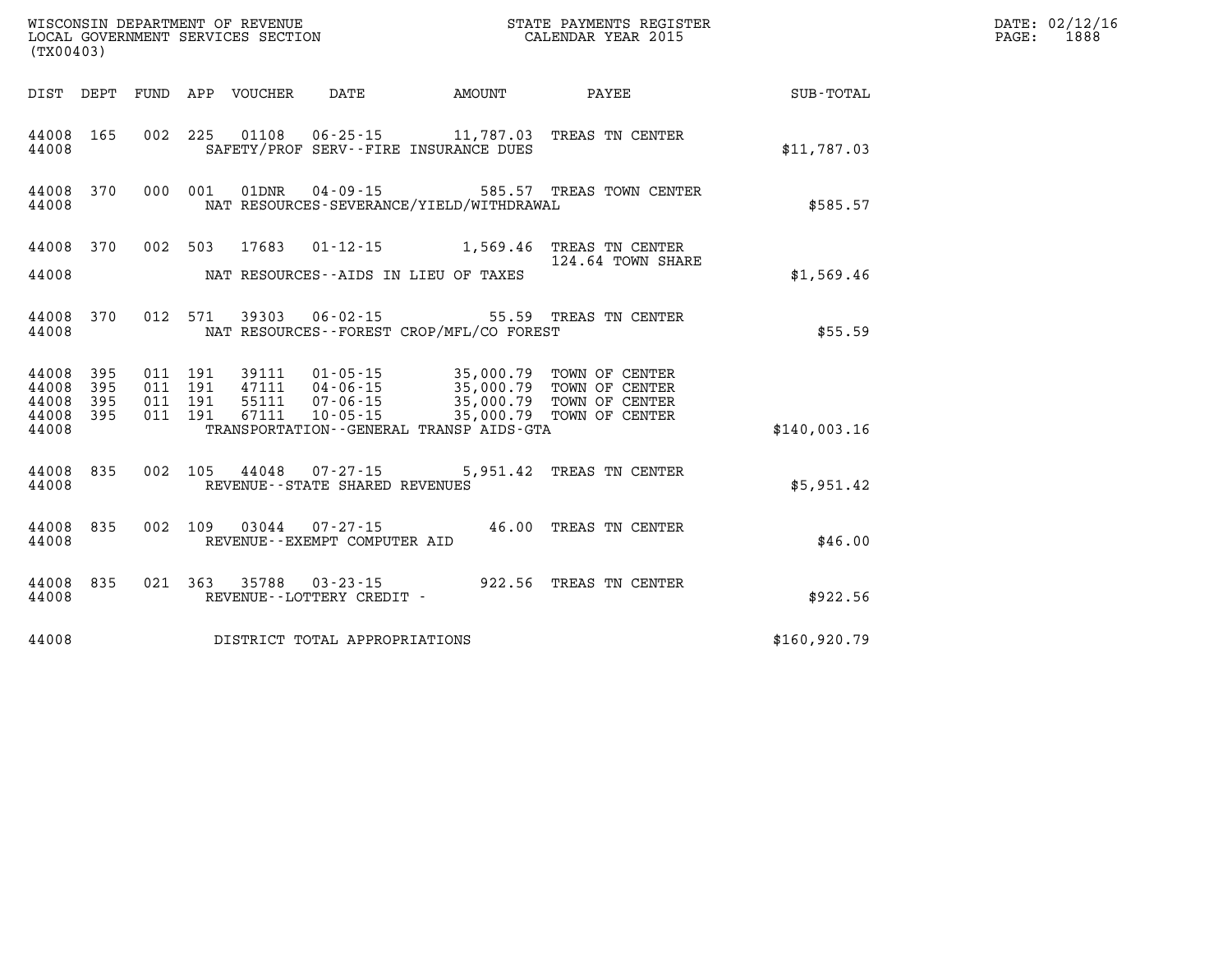| DATE: | 02/12/16 |
|-------|----------|
| PAGE: | 1889     |

| (TX00403)                    | WISCONSIN DEPARTMENT OF REVENUE<br>LOCAL GOVERNMENT SERVICES SECTION | STATE PAYMENTS REGISTER<br>CALENDAR YEAR 2015                 |                        |                                     |                  |  |  |
|------------------------------|----------------------------------------------------------------------|---------------------------------------------------------------|------------------------|-------------------------------------|------------------|--|--|
| DIST<br>DEPT                 | FUND<br>APP<br>VOUCHER                                               | DATE<br>AMOUNT                                                |                        | PAYEE                               | <b>SUB-TOTAL</b> |  |  |
| 165<br>44010<br>44010        | 002<br>225<br>01109                                                  | $06 - 25 - 15$<br>SAFETY/PROF SERV--FIRE INSURANCE DUES       | 3,096.40               | TREAS TN CICERO                     | \$3,096.40       |  |  |
| 44010<br>370                 | 002<br>503<br>17684                                                  | $01 - 12 - 15$                                                | 103.31                 | TREAS TN CICERO<br>13.27 TOWN SHARE |                  |  |  |
| 44010                        |                                                                      | NAT RESOURCES -- AIDS IN LIEU OF TAXES                        |                        |                                     | \$103.31         |  |  |
| 44010<br>370<br>44010        | 012<br>571<br>39304                                                  | $06 - 02 - 15$<br>NAT RESOURCES - - FOREST CROP/MFL/CO FOREST | 349.92                 | TREAS TN CICERO                     | \$349.92         |  |  |
| 395<br>44010<br>44010<br>395 | 011<br>191<br>39112<br>011<br>191<br>47112                           | $01 - 05 - 15$<br>$04 - 06 - 15$                              | 26,484.55<br>26,484.55 | TOWN OF CICERO<br>TOWN OF CICERO    |                  |  |  |
| 395<br>44010<br>395<br>44010 | 011<br>191<br>55112<br>011<br>191<br>67112                           | $07 - 06 - 15$<br>$10 - 05 - 15$                              | 26,484.55<br>26,484.57 | TOWN OF CICERO<br>TOWN OF CICERO    |                  |  |  |
| 44010                        |                                                                      | TRANSPORTATION--GENERAL TRANSP AIDS-GTA                       |                        |                                     | \$105,938.22     |  |  |
| 835<br>44010<br>44010        | 002<br>105<br>44049                                                  | $07 - 27 - 15$<br>REVENUE - - STATE SHARED REVENUES           | 8,832.07               | TREAS TN CICERO                     | \$8,832.07       |  |  |
| 835<br>44010<br>44010        | 002<br>109<br>03045                                                  | $07 - 27 - 15$<br>REVENUE--EXEMPT COMPUTER AID                | 2.00                   | TREAS TN CICERO                     | \$2.00           |  |  |
| 44010                        |                                                                      | DISTRICT TOTAL APPROPRIATIONS                                 |                        |                                     | \$118,321.92     |  |  |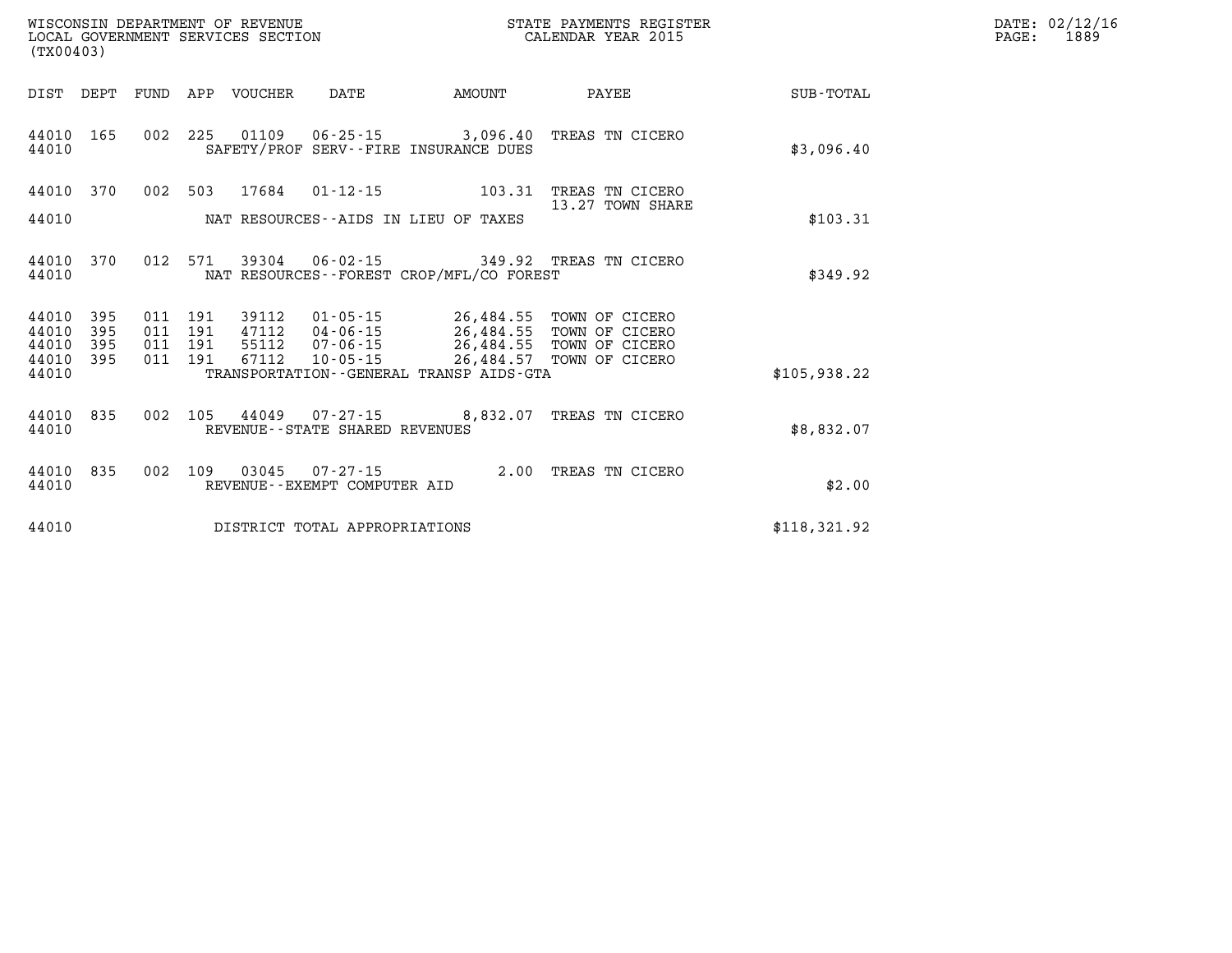| WISCONSIN DEPARTMENT OF REVENUE<br>LOCAL GOVERNMENT SERVICES SECTION<br>(TX00403) |                          |                    |                    |                            |                                |                                                                                        | STATE PAYMENTS REGISTER<br>CALENDAR YEAR 2015 |              | DATE: 02/12/16<br>$\mathtt{PAGE:}$<br>1890 |
|-----------------------------------------------------------------------------------|--------------------------|--------------------|--------------------|----------------------------|--------------------------------|----------------------------------------------------------------------------------------|-----------------------------------------------|--------------|--------------------------------------------|
|                                                                                   |                          |                    |                    | DIST DEPT FUND APP VOUCHER | DATE                           | AMOUNT                                                                                 | PAYEE                                         | SUB-TOTAL    |                                            |
| 44012                                                                             | 44012 165                |                    |                    |                            |                                | 002 225 01110 06-25-15 8,881.18 TREAS TN DALE<br>SAFETY/PROF SERV--FIRE INSURANCE DUES |                                               | \$8,881.18   |                                            |
| 44012 370<br>44012                                                                |                          | 012 571            |                    |                            |                                | NAT RESOURCES--FOREST CROP/MFL/CO FOREST                                               |                                               | \$204.01     |                                            |
| 44012 370<br>44012                                                                |                          | 012 579            |                    |                            |                                | NAT RESOURCES--AIDS IN LIEU OF TAXES                                                   | TREAS TN DALE                                 | \$124.17     |                                            |
| 44012<br>44012<br>44012<br>44012                                                  | 395<br>395<br>395<br>395 | 011 191<br>011 191 | 011 191<br>011 191 |                            |                                | 39113 01-05-15 25,433.10 TOWN OF DALE<br>47113  04-06-15  25,433.10  TOWN OF DALE      |                                               |              |                                            |
| 44012                                                                             |                          |                    |                    |                            |                                | TRANSPORTATION--GENERAL TRANSP AIDS-GTA                                                |                                               | \$101,732.40 |                                            |
| 44012                                                                             | 44012 835                | 002 105            |                    |                            | REVENUE--STATE SHARED REVENUES | 44050 07-27-15 7,210.92 TREAS TN DALE                                                  |                                               | \$7,210.92   |                                            |
| 44012                                                                             | 44012 835                |                    |                    |                            | REVENUE--EXEMPT COMPUTER AID   | 002 109 03046 07-27-15 149.00 TREAS TN DALE                                            |                                               | \$149.00     |                                            |
| 44012                                                                             |                          |                    |                    |                            | DISTRICT TOTAL APPROPRIATIONS  |                                                                                        |                                               | \$118,301.68 |                                            |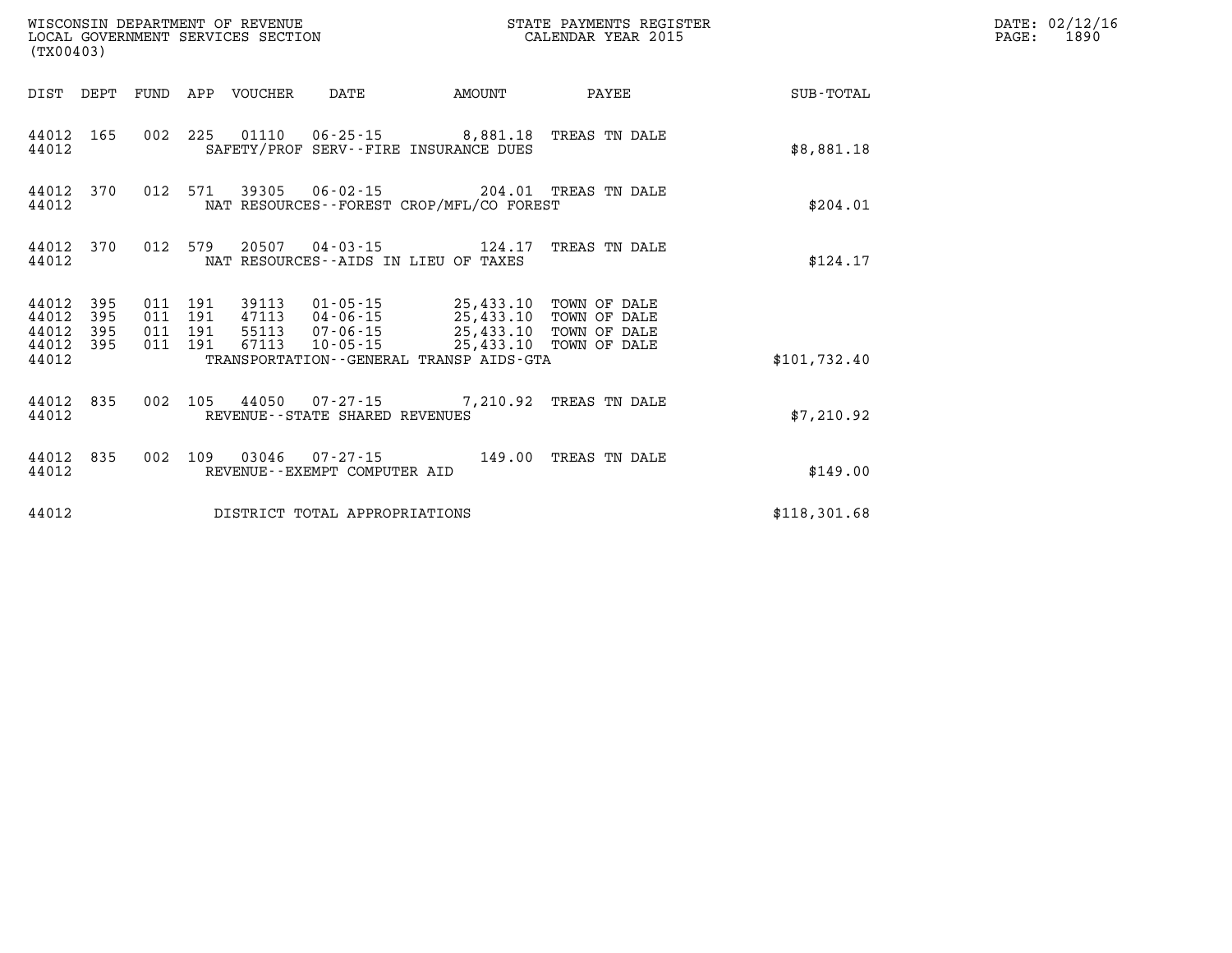|                                 | LOCAL GOVERNMENT SERVICES SECTION<br>(TX00403) |                                        |                               |  |                                                                 |                                              |                                                                                                                                                                                                          |              | DATE: 02/12/16<br>PAGE: 1891 |
|---------------------------------|------------------------------------------------|----------------------------------------|-------------------------------|--|-----------------------------------------------------------------|----------------------------------------------|----------------------------------------------------------------------------------------------------------------------------------------------------------------------------------------------------------|--------------|------------------------------|
|                                 |                                                |                                        |                               |  |                                                                 | DIST DEPT FUND APP VOUCHER DATE AMOUNT PAYEE |                                                                                                                                                                                                          | SUB-TOTAL    |                              |
| 44014                           | 44014 165                                      |                                        |                               |  |                                                                 | SAFETY/PROF SERV--FIRE INSURANCE DUES        | 002 225 01111 06-25-15 1,544.76 TREAS TN DEER CREEK                                                                                                                                                      | \$1,544.76   |                              |
| 44014                           |                                                |                                        |                               |  |                                                                 | NAT RESOURCES-SEVERANCE/YIELD/WITHDRAWAL     | 44014 370 000 001 01DNR 04-09-15 831.22 TREAS TOWN DEER CREEK                                                                                                                                            | \$831.22     |                              |
|                                 |                                                | 44014 370 002 503<br>44014 370 002 503 |                               |  |                                                                 |                                              | 17999  01-30-15  717.10  TREAS TN DEER CREEK<br>17999  01-30-15  2,920.04  TREAS TN DEER CREEK                                                                                                           |              |                              |
|                                 |                                                |                                        |                               |  |                                                                 | 44014 NAT RESOURCES--AIDS IN LIEU OF TAXES   | 344.47 TOWN SHARE                                                                                                                                                                                        | \$3,637.14   |                              |
| 44014                           |                                                |                                        |                               |  |                                                                 | NAT RESOURCES - - FOREST CROP/MFL/CO FOREST  | 44014 370 012 571 39306 06-02-15 364.45 TREAS TN DEER CREEK                                                                                                                                              | \$364.45     |                              |
| 44014                           |                                                |                                        |                               |  |                                                                 | NAT RESOURCES--AIDS IN LIEU OF TAXES         | $\begin{array}{cccc} 44014 & 370 & 012 & 579 & 20508 & 04-03-15 & 755.12 & \text{TREAS TN DEER CREEK} \\ 44014 & 370 & 012 & 579 & 20508 & 04-03-15 & 1,155.62 & \text{TREAS TN DEER CREEK} \end{array}$ | \$1,910.74   |                              |
| 44014 395<br>44014 395<br>44014 | 44014 395<br>44014 395                         | 011 191                                | 011 191<br>011 191<br>011 191 |  |                                                                 | TRANSPORTATION - - GENERAL TRANSP AIDS - GTA | 39114  01-05-15  18,155.49 TOWN OF DEER CREEK<br>47114  04-06-15  18,155.49 TOWN OF DEER CREEK<br>55114  07-06-15  18,155.49 TOWN OF DEER CREEK<br>67114  10-05-15  18,155.49 TOWN OF DEER CREEK         | \$72,621.96  |                              |
| 44014                           | 44014 505                                      |                                        |                               |  |                                                                 | DOA--TRANSMISSION LINE FEE DISTRIBUTION      | 002 174 58240 04-30-15 48,196.00 TREAS TN DEER CREEK                                                                                                                                                     | \$48,196.00  |                              |
|                                 | 44014 835                                      |                                        |                               |  | 002 105 44051 07-27-15<br>44014 REVENUE - STATE SHARED REVENUES |                                              | 8,585.85 TREAS TN DEER CREEK                                                                                                                                                                             | \$8,585.85   |                              |
|                                 |                                                |                                        |                               |  | 44014 REVENUE - EXEMPT COMPUTER AID                             |                                              | 44014 835 002 109 03047 07-27-15 1.00 TREAS TN DEER CREEK                                                                                                                                                | \$1.00       |                              |
| 44014                           |                                                |                                        |                               |  | DISTRICT TOTAL APPROPRIATIONS                                   |                                              |                                                                                                                                                                                                          | \$137,693.12 |                              |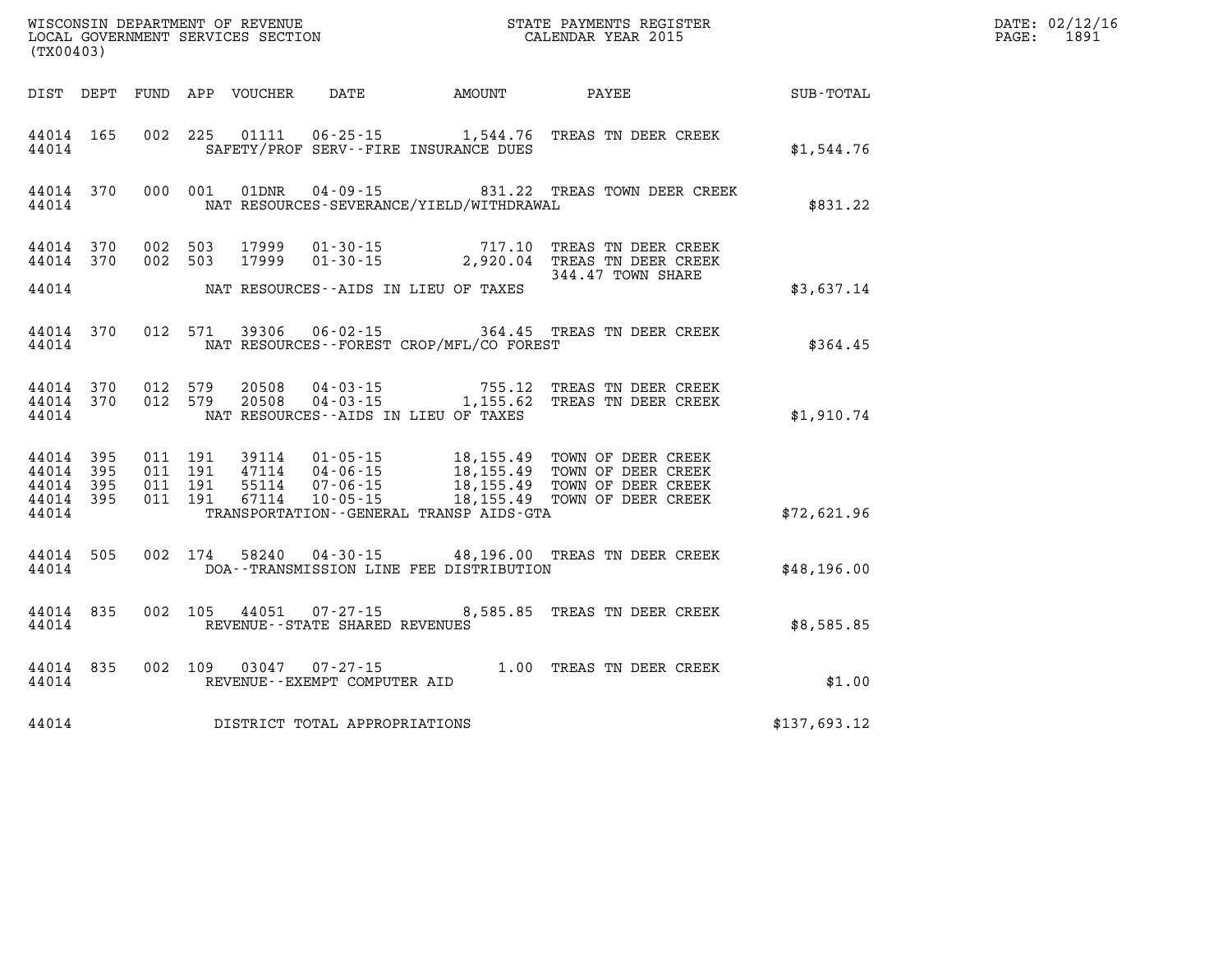| (TX00403) |  |  |  |  |                                         |                                                  |                                                                                                                                                                                                                                                                                     |               | DATE: 02/12/16<br>PAGE: 1892 |
|-----------|--|--|--|--|-----------------------------------------|--------------------------------------------------|-------------------------------------------------------------------------------------------------------------------------------------------------------------------------------------------------------------------------------------------------------------------------------------|---------------|------------------------------|
|           |  |  |  |  |                                         |                                                  | DIST DEPT FUND APP VOUCHER DATE AMOUNT PAYEE PAYER SUB-TOTAL                                                                                                                                                                                                                        |               |                              |
| 44016     |  |  |  |  |                                         | SAFETY/PROF SERV--FIRE INSURANCE DUES            | 44016 165 002 225 01112 06-25-15 8,979.23 TREAS TN ELLINGTON                                                                                                                                                                                                                        | \$8,979.23    |                              |
|           |  |  |  |  |                                         | 44016 MAT RESOURCES-SEVERANCE/YIELD/WITHDRAWAL   | 44016 370 000 001 05DNR 09-28-15 123.72 TREAS TOWN ELLINGTON                                                                                                                                                                                                                        | \$123.72      |                              |
|           |  |  |  |  |                                         |                                                  | $\begin{array}{cccc} 44016 & 370 & 002 & 503 & 17685 & 01\text{-}12\text{-}15 & 17,349.50 & \text{TREAS TN ELLINGTON} \\ 44016 & 370 & 002 & 503 & 17685 & 01\text{-}12\text{-}15 & 32,491.38 & \text{TREAS TN ELLINGTON} \end{array}$                                              |               |                              |
|           |  |  |  |  |                                         | 44016 MAT RESOURCES--AIDS IN LIEU OF TAXES       | 4356.83 TOWN SHARE                                                                                                                                                                                                                                                                  | \$49,840.88   |                              |
|           |  |  |  |  |                                         | 44016 MAT RESOURCES--FOREST CROP/MFL/CO FOREST   | 44016 370 012 571 39307 06-02-15 225.82 TREAS TN ELLINGTON                                                                                                                                                                                                                          | \$225.82      |                              |
|           |  |  |  |  |                                         |                                                  | $\begin{tabular}{cccccc}44016& 395& 011& 191& 39115& 01-05-15& 32,028.09 & TOWN OF ELLINGTON\\44016& 395& 011& 191& 47115& 04-06-15& 32,028.09 & TOWN OF ELLINGTON\\44016& 395& 011& 191& 55115& 07-06-15& 32,028.09 & TOWN OF ELLINGTON\\44016& 395& 011& 191& 67115& 10-05-15& 3$ |               |                              |
|           |  |  |  |  |                                         | 44016 TRANSPORTATION - GENERAL TRANSP AIDS - GTA |                                                                                                                                                                                                                                                                                     | \$128, 112.36 |                              |
|           |  |  |  |  | 44016 REVENUE - - STATE SHARED REVENUES |                                                  | 44016 835 002 105 44052 07-27-15 9,892.52 TREAS TN ELLINGTON                                                                                                                                                                                                                        | \$9,892.52    |                              |
|           |  |  |  |  | 44016 REVENUE - EXEMPT COMPUTER AID     |                                                  | 44016 835 002 109 03048 07-27-15 22.00 TREAS TN ELLINGTON                                                                                                                                                                                                                           | \$22.00       |                              |
| 44016     |  |  |  |  |                                         | DOA-PAYMENT FOR MUNICIPAL SERVICES AID           | 44016 835 002 501 00003 02-02-15 107.95 TREAS TN ELLINGTON                                                                                                                                                                                                                          | \$107.95      |                              |
| 44016     |  |  |  |  | DISTRICT TOTAL APPROPRIATIONS           |                                                  |                                                                                                                                                                                                                                                                                     | \$197,304.48  |                              |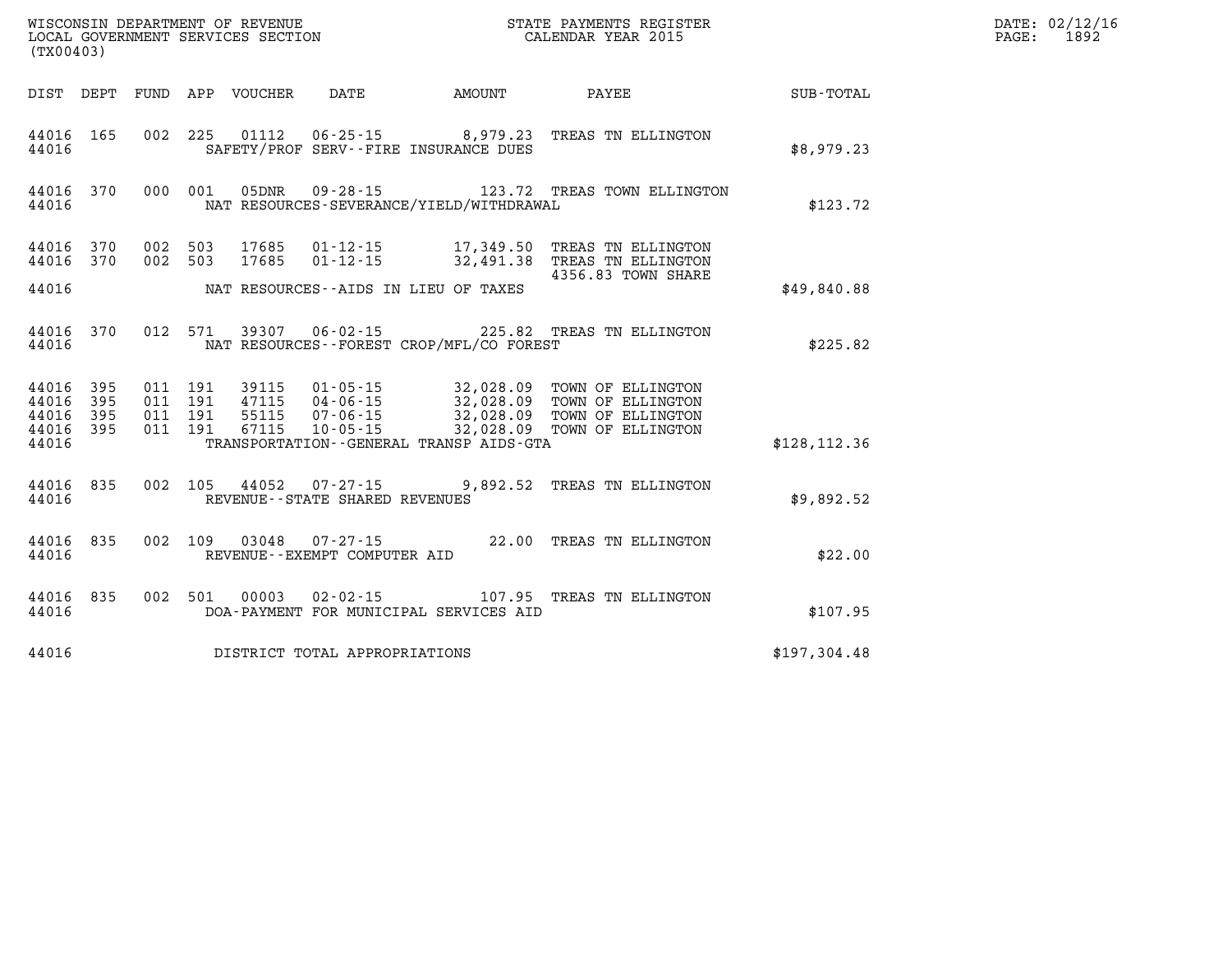| WISCONSIN DEPARTMENT OF REVENUE<br>LOCAL GOVERNMENT SERVICES SECTION<br>(TX00403) |                                            |  |  |  |                                      |                                             | STATE PAYMENTS REGISTER<br>CALENDAR YEAR 2015                                                                                                                                                                     |                                                        | DATE: 02/12/16<br>PAGE: 1893 |
|-----------------------------------------------------------------------------------|--------------------------------------------|--|--|--|--------------------------------------|---------------------------------------------|-------------------------------------------------------------------------------------------------------------------------------------------------------------------------------------------------------------------|--------------------------------------------------------|------------------------------|
|                                                                                   |                                            |  |  |  |                                      |                                             |                                                                                                                                                                                                                   | DIST DEPT FUND APP VOUCHER DATE AMOUNT PAYEE SUB-TOTAL |                              |
| 44018                                                                             | 44018 165                                  |  |  |  |                                      | SAFETY/PROF SERV--FIRE INSURANCE DUES       | 002 225 01113 06-25-15 18,811.61 TREAS TN FREEDOM                                                                                                                                                                 | \$18,811.61                                            |                              |
| 44018                                                                             |                                            |  |  |  |                                      | NAT RESOURCES--FOREST CROP/MFL/CO FOREST    | 44018 370 012 571 39308 06-02-15 6.00 TREAS TN FREEDOM                                                                                                                                                            | \$6.00                                                 |                              |
| 44018                                                                             |                                            |  |  |  |                                      | TRANSPORTATION - - HIGHWAY SAFETY - FEDERAL | 44018 395 011 185 64212 10-28-15 4,000.00 TREAS TN FREEDOM                                                                                                                                                        | \$4,000.00                                             |                              |
| 44018<br>44018                                                                    | 44018 395<br>395<br>44018 395<br>44018 395 |  |  |  |                                      | TRANSPORTATION--GENERAL TRANSP AIDS-GTA     | 011  191  39116  01-05-15  47,223.43  TOWN OF FREEDOM<br>011 191 47116 04-06-15 47,223.43 TOWN OF FREEDOM<br>011 191 55116 07-06-15 47,223.43 TOWN OF FREEDOM<br>011 191 67116 10-05-15 47,223.43 TOWN OF FREEDOM | \$188,893.72                                           |                              |
| 44018                                                                             | 44018 455                                  |  |  |  | JUSTICE - - LAW ENFORCEMENT TRAINING |                                             | 002 231 11 03-19-15 480.00 TREAS TN FREEDOM                                                                                                                                                                       | \$480.00                                               |                              |
| 44018                                                                             |                                            |  |  |  | REVENUE - - STATE SHARED REVENUES    |                                             | 44018 835 002 105 44053 07-27-15 27,668.49 TREAS TN FREEDOM                                                                                                                                                       | \$27,668.49                                            |                              |
| 44018                                                                             | 44018 835                                  |  |  |  | REVENUE--EXEMPT COMPUTER AID         |                                             | 002 109 03049 07-27-15 593.00 TREAS TN FREEDOM                                                                                                                                                                    | \$593.00                                               |                              |
| 44018                                                                             | 44018 835                                  |  |  |  | REVENUE--LOTTERY CREDIT -            |                                             | 021 363 35789 03-23-15 4,949.28 TREAS TN FREEDOM                                                                                                                                                                  | \$4,949.28                                             |                              |
| 44018                                                                             |                                            |  |  |  | DISTRICT TOTAL APPROPRIATIONS        |                                             |                                                                                                                                                                                                                   | \$245,402.10                                           |                              |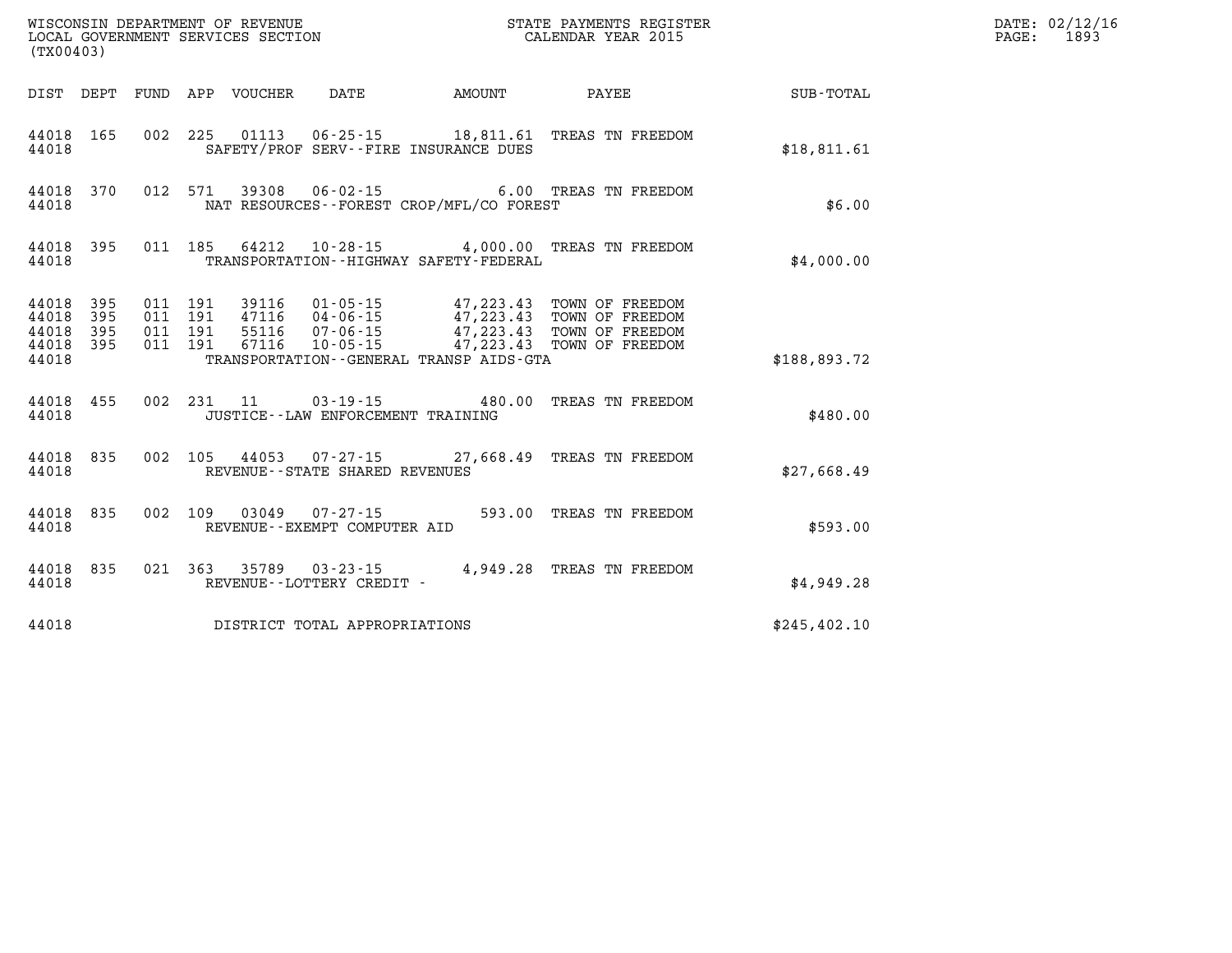| (TX00403)                                                                                      |                                               |                                                                                                 |         |                                                                               |                                                        |                                             | WISCONSIN DEPARTMENT OF REVENUE<br>LOCAL GOVERNMENT SERVICES SECTION TERM CONFERNATION CALENDAR YEAR 2015                                                                                                                                                  |                | DATE: 02/12/16<br>1894<br>PAGE: |
|------------------------------------------------------------------------------------------------|-----------------------------------------------|-------------------------------------------------------------------------------------------------|---------|-------------------------------------------------------------------------------|--------------------------------------------------------|---------------------------------------------|------------------------------------------------------------------------------------------------------------------------------------------------------------------------------------------------------------------------------------------------------------|----------------|---------------------------------|
|                                                                                                |                                               |                                                                                                 |         | DIST DEPT FUND APP VOUCHER DATE                                               |                                                        | AMOUNT                                      | PAYEE                                                                                                                                                                                                                                                      | SUB-TOTAL      |                                 |
| 44020 165<br>44020                                                                             |                                               |                                                                                                 |         |                                                                               |                                                        | SAFETY/PROF SERV--FIRE INSURANCE DUES       | 002 225 01114 06-25-15 87,543.74 TREAS TN GRAND CHUTE                                                                                                                                                                                                      | \$87,543.74    |                                 |
| 44020                                                                                          | 44020 370                                     |                                                                                                 |         | 000 001 05DNR                                                                 |                                                        | NAT RESOURCES-SEVERANCE/YIELD/WITHDRAWAL    | 09-28-15 117.74 TREAS TOWN GRAND CHUTE                                                                                                                                                                                                                     | \$117.74       |                                 |
| 44020                                                                                          | 44020 370                                     | 012 571                                                                                         |         | 39309                                                                         | $06 - 02 - 15$                                         | NAT RESOURCES - - FOREST CROP/MFL/CO FOREST | 47.48 TREAS TN GRAND CHUTE                                                                                                                                                                                                                                 | \$47.48        |                                 |
| 44020<br>44020<br>44020<br>44020 395<br>44020                                                  | 395<br>- 395<br>395                           | 011 191<br>011 191<br>011 191<br>011 191                                                        |         |                                                                               |                                                        | TRANSPORTATION--GENERAL TRANSP AIDS-GTA     | 39117  01-05-15  196,115.70  TOWN OF GRAND CHUTE<br>47117  04-06-15  196,115.70  TOWN OF GRAND CHUTE<br>55117  07-06-15  196,115.70  TOWN OF GRAND CHUTE<br>67117  10-05-15  196,115.71  TOWN OF GRAND CHUTE                                               | \$784,462.81   |                                 |
| 44020 455<br>44020                                                                             |                                               |                                                                                                 | 002 231 | 20                                                                            | $04 - 27 - 15$<br>JUSTICE - - LAW ENFORCEMENT TRAINING |                                             | 3,200.00 TREAS TN GRAND CHUTE                                                                                                                                                                                                                              | \$3,200.00     |                                 |
| 44020 455<br>44020<br>44020<br>44020<br>44020<br>44020<br>44020<br>44020<br>44020 455<br>44020 | 455<br>455<br>455<br>455<br>455<br>455<br>455 | 002 542<br>002 542<br>002 542<br>002 542<br>002 542<br>002 542<br>002 542<br>002 542<br>002 542 |         | 00845<br>00845<br>00963<br>03955<br>04227<br>04704<br>05202<br>06705<br>06978 | JUSTICE - - VICTIM ASSISTANCE                          |                                             | 09 - 04 - 15<br>09 - 04 - 15<br>09 - 04 - 15<br>2, 934.00<br>2, 934.00<br>7REAS TN GRAND CHUTE<br>09 - 15 - 15<br>8, 844.00<br>7REAS TN GRAND CHUTE<br>01 - 29 - 15<br>3, 414.00<br>7REAS TN GRAND CHUTE<br>03 - 03 - 15<br>4, 603.00<br>7REAS TN GRAND CH | \$35,187.00    |                                 |
| 44020 835<br>44020                                                                             |                                               |                                                                                                 | 002 105 |                                                                               | REVENUE--STATE SHARED REVENUES                         |                                             | 44054 07-27-15 40,418.79 TREAS TN GRAND CHUTE                                                                                                                                                                                                              | \$40,418.79    |                                 |
| 44020                                                                                          | 44020 835                                     |                                                                                                 |         |                                                                               | 002 109 03050 07-27-15<br>REVENUE--EXEMPT COMPUTER AID |                                             | 75,620.00 TREAS TN GRAND CHUTE                                                                                                                                                                                                                             | \$75,620.00    |                                 |
| 44020                                                                                          |                                               |                                                                                                 |         |                                                                               | DISTRICT TOTAL APPROPRIATIONS                          |                                             |                                                                                                                                                                                                                                                            | \$1,026,597.56 |                                 |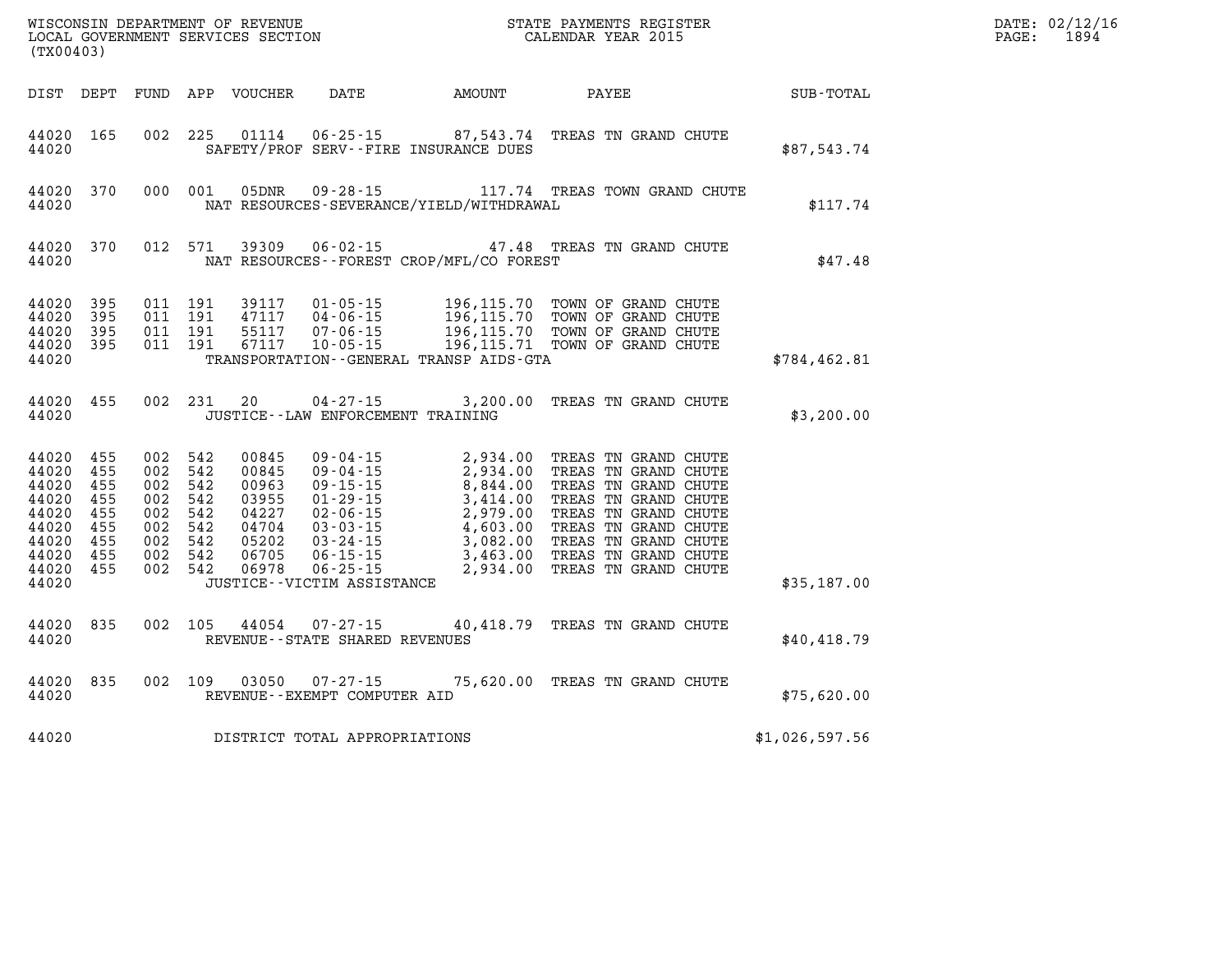| DATE: | 02/12/16 |
|-------|----------|
| PAGE: | 1895     |

| (TX00403)               |            |            |            |                |                                                                                           |                        |                                          |                  |
|-------------------------|------------|------------|------------|----------------|-------------------------------------------------------------------------------------------|------------------------|------------------------------------------|------------------|
| DIST                    | DEPT       | FUND       | APP        | <b>VOUCHER</b> | DATE                                                                                      | AMOUNT                 | PAYEE                                    | <b>SUB-TOTAL</b> |
| 44022<br>44022          | 165        | 002        | 225        |                | 01115 06-25-15 44,047.51<br>SAFETY/PROF SERV--FIRE INSURANCE DUES                         |                        | TREAS TN GREENVILLE                      | \$44,047.51      |
| 44022                   | 370        | 002        | 503        | 18000          | $01 - 30 - 15$                                                                            | 2,739.82               | TREAS TN GREENVILLE<br>623.71 TOWN SHARE |                  |
| 44022                   |            |            |            |                | NAT RESOURCES--AIDS IN LIEU OF TAXES                                                      |                        |                                          | \$2,739.82       |
| 44022<br>44022          | 370        | 012        | 571        | 39310          | $06 - 02 - 15$<br>NAT RESOURCES - - FOREST CROP/MFL/CO FOREST                             |                        | 124.27 TREAS TN GREENVILLE               | \$124.27         |
| 44022<br>44022          | 395<br>395 | 011<br>011 | 191<br>191 | 39118<br>47118 | $01 - 05 - 15$                                                                            | 56,954.73<br>56,954.73 | TOWN OF GREENVILLE<br>TOWN OF GREENVILLE |                  |
| 44022<br>44022<br>44022 | 395<br>395 | 011<br>011 | 191<br>191 | 55118<br>67118 | 04 - 06 - 15<br>07 - 06 - 15<br>$10 - 05 - 15$<br>TRANSPORTATION--GENERAL TRANSP AIDS-GTA | 56,954.73<br>56,954.73 | TOWN OF GREENVILLE<br>TOWN OF GREENVILLE | \$227,818.92     |
| 44022<br>44022          | 835        | 002        | 105        | 44055          | $07 - 27 - 15$ 6,655.73<br>REVENUE - - STATE SHARED REVENUES                              |                        | TREAS TN GREENVILLE                      | \$6,655.73       |
| 44022<br>44022          | 835        | 002        | 109        | 03051          | $07 - 27 - 15$ 41,668.00<br>REVENUE--EXEMPT COMPUTER AID                                  |                        | TREAS TN GREENVILLE                      | \$41,668.00      |
| 44022<br>44022          | 835        | 021        | 363        | 35790          | $03 - 23 - 15$<br>REVENUE - - LOTTERY CREDIT -                                            | 9,205.46               | TREAS TN GREENVILLE                      | \$9,205.46       |
| 44022                   |            |            |            |                | DISTRICT TOTAL APPROPRIATIONS                                                             |                        |                                          | \$332,259.71     |

WISCONSIN DEPARTMENT OF REVENUE **STATE PAYMENTS REGISTER**<br>LOCAL GOVERNMENT SERVICES SECTION

LOCAL GOVERNMENT SERVICES SECTION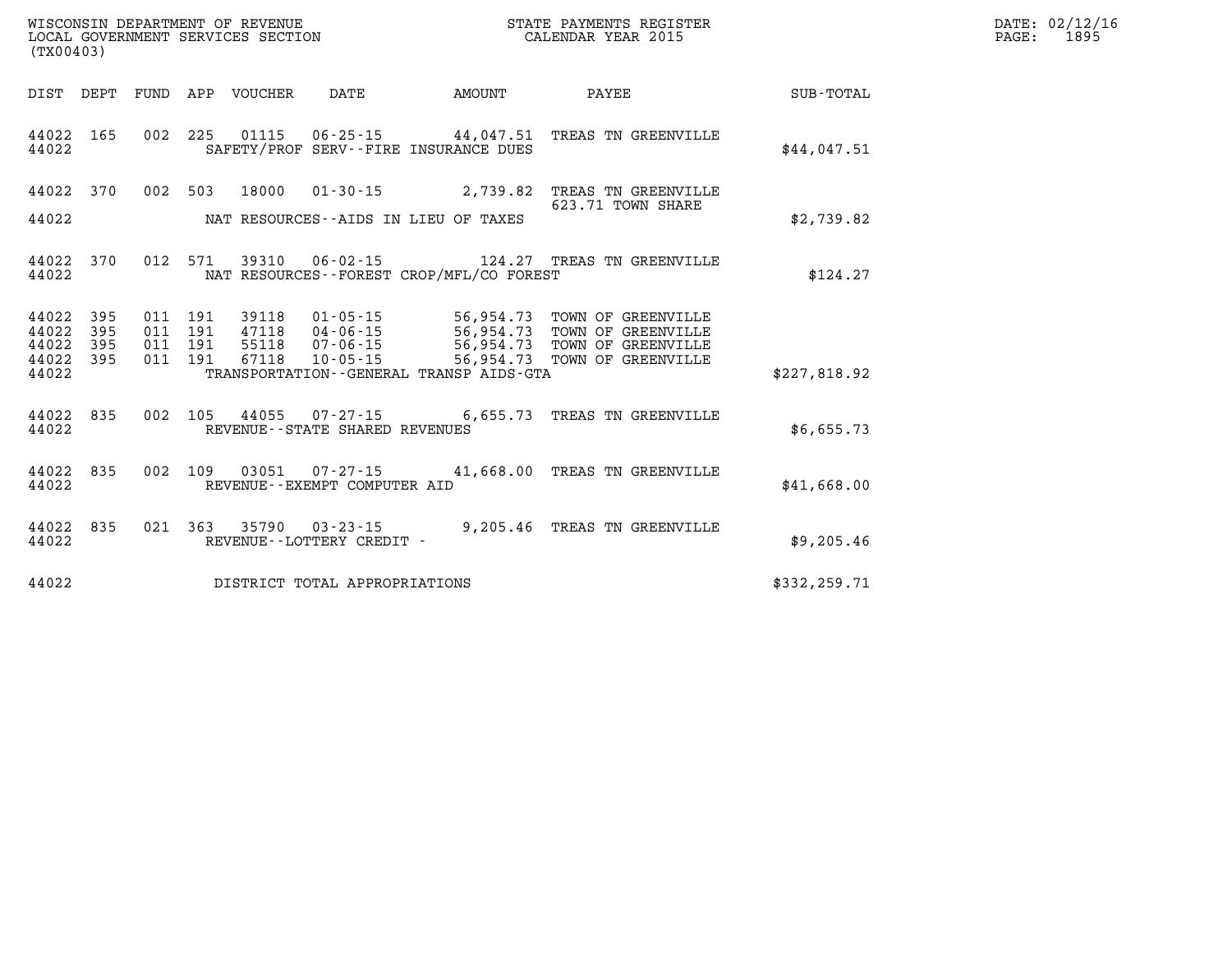| WISCONSIN DEPARTMENT OF REVENUE<br>LOCAL GOVERNMENT SERVICES SECTION<br>LOCAL GOVERNMENT SERVICES SECTION<br>CALENDAR YEAR 2015<br>(TX00403) |                                                  |  |  |  |                                |                                              |                                                                                                                                                                                                                                                                                                                                   |              | DATE: 02/12/16<br>PAGE: 1896 |
|----------------------------------------------------------------------------------------------------------------------------------------------|--------------------------------------------------|--|--|--|--------------------------------|----------------------------------------------|-----------------------------------------------------------------------------------------------------------------------------------------------------------------------------------------------------------------------------------------------------------------------------------------------------------------------------------|--------------|------------------------------|
|                                                                                                                                              |                                                  |  |  |  |                                |                                              | DIST DEPT FUND APP VOUCHER DATE AMOUNT PAYEE PAYEE SUB-TOTAL                                                                                                                                                                                                                                                                      |              |                              |
| 44024                                                                                                                                        |                                                  |  |  |  |                                | SAFETY/PROF SERV--FIRE INSURANCE DUES        | 44024 165 002 225 01116 06-25-15 4,238.96 TREAS TN HORTONIA                                                                                                                                                                                                                                                                       | \$4,238.96   |                              |
|                                                                                                                                              | 44024                                            |  |  |  |                                | NAT RESOURCES-SEVERANCE/YIELD/WITHDRAWAL     | 44024 370 000 001 05DNR 09-28-15 543.60 TREAS TOWN HORTONIA                                                                                                                                                                                                                                                                       | \$543.60     |                              |
|                                                                                                                                              |                                                  |  |  |  |                                | 44024 MAT RESOURCES--AIDS IN LIEU OF TAXES   | 44024 370 002 503 18001 01-30-15 821.96 TREAS TN HORTONIA<br>115.48 TOWN SHARE<br>115.48 TOWN SHARE                                                                                                                                                                                                                               | \$821.96     |                              |
| 44024                                                                                                                                        |                                                  |  |  |  |                                | NAT RESOURCES--FOREST CROP/MFL/CO FOREST     | 44024 370 012 571 39311 06-02-15 174.43 TREAS TN HORTONIA                                                                                                                                                                                                                                                                         | \$174.43     |                              |
| 44024                                                                                                                                        |                                                  |  |  |  |                                | NAT RESOURCES--AIDS IN LIEU OF TAXES         | $\begin{array}{cccccc} 44024 & 370 & 012 & 579 & 20509 & 04-03-15 & & & & 3.71 & \text{TREAS TN HORTONIA} \\ 44024 & 370 & 012 & 579 & 20509 & 04-03-15 & & & & 37.13 & \text{TREAS TN HORTONIA} \end{array}$                                                                                                                     | \$40.84      |                              |
| 44024                                                                                                                                        | 44024 395<br>44024 395<br>44024 395<br>44024 395 |  |  |  |                                | TRANSPORTATION - - GENERAL TRANSP AIDS - GTA | $\begin{tabular}{cccccc} 011 & 191 & 39119 & 01\cdot 05\cdot 15 & 11\,, 054\, .04 & TOWN OF HORTONIA \\ 011 & 191 & 47119 & 04\cdot 06\cdot 15 & 11\,, 054\, .04 & TOWN OF HORTONIA \\ 011 & 191 & 55119 & 07\cdot 06\cdot 15 & 11\,, 054\, .04 & TOWN OF HORTONIA \\ 011 & 191 & 67119 & 10\cdot 05\cdot 15 & 11\,, 054\, .04 &$ | \$44, 216.16 |                              |
| 44024                                                                                                                                        |                                                  |  |  |  | REVENUE--STATE SHARED REVENUES |                                              | 44024 835 002 105 44056 07-27-15 500.62 TREAS TN HORTONIA                                                                                                                                                                                                                                                                         | \$500.62     |                              |
| 44024                                                                                                                                        |                                                  |  |  |  | REVENUE--EXEMPT COMPUTER AID   |                                              | 44024 835 002 109 03052 07-27-15 1,602.00 TREAS TN HORTONIA                                                                                                                                                                                                                                                                       | \$1,602.00   |                              |
| 44024                                                                                                                                        |                                                  |  |  |  | DISTRICT TOTAL APPROPRIATIONS  |                                              |                                                                                                                                                                                                                                                                                                                                   | \$52,138.57  |                              |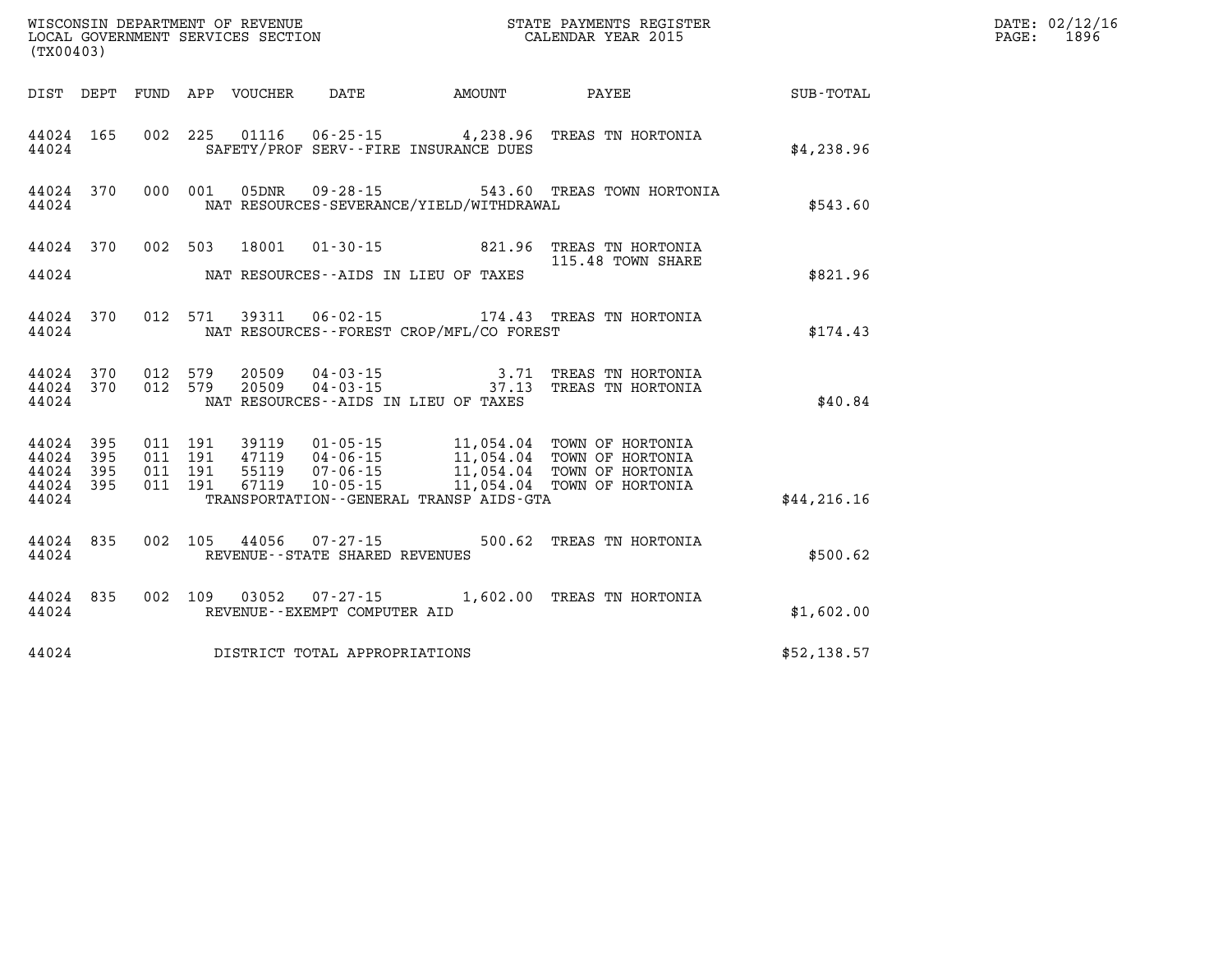| (TX00403)                                 |                          |                          |                          | WISCONSIN DEPARTMENT OF REVENUE<br>LOCAL GOVERNMENT SERVICES SECTION |                                                          | STATE PAYMENTS REGISTER<br>CALENDAR YEAR 2015                                               |                                                                              |                  |  |  |
|-------------------------------------------|--------------------------|--------------------------|--------------------------|----------------------------------------------------------------------|----------------------------------------------------------|---------------------------------------------------------------------------------------------|------------------------------------------------------------------------------|------------------|--|--|
| DIST                                      | DEPT                     | FUND                     | APP                      | VOUCHER                                                              | DATE                                                     | AMOUNT                                                                                      | PAYEE                                                                        | <b>SUB-TOTAL</b> |  |  |
| 44026<br>44026                            | 165                      | 002                      | 225                      |                                                                      |                                                          | 01117 06-25-15 5,057.68<br>SAFETY/PROF SERV--FIRE INSURANCE DUES                            | TREAS TN KAUKAUNA                                                            | \$5,057.68       |  |  |
| 44026<br>44026                            | 370                      | 012                      | 571                      | 39312                                                                | $06 - 02 - 15$                                           | NAT RESOURCES - - FOREST CROP/MFL/CO FOREST                                                 | 6.80 TREAS TN KAUKAUNA                                                       | \$6.80           |  |  |
| 44026<br>44026<br>44026<br>44026<br>44026 | 395<br>395<br>395<br>395 | 011<br>011<br>011<br>011 | 191<br>191<br>191<br>191 | 39120<br>47120<br>55120<br>67120                                     | 01-05-15<br>04-06-15<br>$07 - 06 - 15$<br>$10 - 05 - 15$ | 19,823.50<br>19,823.50<br>19,823.50<br>19,823.52<br>TRANSPORTATION--GENERAL TRANSP AIDS-GTA | TOWN OF KAUKAUNA<br>TOWN OF KAUKAUNA<br>TOWN OF KAUKAUNA<br>TOWN OF KAUKAUNA | \$79, 294.02     |  |  |
| 44026<br>44026                            | 505                      | 002                      | 174                      | 58240                                                                | 04-30-15                                                 | DOA--TRANSMISSION LINE FEE DISTRIBUTION                                                     | 925.00 TREAS TN KAUKAUNA                                                     | \$925.00         |  |  |
| 44026<br>44026                            | 835                      | 002                      | 105                      |                                                                      | REVENUE - - STATE SHARED REVENUES                        |                                                                                             | 44057 07-27-15 64,349.73 TREAS TN KAUKAUNA                                   | \$64,349.73      |  |  |
| 44026<br>44026                            | 835                      | 002                      | 109                      | 03053                                                                | 07-27-15<br>REVENUE - - EXEMPT COMPUTER AID              | 25.00                                                                                       | TREAS TN KAUKAUNA                                                            | \$25.00          |  |  |
| 44026                                     |                          |                          |                          |                                                                      | DISTRICT TOTAL APPROPRIATIONS                            |                                                                                             |                                                                              | \$149,658.23     |  |  |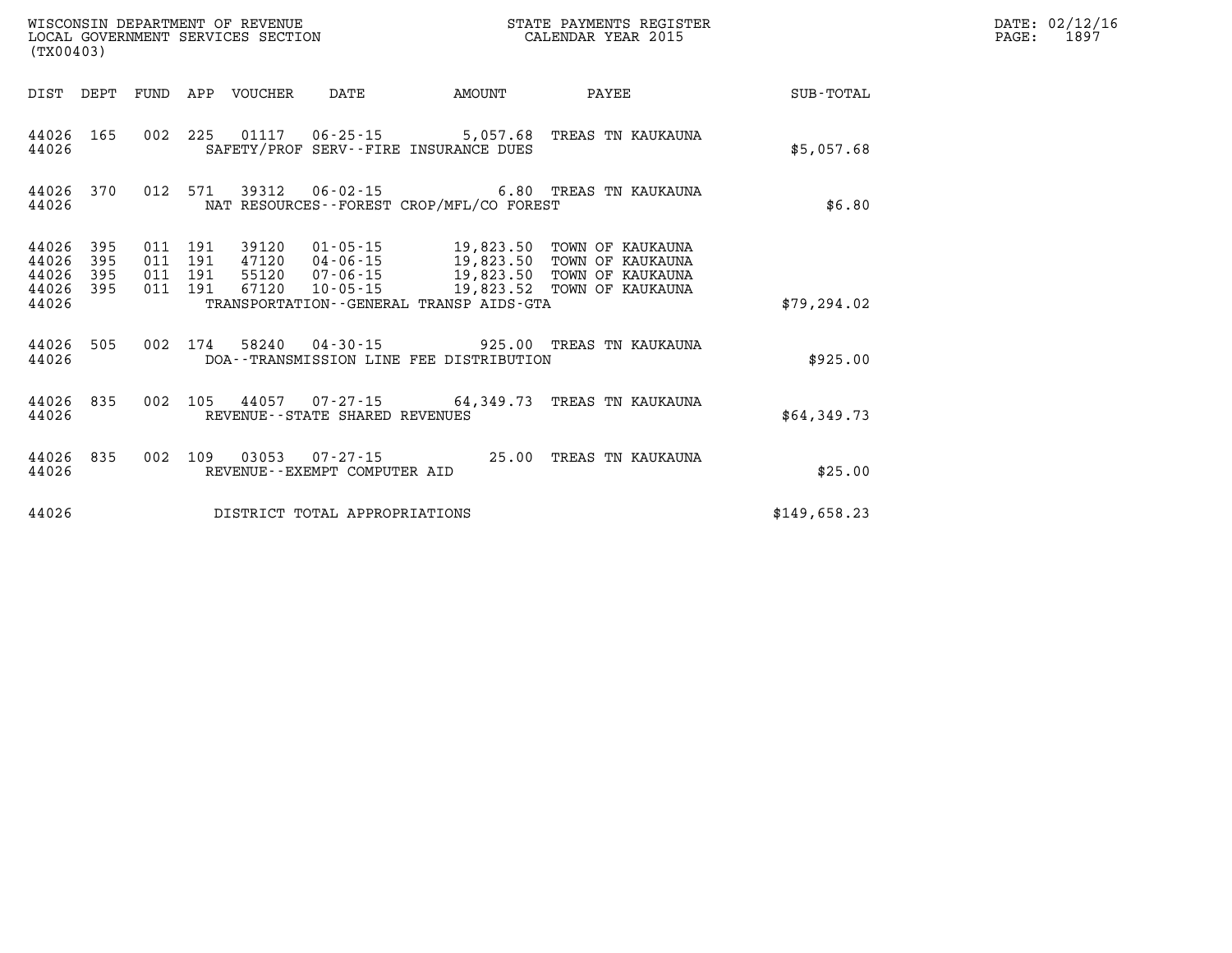| (TX00403)                                          |                                        |                                                                |                               | WISCONSIN DEPARTMENT OF REVENUE<br>LOCAL GOVERNMENT SERVICES SECTION |                                                     |                                              | STATE PAYMENTS REGISTER<br>CALENDAR YEAR 2015                                                                                                                                                                                                                                                |             | DATE: 02/12/16<br>1898<br>$\mathtt{PAGE}$ : |
|----------------------------------------------------|----------------------------------------|----------------------------------------------------------------|-------------------------------|----------------------------------------------------------------------|-----------------------------------------------------|----------------------------------------------|----------------------------------------------------------------------------------------------------------------------------------------------------------------------------------------------------------------------------------------------------------------------------------------------|-------------|---------------------------------------------|
|                                                    |                                        |                                                                |                               | DIST DEPT FUND APP VOUCHER                                           | DATE                                                | <b>AMOUNT</b>                                | PAYEE                                                                                                                                                                                                                                                                                        | SUB-TOTAL   |                                             |
| 44028 165<br>44028                                 |                                        |                                                                |                               |                                                                      |                                                     | SAFETY/PROF SERV--FIRE INSURANCE DUES        | 002 225 01118 06-25-15 2,294.50 TREAS TN LIBERTY                                                                                                                                                                                                                                             | \$2,294.50  |                                             |
| 44028 370<br>44028                                 |                                        |                                                                | 000 001                       | 01DNR                                                                |                                                     | NAT RESOURCES-SEVERANCE/YIELD/WITHDRAWAL     | 04-09-15 1,705.50 TREAS TOWN LIBERTY                                                                                                                                                                                                                                                         | \$1,705.50  |                                             |
| 44028<br>44028<br>44028<br>44028<br>44028<br>44028 | 370<br>370<br>370<br>370<br>370<br>370 | 002 503<br>002 503<br>002 503<br>002 503<br>002 503<br>002 503 |                               | 18126                                                                | $01 - 30 - 15$                                      |                                              | 17686  01-12-15  8,798.45  TREAS  TN LIBERTY<br>17686  01-12-15  8,729.80  TREAS  TN LIBERTY<br>17686  01-12-15  2,584.12  TREAS  TN LIBERTY<br>18126  01-30-15  8,798.45  TREAS  TN LIBERTY<br>18126  01-30-15  8,729.80  TREAS  TN LIBER<br>2,402.98 TREAS TN LIBERTY<br>695.30 TOWN SHARE |             |                                             |
| 44028                                              |                                        |                                                                |                               |                                                                      |                                                     | NAT RESOURCES--AIDS IN LIEU OF TAXES         |                                                                                                                                                                                                                                                                                              | \$40,043.60 |                                             |
| 44028<br>44028                                     | 370                                    |                                                                | 012 571                       | 39313                                                                |                                                     | NAT RESOURCES--FOREST CROP/MFL/CO FOREST     | 06-02-15 523.42 TREAS TN LIBERTY                                                                                                                                                                                                                                                             | \$523.42    |                                             |
| 44028<br>44028                                     | 370                                    |                                                                | 012 579                       | 20510                                                                |                                                     | NAT RESOURCES--AIDS IN LIEU OF TAXES         | 04-03-15 453.74 TREAS TN LIBERTY                                                                                                                                                                                                                                                             | \$453.74    |                                             |
| 44028<br>44028<br>44028<br>44028<br>44028          | 395<br>395<br>395<br>395               | 011 191                                                        | 011 191<br>011 191<br>011 191 |                                                                      |                                                     | TRANSPORTATION - - GENERAL TRANSP AIDS - GTA | 39121  01-05-15  11,780.00 TOWN OF LIBERTY<br>47121  04-06-15  11,780.00 TOWN OF LIBERTY                                                                                                                                                                                                     | \$47,120.03 |                                             |
| 44028<br>44028                                     | 835                                    |                                                                |                               | 002 105 44058                                                        | $07 - 27 - 15$<br>REVENUE - - STATE SHARED REVENUES |                                              | 2,641.93 TREAS TN LIBERTY                                                                                                                                                                                                                                                                    | \$2,641.93  |                                             |
| 44028 835<br>44028                                 |                                        |                                                                |                               | 002 109 03054                                                        | $07 - 27 - 15$<br>REVENUE - - EXEMPT COMPUTER AID   |                                              | 11.00 TREAS TN LIBERTY                                                                                                                                                                                                                                                                       | \$11.00     |                                             |
| 44028                                              |                                        |                                                                |                               |                                                                      | DISTRICT TOTAL APPROPRIATIONS                       |                                              |                                                                                                                                                                                                                                                                                              | \$94,793.72 |                                             |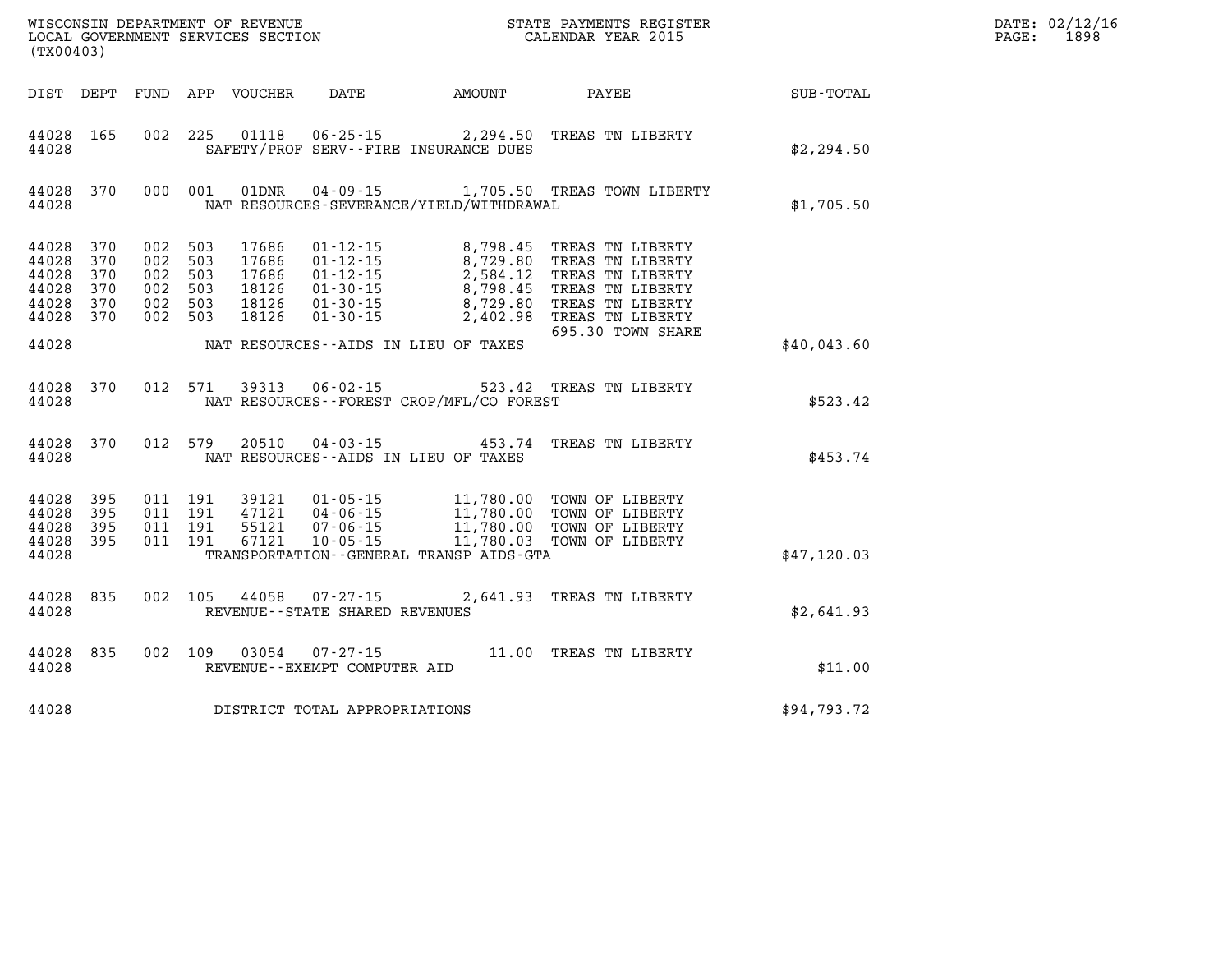| WISCONSIN DEPARTMENT OF REVENUE      | PAYMENTS REGISTER<br>3TATE | DATE: | 02/12/16 |
|--------------------------------------|----------------------------|-------|----------|
| GOVERNMENT SERVICES SECTION<br>LOCAL | CALENDAR YEAR 2015         | PAGE  | 1899     |

| (TX00403)                                     |                   |                                          |                               | LOCAL GOVERNMENT SERVICES SECTION |                                                  |                                                                                                                                                                                                                                                                                                                     | CALENDAR YEAR 2015                                                                    |               | PAGE: | 1899 |
|-----------------------------------------------|-------------------|------------------------------------------|-------------------------------|-----------------------------------|--------------------------------------------------|---------------------------------------------------------------------------------------------------------------------------------------------------------------------------------------------------------------------------------------------------------------------------------------------------------------------|---------------------------------------------------------------------------------------|---------------|-------|------|
|                                               |                   |                                          |                               |                                   |                                                  | DIST DEPT FUND APP VOUCHER DATE AMOUNT PAYEE                                                                                                                                                                                                                                                                        |                                                                                       | SUB-TOTAL     |       |      |
| 44030 165<br>44030                            |                   |                                          |                               |                                   |                                                  | 002 225 01119 06-25-15 2,417.98 TREAS TN MAINE<br>SAFETY/PROF SERV--FIRE INSURANCE DUES                                                                                                                                                                                                                             |                                                                                       | \$2,417.98    |       |      |
| 44030 370<br>44030 370<br>44030 370<br>44030  |                   |                                          | 000 001<br>000 001<br>000 001 | 01DNR<br>04DNR<br>05DNR           | $06 - 03 - 15$<br>09 - 28 - 15                   | NAT RESOURCES-SEVERANCE/YIELD/WITHDRAWAL                                                                                                                                                                                                                                                                            | 04-09-15 85.05 TREAS TOWN MAINE<br>100.80 TREAS TOWN MAINE<br>685.30 TREAS TOWN MAINE | \$871.15      |       |      |
| 44030 370                                     |                   |                                          |                               | 002 503 17687                     |                                                  | 01-12-15 43,939.09 TREAS TN MAINE                                                                                                                                                                                                                                                                                   | 3429.52 TOWN SHARE                                                                    |               |       |      |
| 44030                                         |                   |                                          |                               |                                   |                                                  | NAT RESOURCES--AIDS IN LIEU OF TAXES                                                                                                                                                                                                                                                                                |                                                                                       | \$43,939.09   |       |      |
| 44030<br>44030                                | 370               |                                          |                               |                                   |                                                  | 012 571 39314 06-02-15 719.96 TREAS TN MAINE<br>NAT RESOURCES--FOREST CROP/MFL/CO FOREST                                                                                                                                                                                                                            |                                                                                       | \$719.96      |       |      |
| 44030 370<br>44030 370<br>44030               |                   |                                          | 012 579<br>012 579            | 20511<br>20511                    | $04 - 03 - 15$                                   | 04-03-15 1,009.25 TREAS TN MAINE<br>1,732.60 TREAS TN MAINE<br>NAT RESOURCES--AIDS IN LIEU OF TAXES                                                                                                                                                                                                                 |                                                                                       | \$2,741.85    |       |      |
| 44030<br>44030<br>44030<br>44030 395<br>44030 | 395<br>395<br>395 | 011 191<br>011 191<br>011 191<br>011 191 |                               | 39122<br>47122<br>55122<br>67122  | $04 - 06 - 15$<br>07-06-15                       | 01-05-15<br>04-06-15<br>07-06-15<br>07-06-15<br>07-05-15<br>16,751.71<br>1005-15<br>1005-15<br>1005-15<br>1005-15<br>1005-15<br>1005-15<br>1005-15<br>1005-15<br>1007-05-15<br>1007-05-15<br>1007-05-15<br>1007-05-15<br>1007-05-15<br>1007-05-15<br>1007-05-15<br>1007-<br>TRANSPORTATION--GENERAL TRANSP AIDS-GTA |                                                                                       | \$67,006.86   |       |      |
| 44030 395<br>44030                            |                   |                                          |                               |                                   |                                                  | 011 278 61930 10-02-15 255,195.39 TREAS TN MAINE<br>TRANSPORTATION - - LRIP/TRIP/MSIP GRANTS                                                                                                                                                                                                                        |                                                                                       | \$255, 195.39 |       |      |
| 44030<br>44030                                | 835               |                                          | 002 105                       | 44059                             | $07 - 27 - 15$<br>REVENUE--STATE SHARED REVENUES |                                                                                                                                                                                                                                                                                                                     | 5,503.85 TREAS TN MAINE                                                               | \$5,503.85    |       |      |
| 44030<br>44030                                | 835               |                                          |                               | 002 109 03055                     | 07-27-15<br>REVENUE--EXEMPT COMPUTER AID         | 3.00 TREAS TN MAINE                                                                                                                                                                                                                                                                                                 |                                                                                       | \$3.00        |       |      |
| 44030 835<br>44030                            |                   |                                          |                               | 002 501 00003                     |                                                  | 02-02-15 145.06 TREAS TN MAINE<br>DOA-PAYMENT FOR MUNICIPAL SERVICES AID                                                                                                                                                                                                                                            |                                                                                       | \$145.06      |       |      |
| 44030                                         |                   |                                          |                               |                                   | DISTRICT TOTAL APPROPRIATIONS                    |                                                                                                                                                                                                                                                                                                                     |                                                                                       | \$378,544.19  |       |      |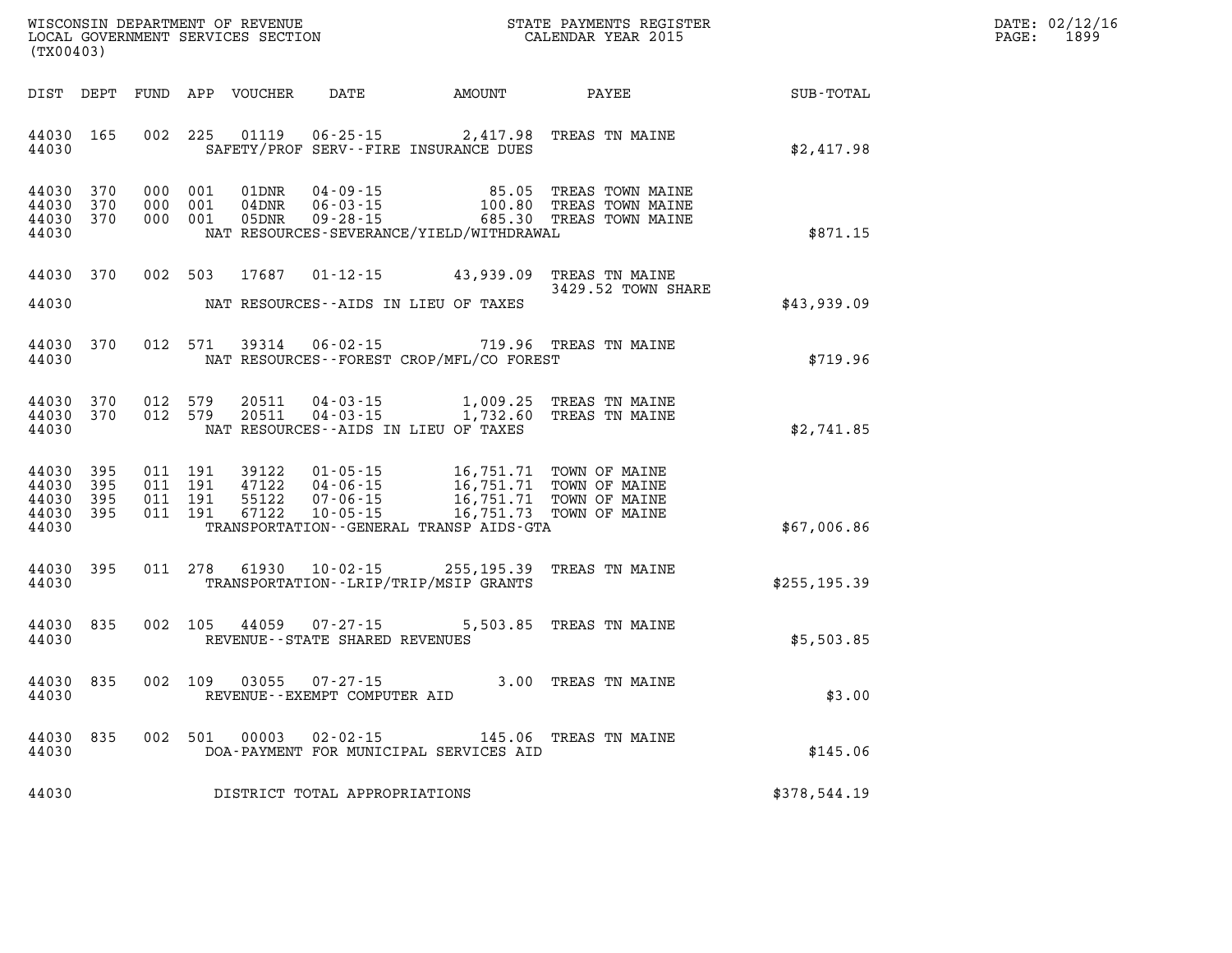| (TX00403)      |                  |                    |                                 | WISCONSIN DEPARTMENT OF REVENUE<br>LOCAL GOVERNMENT SERVICES SECTION |                                          | STATE PAYMENTS REGISTER<br>CALENDAR YEAR 2015                                                                                                                                                            |             | DATE: 02/12/16<br>PAGE: 1900 |
|----------------|------------------|--------------------|---------------------------------|----------------------------------------------------------------------|------------------------------------------|----------------------------------------------------------------------------------------------------------------------------------------------------------------------------------------------------------|-------------|------------------------------|
|                |                  |                    | DIST DEPT FUND APP VOUCHER DATE |                                                                      | AMOUNT                                   | PAYEE SUB-TOTAL                                                                                                                                                                                          |             |                              |
| 44032          |                  |                    |                                 |                                                                      | SAFETY/PROF SERV--FIRE INSURANCE DUES    | 44032 165 002 225 01120 06-25-15 1,715.60 TREAS TN MAPLE CREEK                                                                                                                                           | \$1,715.60  |                              |
|                |                  |                    |                                 |                                                                      |                                          | 44032 370 002 503 17688 01-12-15 16.04 TREAS TN MAPLE CREEK<br>1.34 TOWN SHARE                                                                                                                           |             |                              |
| 44032          |                  |                    |                                 |                                                                      | NAT RESOURCES--AIDS IN LIEU OF TAXES     |                                                                                                                                                                                                          | \$16.04     |                              |
| 44032          |                  |                    |                                 |                                                                      | NAT RESOURCES--FOREST CROP/MFL/CO FOREST | 44032 370 012 571 39315 06-02-15 161.36 TREAS TN MAPLE CREEK                                                                                                                                             | \$161.36    |                              |
| 44032<br>44032 | 395<br>395       | 011 191<br>011 191 |                                 |                                                                      |                                          | 39123  01-05-15  12,050.44  TOWN OF MAPLE CREEK<br>47123  04-06-15  12,050.44  TOWN OF MAPLE CREEK<br>55123  07-06-15  12,050.44  TOWN OF MAPLE CREEK<br>67123  10-05-15  12,050.46  TOWN OF MAPLE CREEK |             |                              |
| 44032<br>44032 | 395<br>44032 395 | 011 191<br>011 191 |                                 |                                                                      | TRANSPORTATION--GENERAL TRANSP AIDS-GTA  |                                                                                                                                                                                                          | \$48,201.78 |                              |
| 44032          |                  |                    |                                 |                                                                      | DOA--TRANSMISSION LINE FEE DISTRIBUTION  | 44032 505 002 174 58240 04-30-15 34,987.00 TREAS TN MAPLE CREEK                                                                                                                                          | \$34,987.00 |                              |
| 44032          |                  |                    |                                 | REVENUE--STATE SHARED REVENUES                                       |                                          | 44032 835 002 105 44060 07-27-15 8,320.15 TREAS TN MAPLE CREEK                                                                                                                                           | \$8,320.15  |                              |
| 44032          | 44032 835        |                    |                                 | REVENUE--EXEMPT COMPUTER AID                                         |                                          | 002 109 03056 07-27-15 3.00 TREAS TN MAPLE CREEK                                                                                                                                                         | \$3.00      |                              |
| 44032          |                  |                    |                                 | DISTRICT TOTAL APPROPRIATIONS                                        |                                          |                                                                                                                                                                                                          | \$93,404.93 |                              |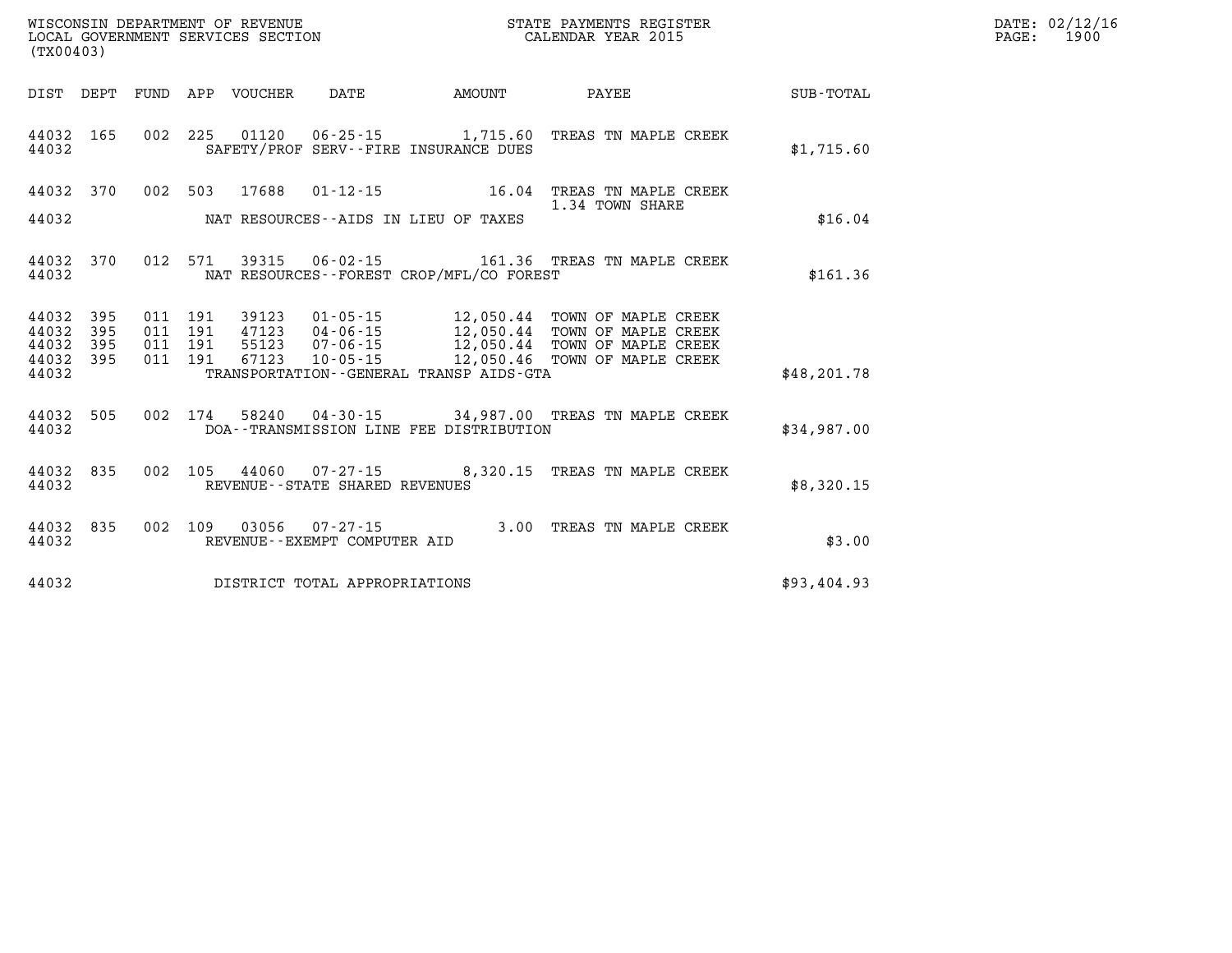| (TX00403)                                |                  |                          |                          | WISCONSIN DEPARTMENT OF REVENUE<br>LOCAL GOVERNMENT SERVICES SECTION |                                      | STATE PAYMENTS REGISTER<br>CALENDAR YEAR 2015                                                         |                                                                                                                             |              |  |  |  |
|------------------------------------------|------------------|--------------------------|--------------------------|----------------------------------------------------------------------|--------------------------------------|-------------------------------------------------------------------------------------------------------|-----------------------------------------------------------------------------------------------------------------------------|--------------|--|--|--|
| DIST                                     | DEPT             | FUND                     |                          | APP VOUCHER                                                          | DATE                                 | <b>EXAMPLE THE AMOUNT</b>                                                                             | PAYEE                                                                                                                       | SUB-TOTAL    |  |  |  |
| 44034 165<br>44034                       |                  | 002                      |                          |                                                                      |                                      | SAFETY/PROF SERV--FIRE INSURANCE DUES                                                                 | 225  01121  06-25-15  7,009.59  TREAS TN ONEIDA                                                                             | \$7,009.59   |  |  |  |
| 44034                                    |                  | 44034 370 012 571        |                          |                                                                      |                                      | NAT RESOURCES--FOREST CROP/MFL/CO FOREST                                                              | 39316  06-02-15  129.05  TREAS TN ONEIDA                                                                                    | \$129.05     |  |  |  |
| 44034<br>44034 395<br>44034 395<br>44034 | 395<br>44034 395 | 011<br>011<br>011<br>011 | 191<br>191<br>191<br>191 |                                                                      |                                      | 55124 07-06-15 43,935.40<br>$67124$ $10-05-15$ $43,935.42$<br>TRANSPORTATION--GENERAL TRANSP AIDS-GTA | 39124  01-05-15  43,935.40  TOWN OF ONEIDA<br>47124  04-06-15  43,935.40 TOWN OF ONEIDA<br>TOWN OF ONEIDA<br>TOWN OF ONEIDA | \$175,741.62 |  |  |  |
| 44034 455<br>44034                       |                  | 002                      |                          |                                                                      | JUSTICE - - LAW ENFORCEMENT TRAINING | 231 12 03-23-15 2,240.00                                                                              | TREAS TN ONEIDA                                                                                                             | \$2,240.00   |  |  |  |
| 44034                                    | 44034 835        | 002                      |                          |                                                                      | REVENUE - - STATE SHARED REVENUES    |                                                                                                       | 105  44061  07-27-15  39,340.71  TREAS TN ONEIDA                                                                            | \$39,340.71  |  |  |  |
| 44034 835<br>44034                       |                  | 002                      |                          |                                                                      | REVENUE--EXEMPT COMPUTER AID         |                                                                                                       | 109  03057  07-27-15  12.00  TREAS TN ONEIDA                                                                                | \$12.00      |  |  |  |
| 44034<br>44034                           | 835              | 002                      |                          |                                                                      |                                      | 501 00003 02-02-15 429.55<br>DOA-PAYMENT FOR MUNICIPAL SERVICES AID                                   | TREAS TN ONEIDA                                                                                                             | \$429.55     |  |  |  |
| 44034                                    |                  |                          |                          |                                                                      | DISTRICT TOTAL APPROPRIATIONS        |                                                                                                       |                                                                                                                             | \$224,902.52 |  |  |  |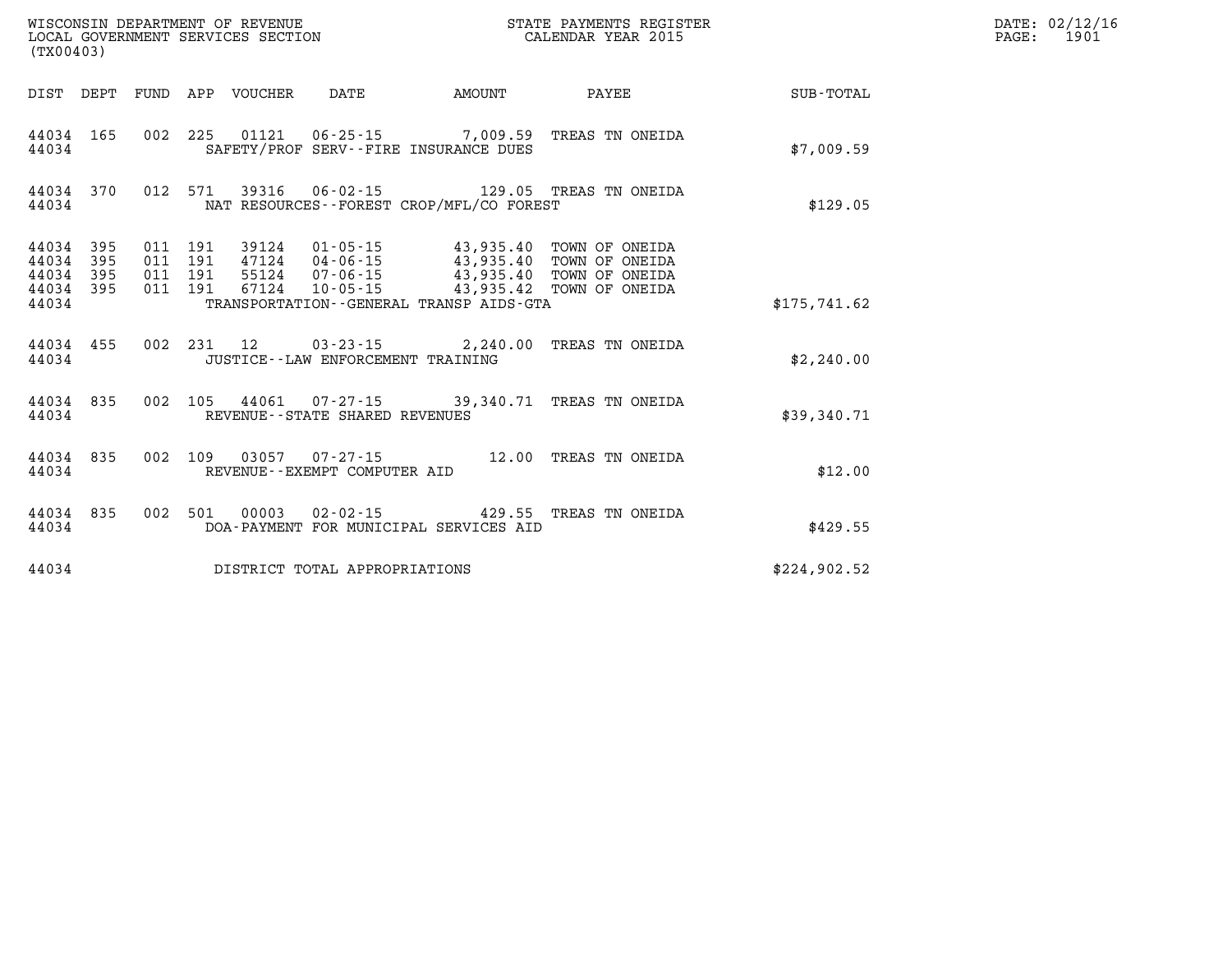| (TX00403)                   |            |                    | WISCONSIN DEPARTMENT OF REVENUE<br>LOCAL GOVERNMENT SERVICES SECTION |                                                                                                    |                                          | STATE PAYMENTS REGISTER<br>CALENDAR YEAR 2015   |             | DATE: 02/12/16<br>1902<br>$\mathtt{PAGE:}$ |
|-----------------------------|------------|--------------------|----------------------------------------------------------------------|----------------------------------------------------------------------------------------------------|------------------------------------------|-------------------------------------------------|-------------|--------------------------------------------|
|                             |            |                    | DIST DEPT FUND APP VOUCHER                                           | DATE                                                                                               | AMOUNT                                   | PAYEE                                           | SUB-TOTAL   |                                            |
| 44036 165<br>44036          |            |                    |                                                                      |                                                                                                    | SAFETY/PROF SERV--FIRE INSURANCE DUES    | 002 225 01122 06-25-15 3,802.91 TREAS TN OSBORN | \$3,802.91  |                                            |
| 44036                       |            |                    |                                                                      | 44036 370 012 571 39317 06-02-15 92.28 TREAS TN OSBORN<br>NAT RESOURCES--FOREST CROP/MFL/CO FOREST | \$92.28                                  |                                                 |             |                                            |
| 44036<br>44036              | 395<br>395 | 011 191<br>011 191 | 39125                                                                | 01-05-15                                                                                           | 15, 298.39<br>47125  04-06-15  15,298.39 | TOWN OF OSBORN<br>TOWN OF OSBORN                |             |                                            |
| 44036<br>44036 395<br>44036 | 395        | 011 191<br>011 191 |                                                                      |                                                                                                    | TRANSPORTATION--GENERAL TRANSP AIDS-GTA  |                                                 | \$61,193.58 |                                            |
| 44036 835<br>44036          |            | 002                |                                                                      | REVENUE - - STATE SHARED REVENUES                                                                  |                                          | 105 44062 07-27-15 2,833.71 TREAS TN OSBORN     | \$2,833.71  |                                            |
| 44036 835<br>44036          |            |                    |                                                                      | REVENUE--EXEMPT COMPUTER AID                                                                       |                                          | 002 109 03058 07-27-15 16.00 TREAS TN OSBORN    | \$16.00     |                                            |
| 44036                       |            |                    |                                                                      | DISTRICT TOTAL APPROPRIATIONS                                                                      |                                          |                                                 | \$67,938.48 |                                            |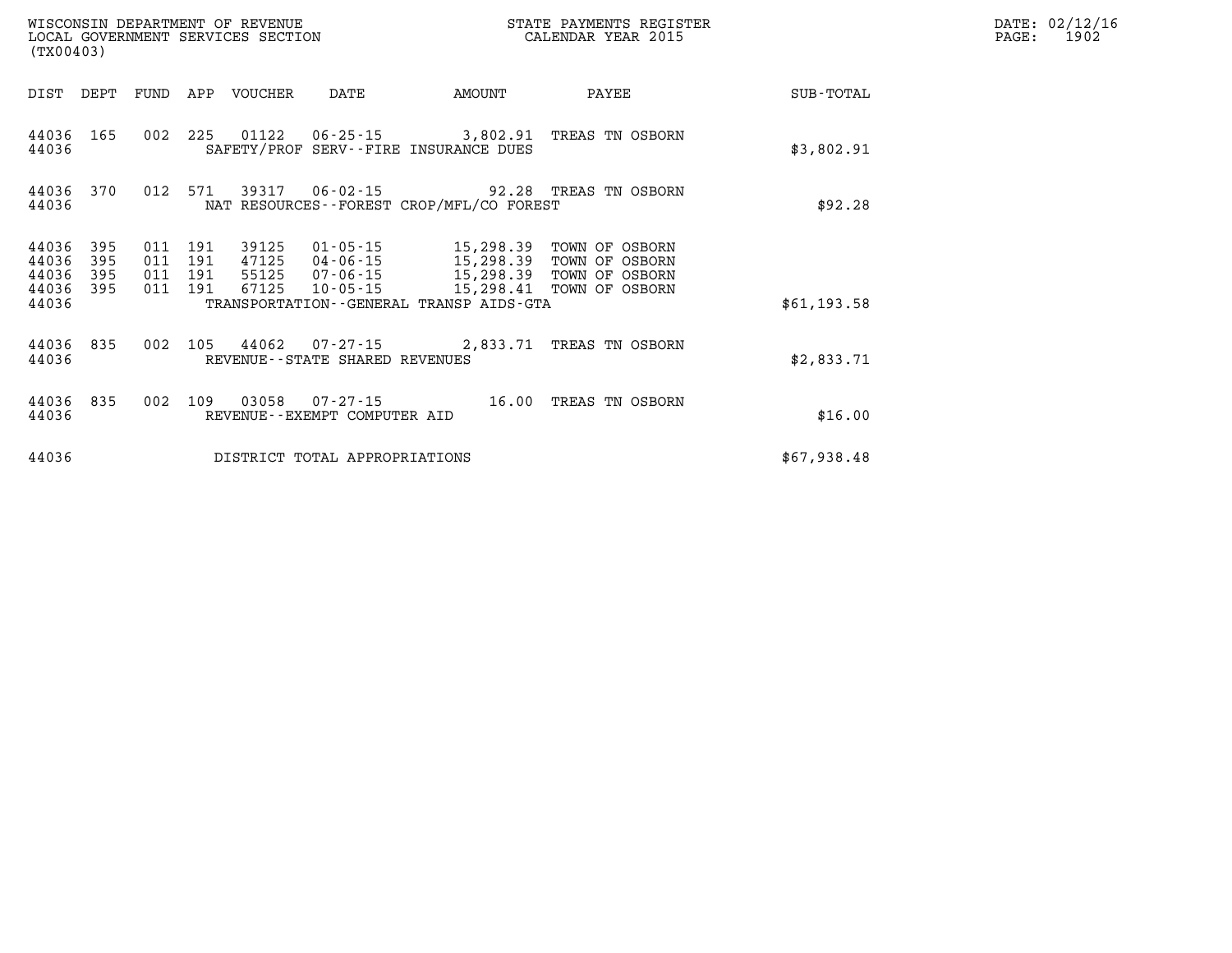| DATE: | 02/12/16 |
|-------|----------|
| PAGE: | 1903     |

| (TX00403)                                                             |                          |                                                                                                                                                                                                                             |                                                                                         |
|-----------------------------------------------------------------------|--------------------------|-----------------------------------------------------------------------------------------------------------------------------------------------------------------------------------------------------------------------------|-----------------------------------------------------------------------------------------|
| DIST<br>DEPT                                                          | FUND                     | APP<br>VOUCHER<br>DATE<br>AMOUNT                                                                                                                                                                                            | PAYEE<br>SUB-TOTAL                                                                      |
| 44038<br>165<br>44038                                                 | 002                      | 225<br>$01123$ $06-25-15$ 3,877.83<br>SAFETY/PROF SERV--FIRE INSURANCE DUES                                                                                                                                                 | TREAS TN SEYMOUR<br>\$3,877.83                                                          |
| 44038<br>370                                                          | 002                      | 503<br>17689<br>$01 - 12 - 15$<br>655.48                                                                                                                                                                                    | TREAS TN SEYMOUR<br>78.31 TOWN SHARE                                                    |
| 44038                                                                 |                          | NAT RESOURCES--AIDS IN LIEU OF TAXES                                                                                                                                                                                        | \$655.48                                                                                |
| 370<br>44038<br>44038                                                 | 012                      | 571<br>39318<br>$06 - 02 - 15$ 28.86<br>NAT RESOURCES - - FOREST CROP/MFL/CO FOREST                                                                                                                                         | TREAS TN SEYMOUR<br>\$28.86                                                             |
| 395<br>44038<br>44038<br>395<br>44038<br>395<br>44038<br>395<br>44038 | 011<br>011<br>011<br>011 | 191<br>39126<br>01-05-15<br>21,172.23<br>191<br>47126<br>$04 - 06 - 15$<br>21,172.23<br>191<br>55126<br>07-06-15<br>21, 172. 23<br>67126<br>$10 - 05 - 15$<br>191<br>21, 172. 23<br>TRANSPORTATION--GENERAL TRANSP AIDS-GTA | TOWN OF SEYMOUR<br>TOWN OF SEYMOUR<br>TOWN OF SEYMOUR<br>TOWN OF SEYMOUR<br>\$84,688.92 |
|                                                                       |                          |                                                                                                                                                                                                                             |                                                                                         |
| 44038<br>835<br>44038                                                 | 002                      | 105<br>44063<br>$07 - 27 - 15$ 8,947.37<br>REVENUE--STATE SHARED REVENUES                                                                                                                                                   | TREAS TN SEYMOUR<br>\$8,947.37                                                          |
| 835<br>44038<br>44038                                                 | 002                      | 03059<br>$07 - 27 - 15$ 96.00<br>109<br>REVENUE - - EXEMPT COMPUTER AID                                                                                                                                                     | TREAS TN SEYMOUR<br>\$96.00                                                             |
| 44038                                                                 |                          | DISTRICT TOTAL APPROPRIATIONS                                                                                                                                                                                               | \$98, 294.46                                                                            |

WISCONSIN DEPARTMENT OF REVENUE **STATE PAYMENTS REGISTER**<br>LOCAL GOVERNMENT SERVICES SECTION

LOCAL GOVERNMENT SERVICES SECTION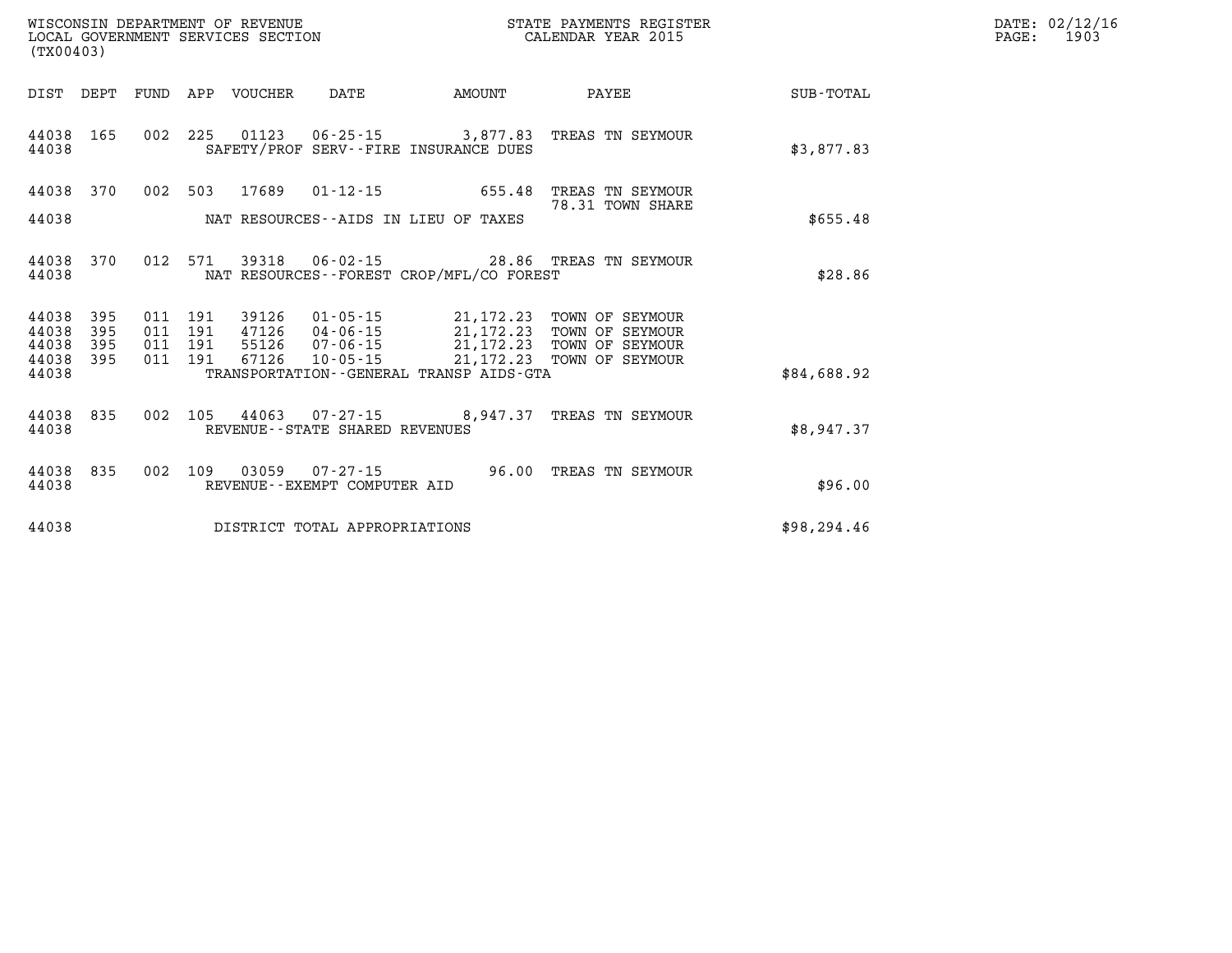| (TX00403)               |            |     |                    | WISCONSIN DEPARTMENT OF REVENUE<br>LOCAL GOVERNMENT SERVICES SECTION |                                          |                                         | STATE PAYMENTS REGISTER<br>CALENDAR YEAR 2015        |             | DATE: 02/12/16<br>1904<br>PAGE: |
|-------------------------|------------|-----|--------------------|----------------------------------------------------------------------|------------------------------------------|-----------------------------------------|------------------------------------------------------|-------------|---------------------------------|
| DIST                    | DEPT       |     |                    | FUND APP VOUCHER                                                     | DATE                                     | AMOUNT                                  | PAYEE                                                | SUB-TOTAL   |                                 |
| 44040 165<br>44040      |            | 002 |                    |                                                                      |                                          | SAFETY/PROF SERV--FIRE INSURANCE DUES   | 225  01124  06-25-15  5,537.21  TREAS TN VANDENBROEK | \$5,537.21  |                                 |
| 44040 370<br>44040      |            | 012 |                    | 571 39319                                                            | NAT RESOURCES--FOREST CROP/MFL/CO FOREST | \$3.20                                  |                                                      |             |                                 |
| 44040<br>44040          | 395<br>395 | 011 | 191<br>011 191     | 39127                                                                | $01 - 05 - 15$                           |                                         | 11,758.68 TOWN OF VANDENBROEK                        |             |                                 |
| 44040<br>44040<br>44040 | 395<br>395 |     | 011 191<br>011 191 |                                                                      |                                          | TRANSPORTATION--GENERAL TRANSP AIDS-GTA |                                                      | \$47,034.72 |                                 |
| 44040 835<br>44040      |            |     |                    |                                                                      | REVENUE - - STATE SHARED REVENUES        |                                         | 002 105 44064 07-27-15 2,829.33 TREAS TN VANDENBROEK | \$2,829.33  |                                 |
| 44040 835<br>44040      |            |     | 002 109            |                                                                      | REVENUE--EXEMPT COMPUTER AID             |                                         | 03060  07-27-15  104.00  TREAS TN VANDENBROEK        | \$104.00    |                                 |
| 44040                   |            |     |                    |                                                                      | DISTRICT TOTAL APPROPRIATIONS            |                                         |                                                      | \$55,508.46 |                                 |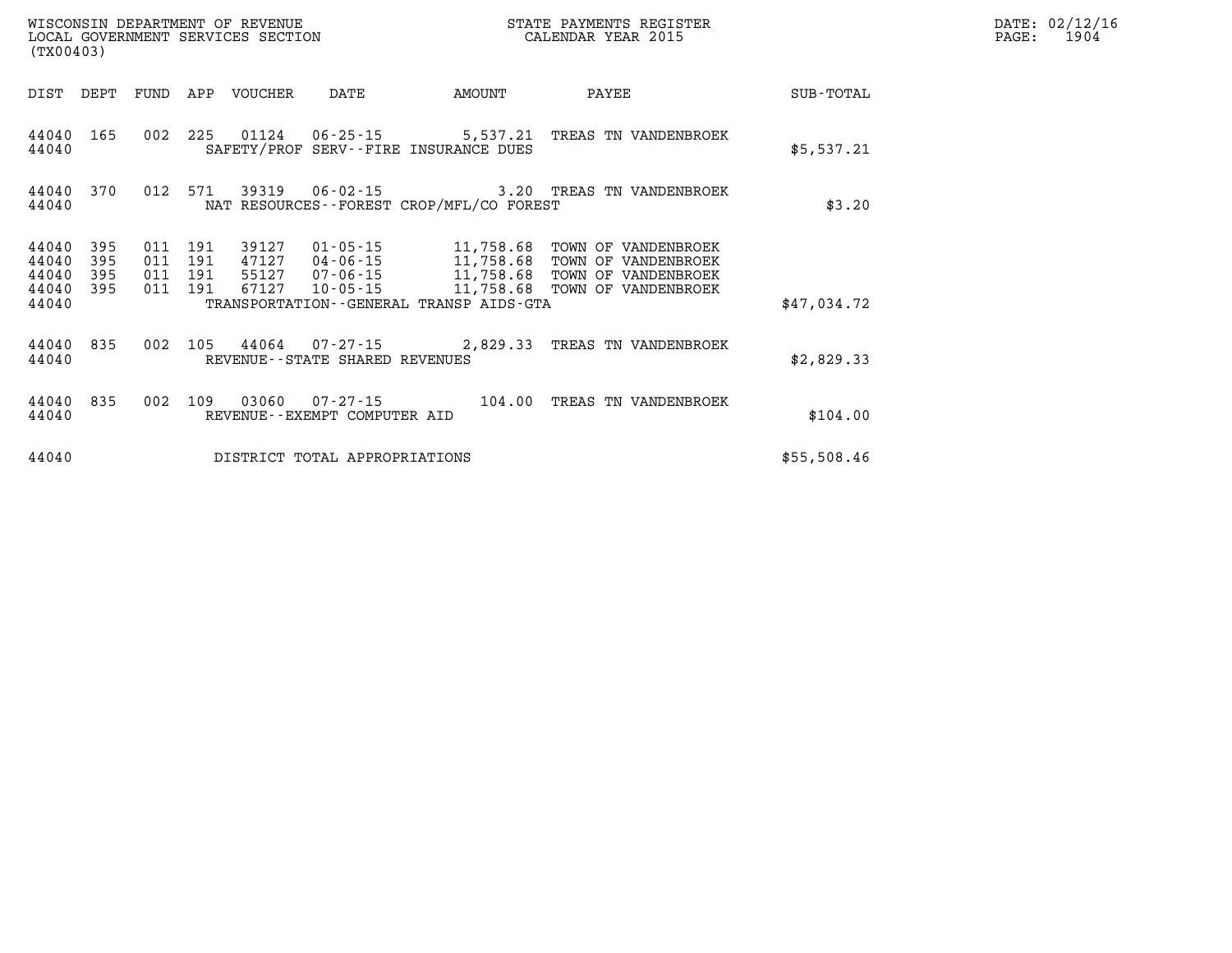| $\mathtt{DATE}$ : | 02/12/16 |
|-------------------|----------|
| PAGE:             | 1905     |

| (TX00403)               |                   |                   |                   | LOCAL GOVERNMENT SERVICES SECTION |                                               |                                         | CALENDAR YEAR 2015                                                                                 |             | PAGE: | 1905 |
|-------------------------|-------------------|-------------------|-------------------|-----------------------------------|-----------------------------------------------|-----------------------------------------|----------------------------------------------------------------------------------------------------|-------------|-------|------|
| DIST                    | DEPT              | FUND              | APP               | VOUCHER                           | DATE                                          | AMOUNT                                  | PAYEE                                                                                              | SUB-TOTAL   |       |      |
| 44106<br>44106          | 165               | 002               | 225               | 01125                             |                                               | SAFETY/PROF SERV--FIRE INSURANCE DUES   | 06-25-15 636.95 TREAS VIL BEAR CREEK                                                               | \$636.95    |       |      |
| 44106<br>44106<br>44106 | 395<br>395<br>395 | 011<br>011<br>011 | 191<br>191<br>191 | 39128<br>47128<br>55128           | $01 - 05 - 15$<br>04-06-15<br>07-06-15        |                                         | 2,805.49 VILLAGE OF BEAR CREEK<br>2,805.49 VILLAGE OF BEAR CREEK<br>2,805.49 VILLAGE OF BEAR CREEK |             |       |      |
| 44106<br>44106          | 395               | 011               | 191               | 67128                             | $10 - 05 - 15$                                | TRANSPORTATION--GENERAL TRANSP AIDS-GTA | 2,805.51 VILLAGE OF BEAR CREEK                                                                     | \$11,221.98 |       |      |
| 44106<br>44106          | 835               | 002               | 105               | 44065                             | 07-27-15<br>REVENUE - - STATE SHARED REVENUES |                                         | 31,889.33 TREAS VIL BEAR CREEK                                                                     | \$31,889.33 |       |      |
| 44106<br>44106          | 835               | 002               | 109               | 03061                             | 07-27-15<br>REVENUE--EXEMPT COMPUTER AID      | 17.00                                   | TREAS VIL BEAR CREEK                                                                               | \$17.00     |       |      |
| 44106                   |                   |                   |                   |                                   | DISTRICT TOTAL APPROPRIATIONS                 |                                         |                                                                                                    | \$43,765.26 |       |      |

WISCONSIN DEPARTMENT OF REVENUE **STATE PAYMENTS REGISTER**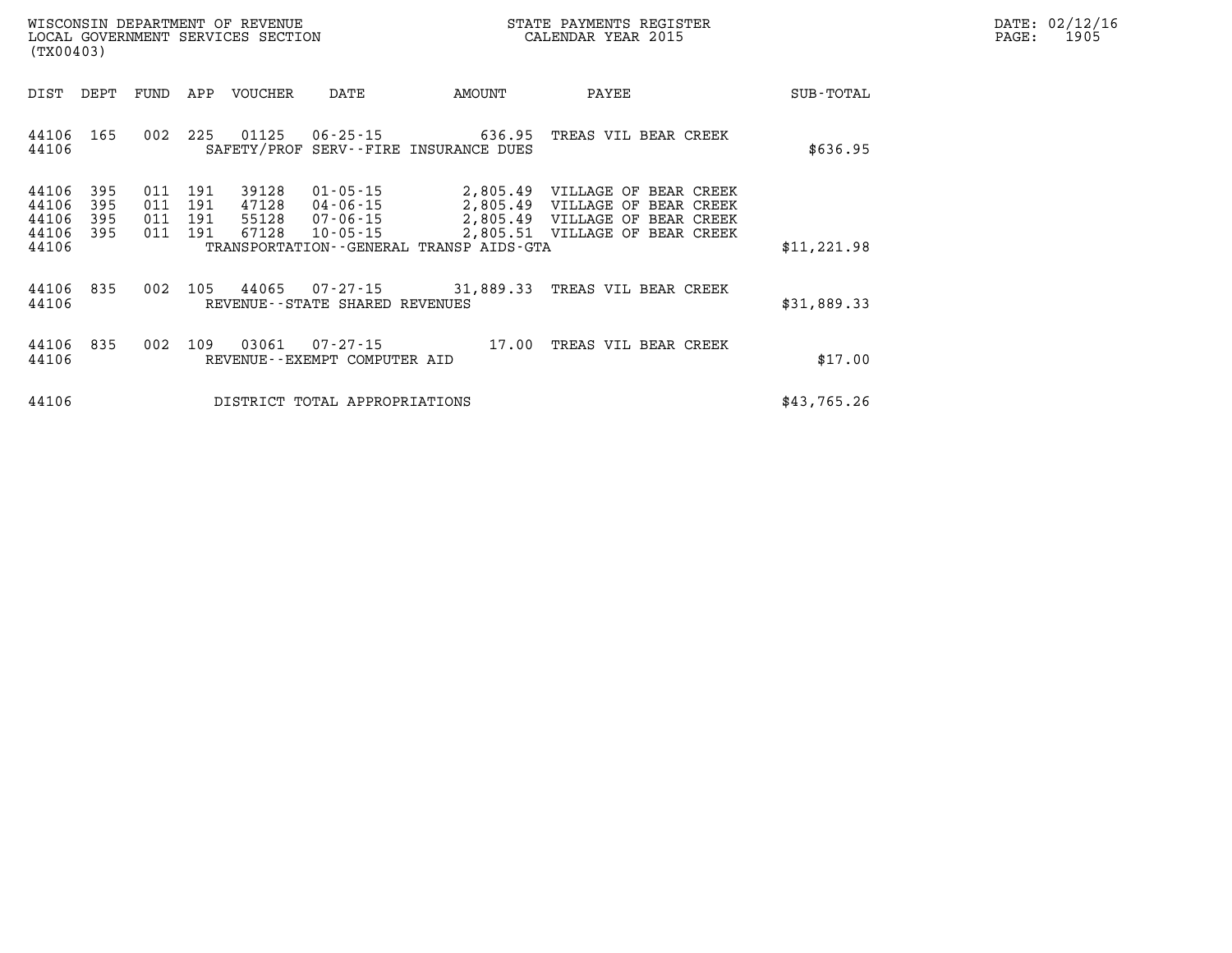|       | WISCONSIN DEPARTMENT OF REVENUE<br>LOCAL GOVERNMENT SERVICES SECTION<br>CALENDAR YEAR 2015<br>(TX00403) |  |  |  |                                          |                                              |                                                                                                                                                                                                                                                                                                      |              | DATE: 02/12/16<br>PAGE: 1906 |
|-------|---------------------------------------------------------------------------------------------------------|--|--|--|------------------------------------------|----------------------------------------------|------------------------------------------------------------------------------------------------------------------------------------------------------------------------------------------------------------------------------------------------------------------------------------------------------|--------------|------------------------------|
|       |                                                                                                         |  |  |  |                                          |                                              | DIST DEPT FUND APP VOUCHER DATE AMOUNT PAYEE SUB-TOTAL                                                                                                                                                                                                                                               |              |                              |
| 44107 |                                                                                                         |  |  |  |                                          | SAFETY/PROF SERV--FIRE INSURANCE DUES        | 44107 165 002 225 01126 06-25-15 2,584.03 TREAS VIL BLACK CREEK                                                                                                                                                                                                                                      | \$2,584.03   |                              |
|       |                                                                                                         |  |  |  |                                          |                                              | 44107 370 002 503 17690 01-12-15 687.52 TREAS VIL BLACK CREEK<br>262.68 VIL SHARE                                                                                                                                                                                                                    |              |                              |
|       |                                                                                                         |  |  |  |                                          | 44107 NAT RESOURCES--AIDS IN LIEU OF TAXES   |                                                                                                                                                                                                                                                                                                      | \$687.52     |                              |
|       | 44107                                                                                                   |  |  |  |                                          | TRANSPORTATION - - HIGHWAY SAFETY - FEDERAL  | 44107 395 011 185 45991 04-24-15 3,980.75 TREAS VIL BLACK CREEK                                                                                                                                                                                                                                      | \$3,980.75   |                              |
|       | 44107                                                                                                   |  |  |  |                                          | TRANSPORTATION - - GENERAL TRANSP AIDS - GTA | $\begin{array}{cccccccc} 44107 & 395 & 011 & 191 & 39129 & 01\cdot 05\cdot 15 & 15,974.59 & \text{VILLAGE OFBLACK CREEK  44107 & 395 & 011 & 191 & 47129 & 04\cdot 06\cdot 15 & 15,974.59 & \text{VILLAGE OFBLACK CREEK  44107 & 395 & 011 & 191 & 55129 & 07\cdot 06\cdot 15 & 15,974.59 & \text{V$ | \$63,898.39  |                              |
|       |                                                                                                         |  |  |  | 44107 JUSTICE - LAW ENFORCEMENT TRAINING |                                              | 44107 455 002 231 08 03-12-15 960.00 TREAS VIL BLACK CREEK                                                                                                                                                                                                                                           | \$960.00     |                              |
|       |                                                                                                         |  |  |  | 44107 REVENUE - - STATE SHARED REVENUES  |                                              | 44107 835 002 105 44066 07-27-15 49,582.01 TREAS VIL BLACK CREEK                                                                                                                                                                                                                                     | \$49,582.01  |                              |
|       |                                                                                                         |  |  |  |                                          |                                              | $\begin{tabular}{lllllllllll} 44107 & 835 & 002 & 109 & 03062 & 07-27-15 & 661.00 \end{tabular} \begin{tabular}{lllllll} 44107 & 835 & 002 & 109 & 05232 & 07-27-15 & 831.00 \end{tabular} \begin{tabular}{lllllll} 44107 & 835 & 002 & 109 & 05232 & 07-27-15 & 831.00 \end{tabular} \end{tabular}$ | \$1,492.00   |                              |
|       |                                                                                                         |  |  |  |                                          |                                              | $44107$ 835   021   363   35791   03-23-15   892.34   TREAS VIL BLACK CREEK   44107   REVENUE--LOTTERY CREDIT -                                                                                                                                                                                      | \$892.34     |                              |
|       |                                                                                                         |  |  |  | 44107 DISTRICT TOTAL APPROPRIATIONS      |                                              |                                                                                                                                                                                                                                                                                                      | \$124,077.04 |                              |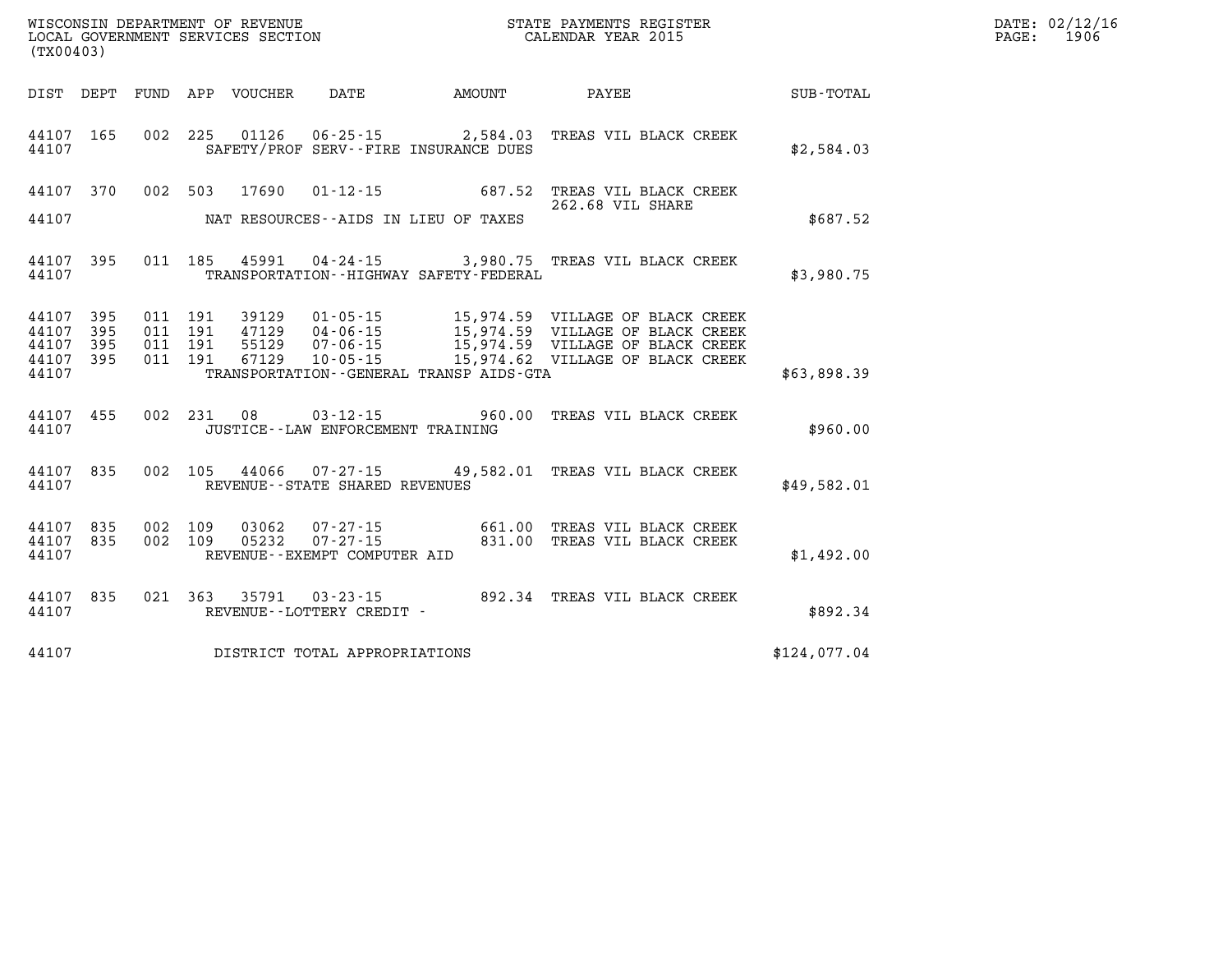|       | DATE: 02/12/16 |
|-------|----------------|
| PAGE: | 1907           |

| (TX00403)                                                             | WISCONSIN DEPARTMENT OF REVENUE<br>LOCAL GOVERNMENT SERVICES SECTION                                                                                                                                                                                      |        | STATE PAYMENTS REGISTER<br>CALENDAR YEAR 2015                                                           |               |
|-----------------------------------------------------------------------|-----------------------------------------------------------------------------------------------------------------------------------------------------------------------------------------------------------------------------------------------------------|--------|---------------------------------------------------------------------------------------------------------|---------------|
| DIST<br>DEPT<br>FUND                                                  | APP<br>VOUCHER<br>DATE                                                                                                                                                                                                                                    | AMOUNT | PAYEE                                                                                                   | SUB-TOTAL     |
| 44111<br>165<br>44111                                                 | 002<br>225<br>01127<br>SAFETY/PROF SERV--FIRE INSURANCE DUES                                                                                                                                                                                              |        | 06-25-15 10,651.53 TREAS VIL COMBINED LOCKS                                                             | \$10,651.53   |
| 395<br>44111<br>44111<br>395<br>44111<br>395<br>44111<br>395<br>44111 | 011<br>191<br>39130<br>$01 - 05 - 15$ 41, 179.39<br>191<br>47130<br>04-06-15 41,179.39 VILLAGE OF<br>011<br>07-06-15 41,179.39 VILLAGE OF<br>011<br>191<br>55130<br>011<br>191<br>67130<br>$10 - 05 - 15$<br>TRANSPORTATION - - GENERAL TRANSP AIDS - GTA |        | VILLAGE OF<br>COMBINED LOCKS<br>COMBINED LOCKS<br>COMBINED LOCKS<br>41,179.42 VILLAGE OF COMBINED LOCKS | \$164,717.59  |
| 835<br>44111<br>44111                                                 | 002<br>105<br>44067<br>REVENUE--STATE SHARED REVENUES                                                                                                                                                                                                     |        | 07-27-15 66,921.28 TREAS VIL COMBINED LOCKS                                                             | \$66,921.28   |
| 44111<br>835<br>44111                                                 | 002<br>109<br>$07 - 27 - 15$ 5,005.00<br>03063<br>REVENUE--EXEMPT COMPUTER AID                                                                                                                                                                            |        | TREAS VIL COMBINED LOCKS                                                                                | \$5,005.00    |
| 44111                                                                 | DISTRICT TOTAL APPROPRIATIONS                                                                                                                                                                                                                             |        |                                                                                                         | \$247, 295.40 |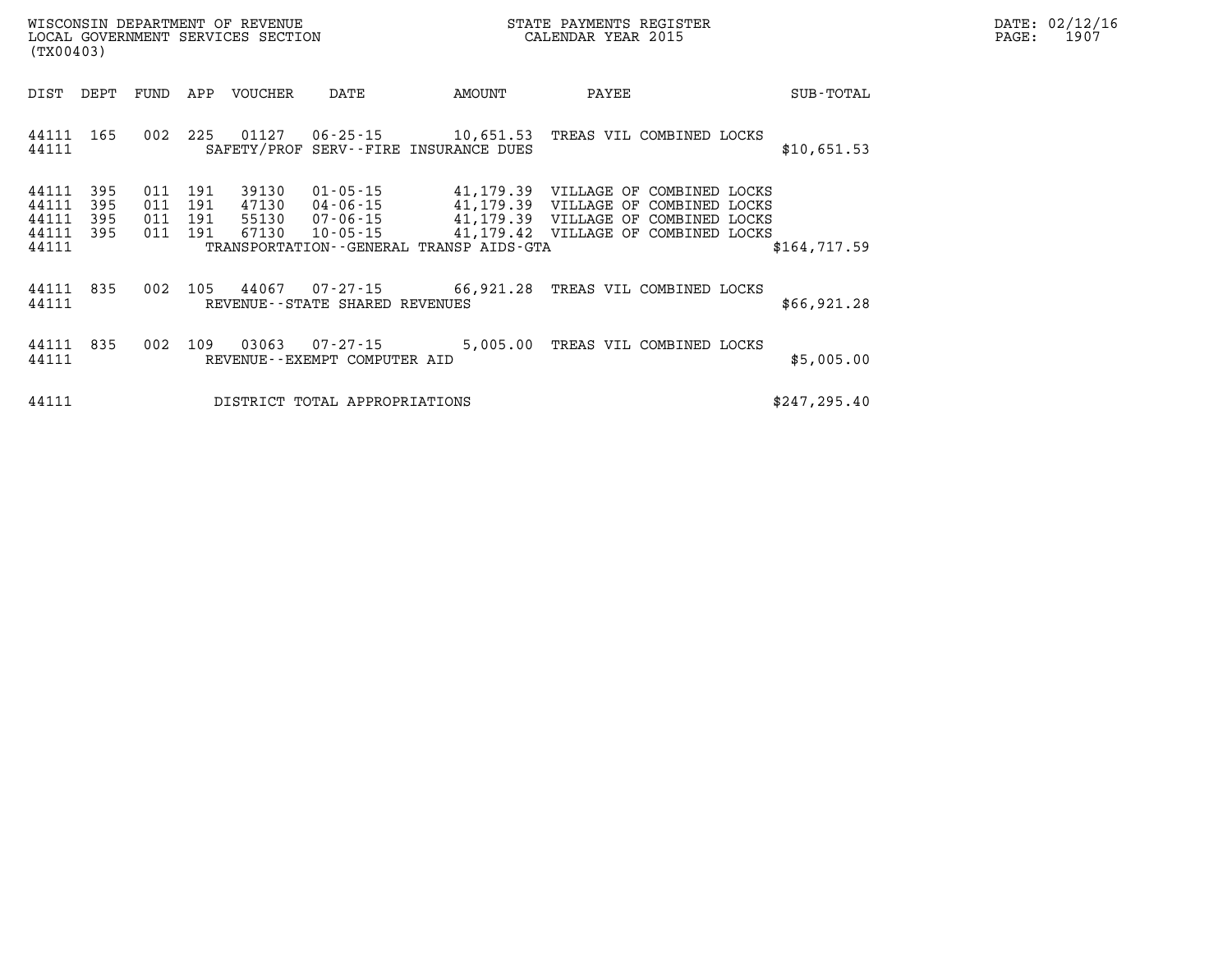| % WISCONSIN DEPARTMENT OF REVENUE $$\tt SCATE$ PAYMENTS REGIST LOCAL GOVERNMENT SERVICES SECTION $$\tt CALENDAR$ YEAR 2015<br>(TX00403) |  |  |  |                                |                                   |                                              | STATE PAYMENTS REGISTER                                                          |              | DATE: 02/12/16<br>PAGE:<br>1908 |
|-----------------------------------------------------------------------------------------------------------------------------------------|--|--|--|--------------------------------|-----------------------------------|----------------------------------------------|----------------------------------------------------------------------------------|--------------|---------------------------------|
|                                                                                                                                         |  |  |  |                                |                                   |                                              | DIST DEPT FUND APP VOUCHER DATE AMOUNT PAYEE TOTAL                               |              |                                 |
| 44136 165<br>44136                                                                                                                      |  |  |  |                                |                                   | SAFETY/PROF SERV--FIRE INSURANCE DUES        | 002 225 01128 06-25-15 6,928.29 TREAS VIL HORTONVILLE                            | \$6,928.29   |                                 |
| 44136 370<br>44136                                                                                                                      |  |  |  |                                |                                   | NAT RESOURCES-SEVERANCE/YIELD/WITHDRAWAL     | 000 001 05DNR 09-28-15 360.10 TREAS TOWN HORTONVILLE                             | \$360.10     |                                 |
| 44136 370<br>44136                                                                                                                      |  |  |  |                                |                                   | NAT RESOURCES - - FOREST CROP/MFL/CO FOREST  | 012 571 39320 06-02-15 8.47 TREAS VIL HORTONVILLE                                | \$8.47       |                                 |
| 44136 370<br>44136                                                                                                                      |  |  |  |                                |                                   | NAT RESOURCES--URBAN FORESTRY GRANTS         | 012 587  01441  01-07-15  5,000.00  TREAS VIL HORTONVILLE                        | \$5,000.00   |                                 |
| 44136 395<br>44136                                                                                                                      |  |  |  |                                |                                   | TRANSPORTATION - - HIGHWAY SAFETY - FEDERAL  | 011 185 61505 10-01-15 4,000.00 TREAS VIL HORTONVILLE                            | \$4,000.00   |                                 |
| 44136 395<br>44136 395<br>44136 395<br>44136 395<br>44136                                                                               |  |  |  |                                |                                   | TRANSPORTATION - - GENERAL TRANSP AIDS - GTA |                                                                                  | \$111,038.94 |                                 |
| 44136 455<br>44136                                                                                                                      |  |  |  |                                | JUSTICE--LAW ENFORCEMENT TRAINING |                                              | 002 231 14 04-08-15 960.00 TREAS VIL HORTONVILLE                                 | \$960.00     |                                 |
| 44136 835<br>44136                                                                                                                      |  |  |  |                                | REVENUE--STATE SHARED REVENUES    |                                              | 002 105 44068 07-27-15 70,152.31 TREAS VIL HORTONVILLE                           | \$70, 152.31 |                                 |
| 44136 835<br>44136 835<br>44136                                                                                                         |  |  |  | 002 109 03064<br>002 109 05233 | REVENUE--EXEMPT COMPUTER AID      |                                              | 07-27-15 3,744.00 TREAS VIL HORTONVILLE<br>07-27-15 744.00 TREAS VIL HORTONVILLE | \$4,488.00   |                                 |
| 44136                                                                                                                                   |  |  |  |                                | DISTRICT TOTAL APPROPRIATIONS     |                                              |                                                                                  | \$202,936.11 |                                 |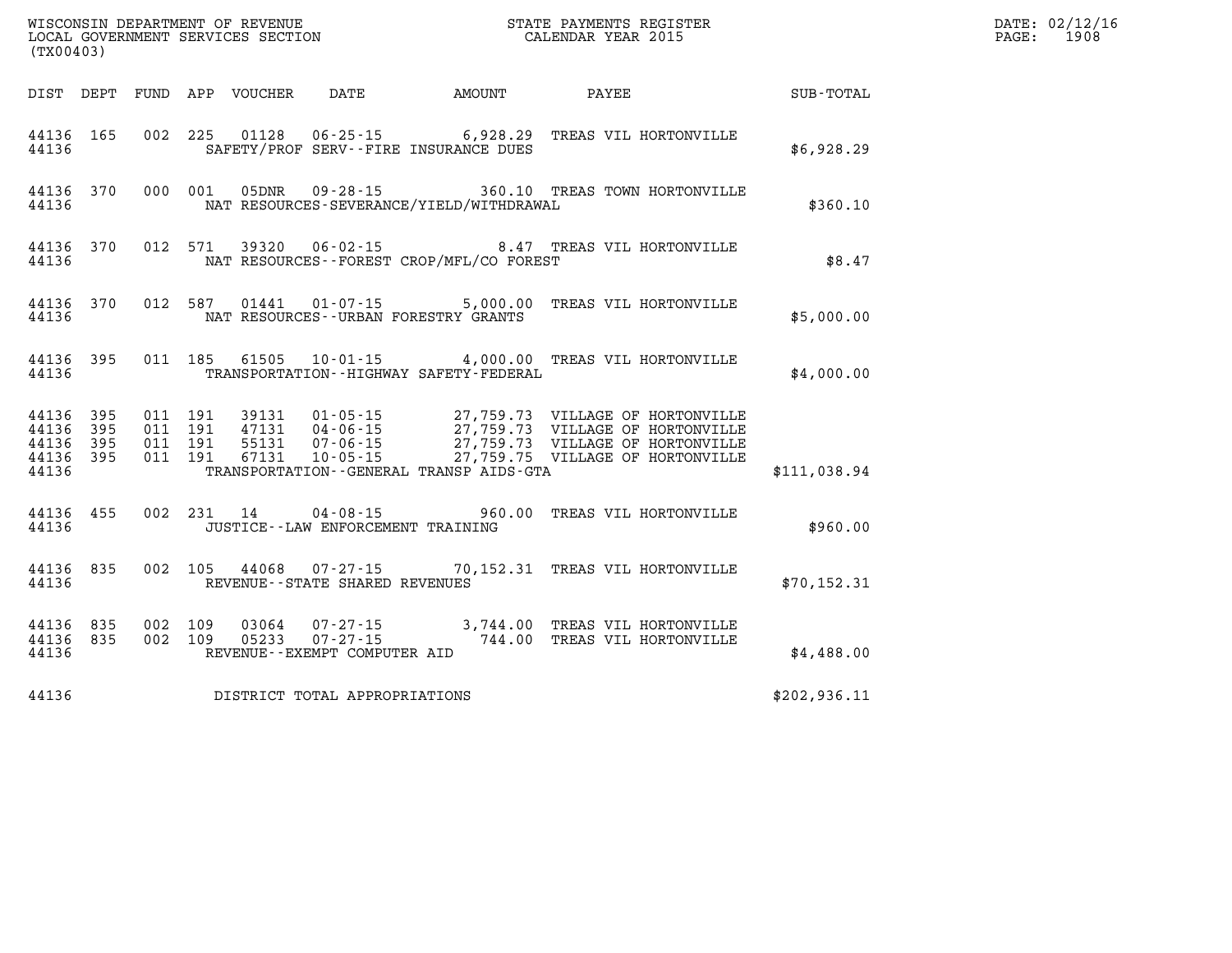| $\mathtt{DATE}$ : | 02/12/16 |
|-------------------|----------|
| PAGE:             | 1909     |

| WISCONSIN DEPARTMENT OF REVENUE<br>LOCAL GOVERNMENT SERVICES SECTION<br>(TX00403) |                          |                          |                          |                                  |                                                      |                                         | STATE PAYMENTS REGISTER<br>CALENDAR YEAR 2015                                                                                             |               | DATE: 02/12/1<br>PAGE:<br>1909 |
|-----------------------------------------------------------------------------------|--------------------------|--------------------------|--------------------------|----------------------------------|------------------------------------------------------|-----------------------------------------|-------------------------------------------------------------------------------------------------------------------------------------------|---------------|--------------------------------|
| DIST                                                                              | DEPT                     | FUND                     | APP                      | VOUCHER                          | DATE                                                 | AMOUNT                                  | PAYEE                                                                                                                                     | SUB-TOTAL     |                                |
| 44141<br>44141                                                                    | 165                      | 002                      | 225                      | 01129                            |                                                      | SAFETY/PROF SERV--FIRE INSURANCE DUES   | 06-25-15 18,259.00 TREAS VIL KIMBERLY                                                                                                     | \$18, 259.00  |                                |
| 44141<br>44141<br>44141<br>44141<br>44141                                         | 395<br>395<br>395<br>395 | 011<br>011<br>011<br>011 | 191<br>191<br>191<br>191 | 39132<br>47132<br>55132<br>67132 | $01 - 05 - 15$<br>04-06-15<br>$10 - 05 - 15$         | TRANSPORTATION--GENERAL TRANSP AIDS-GTA | 95,999.39 VILLAGE OF KIMBERLY<br>95,999.39 VILLAGE OF KIMBERLY<br>07-06-15 95,999.39 VILLAGE OF KIMBERLY<br>95,999.39 VILLAGE OF KIMBERLY | \$383,997.56  |                                |
| 44141<br>44141                                                                    | 835                      | 002                      |                          |                                  | REVENUE--STATE SHARED REVENUES                       |                                         | 105 44069 07-27-15 130,991.15 TREAS VIL KIMBERLY                                                                                          | \$130,991.15  |                                |
| 44141<br>44141<br>44141                                                           | 835<br>835               | 002<br>002               | 109<br>109               | 03065<br>05234                   | 07-27-15<br>07-27-15<br>REVENUE--EXEMPT COMPUTER AID |                                         | 7,044.00 TREAS VIL KIMBERLY<br>54,234.00 TREAS VIL KIMBERLY                                                                               | \$61,278.00   |                                |
| 44141                                                                             |                          |                          |                          |                                  | DISTRICT TOTAL APPROPRIATIONS                        |                                         |                                                                                                                                           | \$594, 525.71 |                                |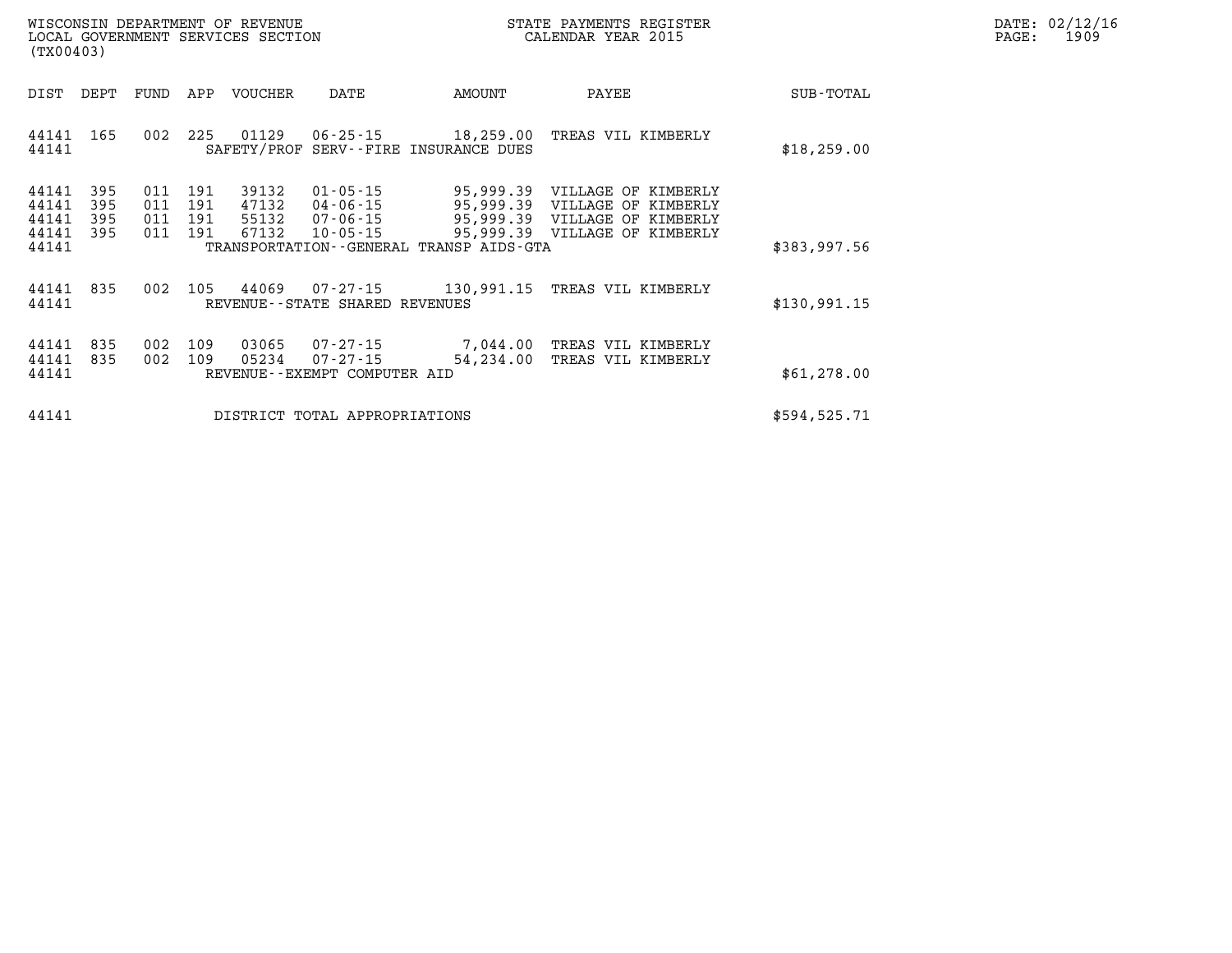| $\mathtt{DATE}$ : | 02/12/16 |
|-------------------|----------|
| PAGE:             | 1910     |

| (TX00403)                                 |                          |                          |                                  |                                  |                                                                      |                                         |                                                                                                                                                      |              |
|-------------------------------------------|--------------------------|--------------------------|----------------------------------|----------------------------------|----------------------------------------------------------------------|-----------------------------------------|------------------------------------------------------------------------------------------------------------------------------------------------------|--------------|
| DIST                                      | DEPT                     | <b>FUND</b>              | APP                              | <b>VOUCHER</b>                   | <b>DATE</b>                                                          | AMOUNT                                  | PAYEE                                                                                                                                                | SUB-TOTAL    |
| 44146<br>44146                            | 165                      | 002                      | 225                              | 01130                            | $06 - 25 - 15$                                                       | SAFETY/PROF SERV--FIRE INSURANCE DUES   | 26,346.75 TREAS VIL LITTLE CHUTE                                                                                                                     | \$26,346.75  |
| 44146<br>44146<br>44146<br>44146<br>44146 | 395<br>395<br>395<br>395 | 011<br>011<br>011<br>011 | 162<br>162<br>162<br>162         | 40070<br>48070<br>56070<br>68070 | $01 - 05 - 15$<br>$04 - 06 - 15$<br>$07 - 06 - 15$<br>$10 - 05 - 15$ | TRANSPORTATION--CONNECTING HIGHWAY AIDS | 7,915.99 VILLAGE OF LITTLE CHUTE<br>7,915.99 VILLAGE OF LITTLE CHUTE<br>7,915.99 VILLAGE OF LITTLE CHUTE<br>7,916.02 VILLAGE OF LITTLE CHUTE         | \$31,663.99  |
| 44146<br>44146<br>44146<br>44146<br>44146 | 395<br>395<br>395<br>395 | 011<br>011               | 011 191<br>011 191<br>191<br>191 | 39133<br>47133<br>55133<br>67133 | $01 - 05 - 15$<br>$04 - 06 - 15$<br>$07 - 06 - 15$<br>$10 - 05 - 15$ | TRANSPORTATION--GENERAL TRANSP AIDS-GTA | 118,659.41 VILLAGE OF LITTLE CHUTE<br>118,659.41 VILLAGE OF LITTLE CHUTE<br>118,659.41 VILLAGE OF LITTLE CHUTE<br>118,659.43 VILLAGE OF LITTLE CHUTE | \$474,637.66 |
| 44146<br>44146                            | 455                      | 002                      | 231                              | 11                               | $03 - 19 - 15$<br>JUSTICE - - LAW ENFORCEMENT TRAINING               | 4,160.00                                | TREAS VIL LITTLE CHUTE                                                                                                                               | \$4,160.00   |
| 44146<br>44146                            | 835                      | 002                      | 105                              |                                  | 44070 07-27-15<br>REVENUE - - STATE SHARED REVENUES                  |                                         | 307,596.93 TREAS VIL LITTLE CHUTE                                                                                                                    | \$307,596.93 |
| 44146<br>44146<br>44146                   | 835<br>835               | 002<br>002               | 109<br>109                       | 03066<br>05235                   | $07 - 27 - 15$<br>$07 - 27 - 15$<br>REVENUE--EXEMPT COMPUTER AID     |                                         | 9,668.00 TREAS VIL LITTLE CHUTE<br>31,499.00 TREAS VIL LITTLE CHUTE                                                                                  | \$41,167.00  |
| 44146<br>44146                            | 835                      | 021                      | 363                              | 35792                            | $03 - 23 - 15$<br>REVENUE--LOTTERY CREDIT -                          |                                         | 11,316.84 TREAS VIL LITTLE CHUTE                                                                                                                     | \$11,316.84  |
| 44146                                     |                          |                          |                                  |                                  | DISTRICT TOTAL APPROPRIATIONS                                        |                                         |                                                                                                                                                      | \$896,889.17 |

WISCONSIN DEPARTMENT OF REVENUE **STATE PAYMENTS REGISTER**<br>LOCAL GOVERNMENT SERVICES SECTION

LOCAL GOVERNMENT SERVICES SECTION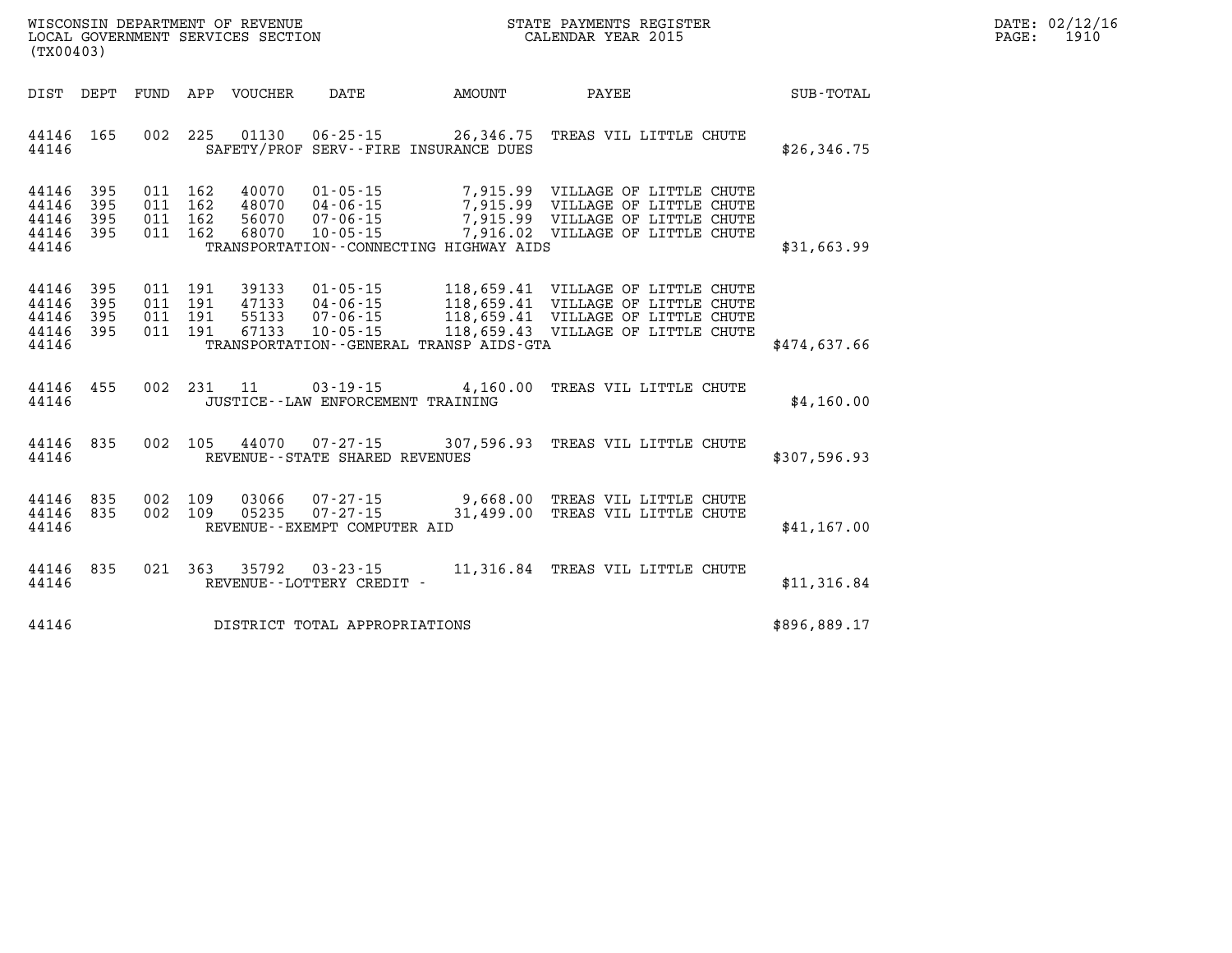| WISCONSIN DEPARTMENT OF REVENUE   | STATE PAYMENTS REGISTER |      | DATE: 02/12/16 |
|-----------------------------------|-------------------------|------|----------------|
| LOCAL GOVERNMENT SERVICES SECTION | CALENDAR YEAR 2015      | PAGE | 1911           |

|                         | LOCAL GOVERNMENT SERVICES SECTION<br>(TX00403) |      |                           |                         |                                                        | CALENDAR YEAR 2015                      |                                                                                           |              | PAGE: | 1911 |
|-------------------------|------------------------------------------------|------|---------------------------|-------------------------|--------------------------------------------------------|-----------------------------------------|-------------------------------------------------------------------------------------------|--------------|-------|------|
| DIST                    | DEPT                                           | FUND |                           | APP VOUCHER             | DATE                                                   | AMOUNT                                  | PAYEE                                                                                     | SUB-TOTAL    |       |      |
| 44155 165<br>44155      |                                                |      |                           | 002 225 01131           |                                                        | SAFETY/PROF SERV--FIRE INSURANCE DUES   | 06-25-15 351.78 TREAS VIL NICHOLS                                                         | \$351.78     |       |      |
| 44155<br>44155<br>44155 | 395<br>395<br>395                              | 011  | 191<br>011 191<br>011 191 | 39134<br>47134<br>55134 | 01-05-15<br>04-06-15<br>07-06-15                       |                                         | 2,149.46 VILLAGE OF NICHOLS<br>2,149.46 VILLAGE OF NICHOLS<br>2,149.46 VILLAGE OF NICHOLS |              |       |      |
| 44155<br>44155          | 395                                            |      | 011 191                   | 67134                   | 10-05-15                                               | TRANSPORTATION--GENERAL TRANSP AIDS-GTA | 2,149.47 VILLAGE OF NICHOLS                                                               | \$8,597.85   |       |      |
| 44155<br>44155          | 835                                            |      | 002 105                   |                         | REVENUE--STATE SHARED REVENUES                         |                                         | 44071  07-27-15  15,140.89  TREAS VIL NICHOLS                                             | \$15, 140.89 |       |      |
| 44155<br>44155          | 835                                            | 002  | 109                       | 03067                   | REVENUE - - EXEMPT COMPUTER AID                        |                                         | 07-27-15 30.00 TREAS VIL NICHOLS                                                          | \$30.00      |       |      |
| 44155<br>44155          | 835                                            |      |                           |                         | 021 363 35793 03-23-15<br>REVENUE - - LOTTERY CREDIT - |                                         | 1,382.33 TREAS VIL NICHOLS                                                                | \$1,382.33   |       |      |
| 44155                   |                                                |      |                           |                         | DISTRICT TOTAL APPROPRIATIONS                          |                                         |                                                                                           | \$25,502.85  |       |      |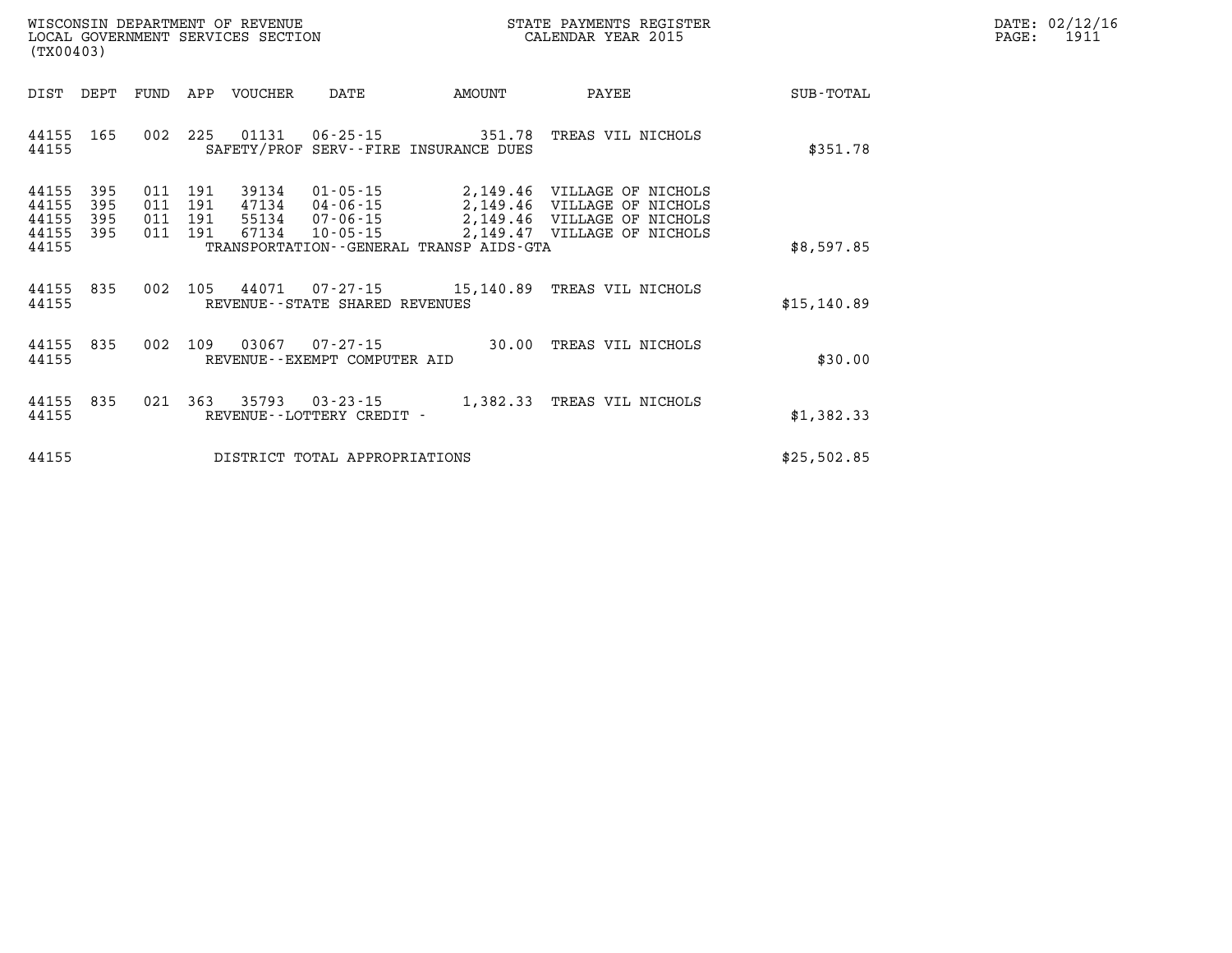| (TX00403)                                                                                                                                                                                                                                                                                                                                                                                |  |             | DATE: 02/12/16<br>PAGE: 1912 |
|------------------------------------------------------------------------------------------------------------------------------------------------------------------------------------------------------------------------------------------------------------------------------------------------------------------------------------------------------------------------------------------|--|-------------|------------------------------|
| DIST DEPT FUND APP VOUCHER DATE AMOUNT PAYEE PAYER SUB-TOTAL                                                                                                                                                                                                                                                                                                                             |  |             |                              |
| 44181 165 002 225 01132 06-25-15 1,556.11 TREAS VIL SHIOCTON<br>44181 SAFETY/PROF SERV--FIRE INSURANCE DUES                                                                                                                                                                                                                                                                              |  | \$1,556.11  |                              |
| $\begin{tabular}{cccccc} 44181 & 370 & 002 & 503 & 17691 & 01-12-15 & & 4,609.78 & \text{TREAS VII SHIOCTON} \\ 44181 & 370 & 002 & 503 & 17691 & 01-12-15 & & 956.06 & \text{TREAS VII SHIOCTON} \\ 44181 & 370 & 002 & 503 & 17691 & 01-12-15 & & 302.57 & \text{TREAS VII SHIOCTON} \\ 44181 & 370 & 002 & 503 & 1812$                                                                |  |             |                              |
| 44181 NAT RESOURCES--AIDS IN LIEU OF TAXES                                                                                                                                                                                                                                                                                                                                               |  | \$7,570.31  |                              |
| 44181 370 012 381 01706 01-29-15 93,000.00 TREAS VIL SHIOCTON<br>44181 NAT RESOURCES - BOAT PATROL                                                                                                                                                                                                                                                                                       |  | \$93,000.00 |                              |
| 44181 370 012 571 39321 06-02-15<br>\$8.66 TREAS VIL SHIOCTON \$8.66 PARELY 2009/MET/CO FOREST<br>44181 NAT RESOURCES - FOREST CROP/MFL/CO FOREST                                                                                                                                                                                                                                        |  |             |                              |
| 44181 395 011 185 50955 06-18-15 4,000.00 TREAS VIL SHIOCTON<br>44181 TRANSPORTATION - HIGHWAY SAFETY - FEDERAL                                                                                                                                                                                                                                                                          |  | \$4,000.00  |                              |
| $\begin{array}{cccccccc} 44181 & 395 & 011 & 191 & 39135 & 01\cdot 05\cdot 15 & 8\, 591.95 & \text{VILLAGE OF SHIOCTON} \\ 44181 & 395 & 011 & 191 & 47135 & 04\cdot 06\cdot 15 & 8\, 591.95 & \text{VILLAGE OF SHIOCTON} \\ 44181 & 395 & 011 & 191 & 55135 & 07\cdot 06\cdot 15 & 8\, 591.95 & \text{VILLAGE OF SHIOCTON} \\ 4418$<br>44181 TRANSPORTATION - GENERAL TRANSP AIDS - GTA |  | \$34,367.82 |                              |
| 44181 435 005 162 01DHS 09-11-15 4,822.94 SHIOCTON BOVINA FIRE DEPT<br>44181 THS--AMBULANCE FUNDING ASSISTANCE GRANTS THE SAME OF A 49 SEA 49 SEA 49 SEA 49 SEA 49 SEA 49 SEA 49 SEA 5                                                                                                                                                                                                   |  |             |                              |
| 44181 435 005 163 01LGS 11-16-15 2,000.00 DHS PREPAID MEDICAL TRANSPORT<br>44181 THS--PREPAID MEDICAL TRANSPORT REIMBURSE THE SALE ASSAULT AND SEARCH AND SEARCH AND ASSAULT ASSAULT AND                                                                                                                                                                                                 |  |             |                              |
| 44181 455 002 231 17 04-17-15 320.00 TREAS VIL SHIOCTON<br>44181<br>JUSTICE - - LAW ENFORCEMENT TRAINING                                                                                                                                                                                                                                                                                 |  | \$320.00    |                              |
| 44181 835 002 105 44072 07-27-15 57,767.12 TREAS VIL SHIOCTON<br>44181<br>REVENUE--STATE SHARED REVENUES                                                                                                                                                                                                                                                                                 |  | \$57,767.12 |                              |
| 44181 835 002 109 03068 07-27-15 77.00 TREAS VIL SHIOCTON<br>44181<br>REVENUE--EXEMPT COMPUTER AID                                                                                                                                                                                                                                                                                       |  | \$77.00     |                              |
| 44181 835 021 363 35794 03-23-15 4,848.84 TREAS VIL SHIOCTON                                                                                                                                                                                                                                                                                                                             |  |             |                              |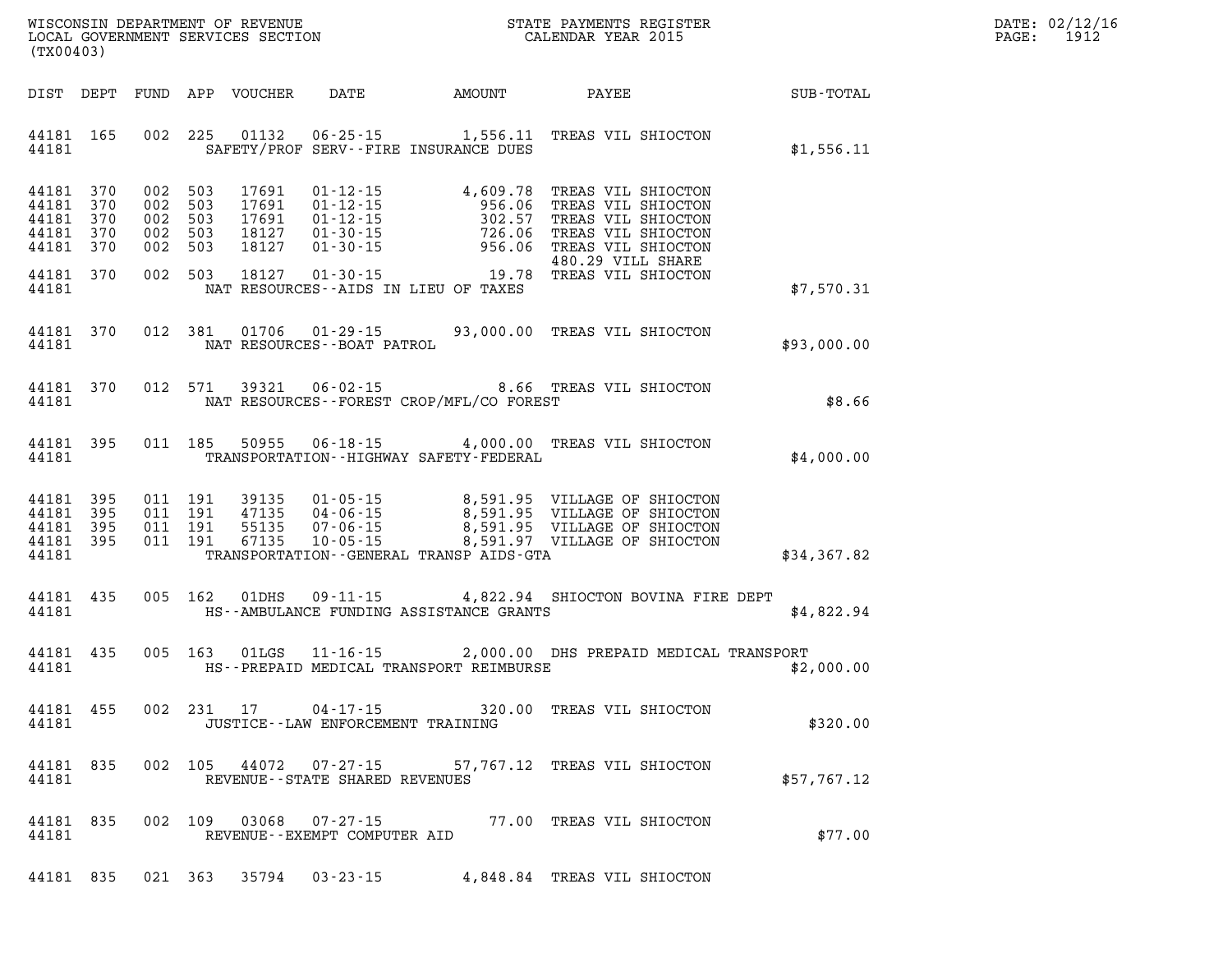| WISCONSIN DEPARTMENT OF REVENUE<br>LOCAL GOVERNMENT SERVICES SECTION<br>(TX00403) |              |     |         |                               | STATE PAYMENTS REGISTER<br>CALENDAR YEAR 2015 |       |              | PAGE: | DATE: 02/12/16<br>1913 |
|-----------------------------------------------------------------------------------|--------------|-----|---------|-------------------------------|-----------------------------------------------|-------|--------------|-------|------------------------|
| DIST                                                                              | DEPT<br>FUND | APP | VOUCHER | DATE                          | AMOUNT                                        | PAYEE | SUB-TOTAL    |       |                        |
| 44181                                                                             |              |     |         | REVENUE - - LOTTERY CREDIT -  |                                               |       | \$4,848.84   |       |                        |
| 44181                                                                             |              |     |         | DISTRICT TOTAL APPROPRIATIONS |                                               |       | \$210,338.80 |       |                        |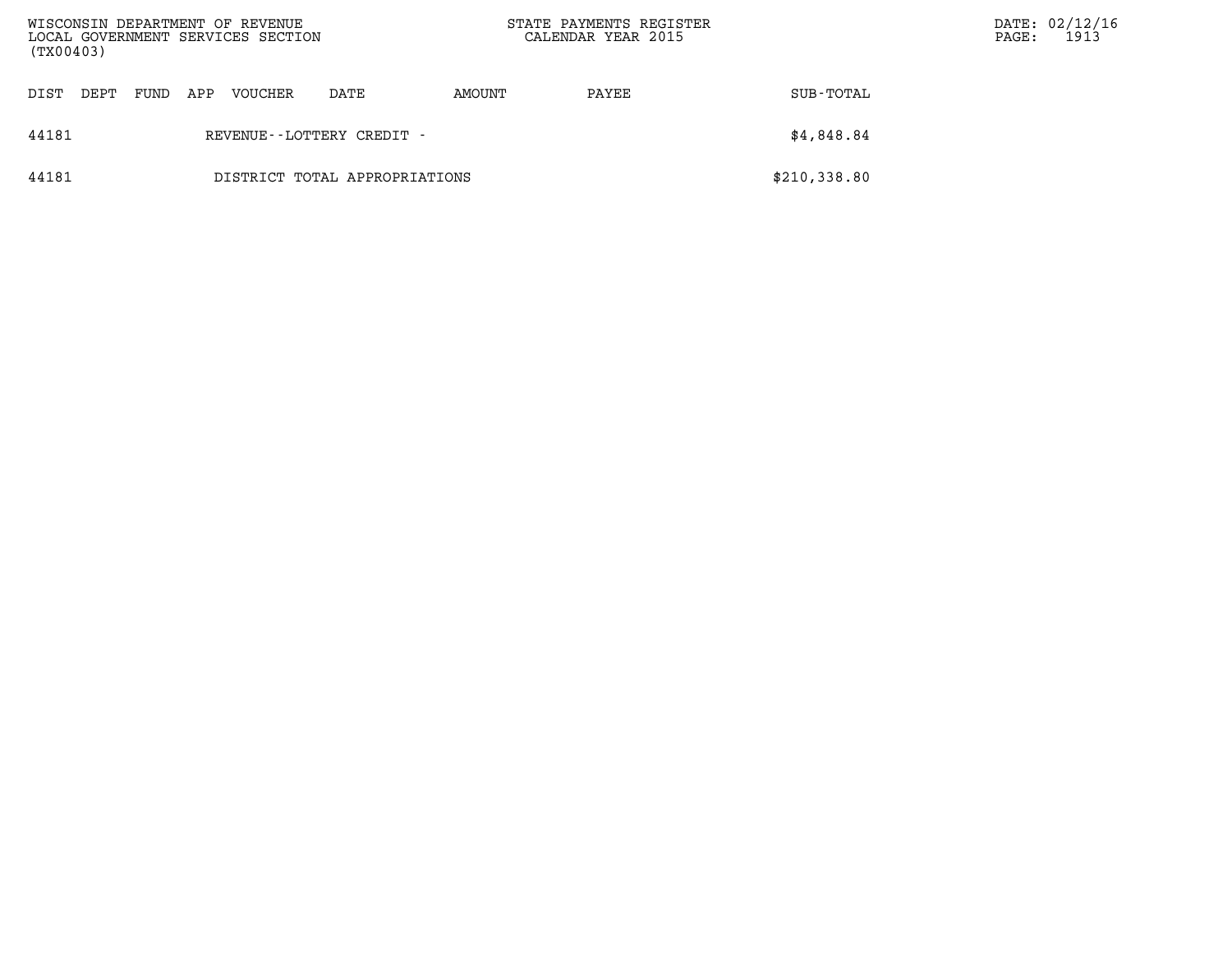| WISCONSIN DEPARTMENT OF REVENUE<br>LOCAL GOVERNMENT SERVICES SECTION<br>(TX00403) |                                 |                                 |                                 |                                           |                                                                                        |                                                                                                         | STATE PAYMENTS REGISTER<br>CALENDAR YEAR 2015                                                                   |                |  |  |  |  |
|-----------------------------------------------------------------------------------|---------------------------------|---------------------------------|---------------------------------|-------------------------------------------|----------------------------------------------------------------------------------------|---------------------------------------------------------------------------------------------------------|-----------------------------------------------------------------------------------------------------------------|----------------|--|--|--|--|
| DIST                                                                              | DEPT                            | FUND                            | APP                             | VOUCHER                                   | DATE                                                                                   | AMOUNT                                                                                                  | PAYEE                                                                                                           | SUB-TOTAL      |  |  |  |  |
| 44201<br>44201                                                                    | 165                             | 002                             | 225                             | 01133                                     | $06 - 25 - 15$                                                                         | 187,374.72<br>SAFETY/PROF SERV--FIRE INSURANCE DUES                                                     | TREAS CITY APPLETON                                                                                             | \$187,374.72   |  |  |  |  |
| 44201<br>44201                                                                    | 370                             | 012                             | 583                             | 02628                                     | $05 - 22 - 15$                                                                         | 25,000.00<br>NAT RESOURCES - - RECREATION RESOURCE - FED                                                | TREAS CITY APPLETON                                                                                             | \$25,000.00    |  |  |  |  |
| 44201<br>44201                                                                    | 370                             | 095                             | 519                             | 01861                                     | $02 - 19 - 15$                                                                         | 115,626.39<br>NAT RESOURCES - - URBAN NON-POINT GRANTS                                                  | TREAS CITY APPLETON                                                                                             | \$115,626.39   |  |  |  |  |
| 44201<br>44201<br>44201<br>44201<br>44201                                         | 395<br>395<br>395<br>395        | 011<br>011<br>011<br>011        | 162<br>162<br>162<br>162        | 40071<br>48071<br>56071<br>68071          | $01 - 05 - 15$<br>$04 - 06 - 15$<br>$07 - 06 - 15$<br>$10 - 05 - 15$                   | 56,428.89<br>56,428.89<br>56,428.89<br>56,428.89<br>TRANSPORTATION--CONNECTING HIGHWAY AIDS             | CITY OF APPLETON<br>CITY OF APPLETON<br>CITY OF APPLETON<br>CITY OF APPLETON                                    | \$225,715.56   |  |  |  |  |
| 44201<br>44201                                                                    | 395                             | 011                             | 175                             | 43487                                     | $03 - 30 - 15$                                                                         | 108,584.00<br>TRANSPORTATION - - PARATRANSIT AIDS, STATE                                                | TREAS CITY APPLETON                                                                                             | \$108,584.00   |  |  |  |  |
| 44201<br>44201<br>44201<br>44201<br>44201                                         | 395<br>395<br>395<br>395        | 011<br>011<br>011<br>011        | 176<br>176<br>176<br>176        | 58042<br>60042<br>62042<br>62082          | $06 - 25 - 15$<br>$07 - 06 - 15$<br>$09 - 30 - 15$<br>$10 - 08 - 15$                   | 622,596.00<br>622,596.00<br>622,596.00<br>212,997.00<br>TRANSPORTATION--BICYCLE & PEDESTRIAN AID        | CITY OF APPLETON<br>CITY OF APPLETON<br>CITY OF APPLETON<br>TREAS CITY APPLETON                                 | \$2,080,785.00 |  |  |  |  |
| 44201<br>44201<br>44201<br>44201                                                  | 395<br>395<br>395               | 011<br>011<br>011               | 182<br>182<br>182               | 36882<br>45371<br>57221                   | $01 - 21 - 15$<br>$04 - 17 - 15$<br>$08 - 18 - 15$                                     | 30,811.86<br>11,390.74<br>377.77<br>TRANSPORTATION - - TRANSIT AIDS - FEDERAL                           | TREAS CITY APPLETON<br>TREAS CITY APPLETON<br>TREAS CITY APPLETON                                               | \$42,580.37    |  |  |  |  |
| 44201<br>44201<br>44201<br>44201<br>44201<br>44201                                | 395<br>395<br>395<br>395<br>395 | 011<br>011<br>011<br>011<br>011 | 185<br>185<br>185<br>185<br>185 | 55455<br>59342<br>61284<br>61284<br>61284 | $07 - 30 - 15$<br>$09 - 10 - 15$<br>$09 - 29 - 15$<br>$09 - 29 - 15$<br>$09 - 29 - 15$ | 3,903.30<br>3,540.30<br>2,556.40<br>2,000.00<br>2,000.00<br>TRANSPORTATION - - HIGHWAY SAFETY - FEDERAL | TREAS CITY APPLETON<br>TREAS CITY APPLETON<br>TREAS CITY APPLETON<br>TREAS CITY APPLETON<br>TREAS CITY APPLETON | \$14,000.00    |  |  |  |  |
| 44201<br>44201<br>44201<br>44201<br>44201                                         | 395<br>395<br>395<br>395        | 011<br>011<br>011<br>011        | 191<br>191<br>191<br>191        | 39136<br>47136<br>55136<br>67136          | $01 - 05 - 15$<br>$04 - 06 - 15$<br>$07 - 06 - 15$<br>$10 - 05 - 15$                   | 618,919.77<br>618,919.77<br>618,919.77<br>618,919.80<br>TRANSPORTATION--GENERAL TRANSP AIDS-GTA         | CITY OF APPLETON<br>CITY OF APPLETON<br>CITY OF APPLETON<br>CITY OF APPLETON                                    | \$2,475,679.11 |  |  |  |  |
| 44201<br>44201                                                                    | 435<br>435                      | 005<br>005                      | 000<br>000                      | 90511<br>90514                            | $01 - 01 - 15$<br>$02 - 01 - 15$                                                       | 27, 251.00<br>14,630.00                                                                                 | CITY OF APPLETON<br>CITY OF APPLETON                                                                            |                |  |  |  |  |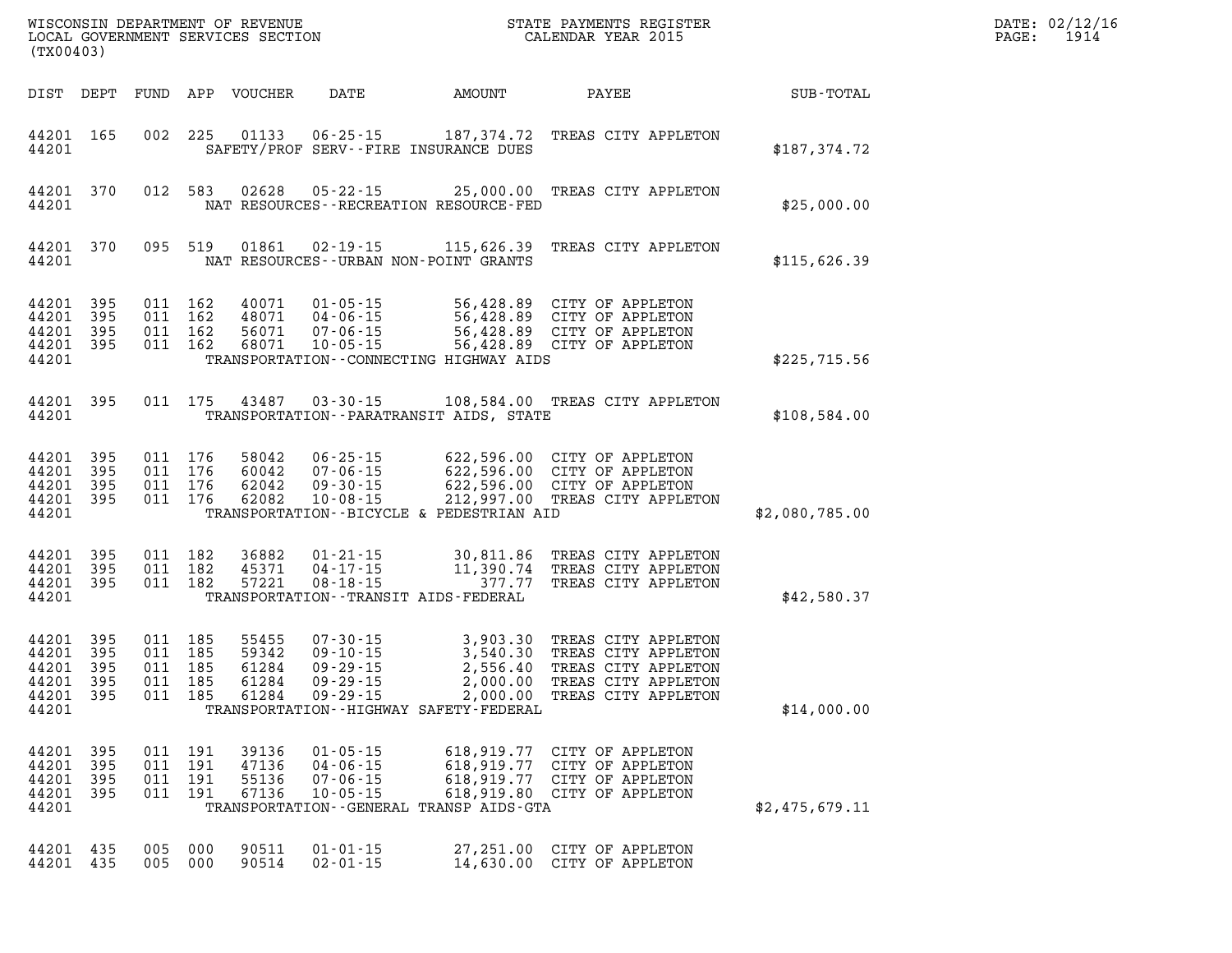| DIST                                                                                   | DEPT                                                        | FUND                                                        | APP                                                         | <b>VOUCHER</b>                                                                | DATE                                                                                                                                                                                             | AMOUNT                                                                                                   | PAYEE                                                                                                                                                                                                       | <b>SUB-TOTAL</b> |
|----------------------------------------------------------------------------------------|-------------------------------------------------------------|-------------------------------------------------------------|-------------------------------------------------------------|-------------------------------------------------------------------------------|--------------------------------------------------------------------------------------------------------------------------------------------------------------------------------------------------|----------------------------------------------------------------------------------------------------------|-------------------------------------------------------------------------------------------------------------------------------------------------------------------------------------------------------------|------------------|
| 44201<br>44201<br>44201<br>44201<br>44201<br>44201                                     | 435<br>435<br>435<br>435<br>435                             | 005<br>005<br>005<br>005<br>005                             | 000<br>000<br>000<br>000<br>000                             | 90515<br>90518<br>90600<br>90604<br>90609                                     | $03 - 01 - 15$<br>$05 - 01 - 15$<br>$07 - 01 - 15$<br>$09 - 01 - 15$<br>$11 - 02 - 15$<br>HEALTH SERVICES - - STATE/FED AIDS                                                                     | 6,484.00<br>5,948.00<br>48,329.00<br>42.00<br>27,398.00                                                  | CITY OF APPLETON<br>CITY OF APPLETON<br>CITY OF APPLETON<br>CITY OF APPLETON<br>CITY OF APPLETON                                                                                                            | \$130,082.00     |
| 44201<br>44201<br>44201<br>44201<br>44201                                              | 437<br>437<br>437<br>437                                    | 005<br>005<br>005<br>005                                    | 000<br>000<br>000<br>000                                    | 00000<br>00000<br>00000<br>00000                                              | $03 - 31 - 15$<br>$08 - 28 - 15$<br>$01 - 30 - 15$<br>$02 - 27 - 15$                                                                                                                             | 642.00<br>1,605.00<br>642.00<br>4,173.00<br>CHILDREN & FAMILIES--STATE/FEDERAL AIDS                      | APPLETON HEALTH DEPARTMEN*<br>APPLETON HEALTH DEPARTMEN*<br>APPLETON HEALTH DEPARTMEN*<br>APPLETON HEALTH DEPARTMEN*                                                                                        | \$7,062.00       |
| 44201<br>44201                                                                         | 455                                                         | 002                                                         | 221                                                         | 14                                                                            | $07 - 21 - 15$                                                                                                                                                                                   | 10.00<br>JUSTICE -- LAW ENFORCEMENT SERVICES AID                                                         | TREAS CITY APPLETON                                                                                                                                                                                         | \$10.00          |
| 44201<br>44201                                                                         | 455                                                         | 002                                                         | 231                                                         | 04792                                                                         | $03 - 05 - 15$                                                                                                                                                                                   | 17,120.00<br>JUSTICE - - LAW ENFORCEMENT TRAINING                                                        | TREAS CITY APPLETON                                                                                                                                                                                         | \$17, 120.00     |
| 44201<br>44201<br>44201                                                                | 455<br>455                                                  | 002<br>002                                                  | 275<br>275                                                  | 03564<br>06805                                                                | $01 - 09 - 15$<br>$06 - 22 - 15$                                                                                                                                                                 | 60,717.00<br>60,717.00<br>DOJ--UNIFORM BEAT PATROL OFFICER GRANT                                         | TREAS CITY APPLETON<br>TREAS CITY APPLETON                                                                                                                                                                  | \$121,434.00     |
| 44201<br>44201<br>44201                                                                | 465<br>465                                                  | 002<br>002                                                  | 306<br>306                                                  | 01052<br>01209                                                                | $02 - 02 - 15$<br>$05 - 28 - 15$                                                                                                                                                                 | 11,268.85<br>11,268.85<br>MILITARY AFFAIRS-EMER MGMT--HAZMAT AIDS                                        | TREAS CITY APPLETON<br>TREAS CITY APPLETON                                                                                                                                                                  | \$22,537.70      |
| 44201<br>44201                                                                         | 465                                                         | 002                                                         | 308                                                         | 01163                                                                         | $04 - 27 - 15$                                                                                                                                                                                   | 11,268.85<br>MILITARY AFFAIRS-EMER MGMT-RESPONSE EQMT                                                    | TREAS CITY APPLETON                                                                                                                                                                                         | \$11, 268.85     |
| 44201<br>44201<br>44201<br>44201<br>44201<br>44201<br>44201<br>44201<br>44201<br>44201 | 505<br>505<br>505<br>505<br>505<br>505<br>505<br>505<br>505 | 002<br>002<br>002<br>002<br>002<br>002<br>002<br>002<br>002 | 703<br>703<br>703<br>703<br>703<br>703<br>703<br>703<br>703 | 00737<br>00737<br>01168<br>04634<br>05425<br>07485<br>07585<br>08045<br>08825 | $08 - 31 - 15$<br>$08 - 31 - 15$<br>$09 - 15 - 15$<br>$01 - 20 - 15$<br>$02 - 06 - 15$<br>$04 - 22 - 15$<br>$05 - 04 - 15$<br>$05 - 18 - 15$<br>$06 - 17 - 15$<br>DOA--HOUSING ASSISTANCE GRANTS | 4,579.00<br>2,669.00<br>4,253.00<br>5,374.00<br>4,186.00<br>2,458.00<br>1,950.00<br>1,768.00<br>2,671.00 | TREAS CITY APPLETON<br>TREAS CITY APPLETON<br>TREAS CITY APPLETON<br>TREAS CITY APPLETON<br>TREAS CITY APPLETON<br>TREAS CITY APPLETON<br>TREAS CITY APPLETON<br>TREAS CITY APPLETON<br>TREAS CITY APPLETON | \$29,908.00      |
| 44201<br>44201<br>44201                                                                | 505<br>505<br>505                                           | 002<br>002<br>002                                           | 745<br>745<br>745                                           | 00737<br>00737<br>00737                                                       | $08 - 31 - 15$<br>$08 - 31 - 15$<br>$08 - 31 - 15$                                                                                                                                               | 689.00<br>1,281.00<br>688.00                                                                             | TREAS CITY APPLETON<br>TREAS CITY APPLETON<br>TREAS CITY APPLETON                                                                                                                                           |                  |

**44201 505 002 745 00737 08-31-15 1,500.00 TREAS CITY APPLETON**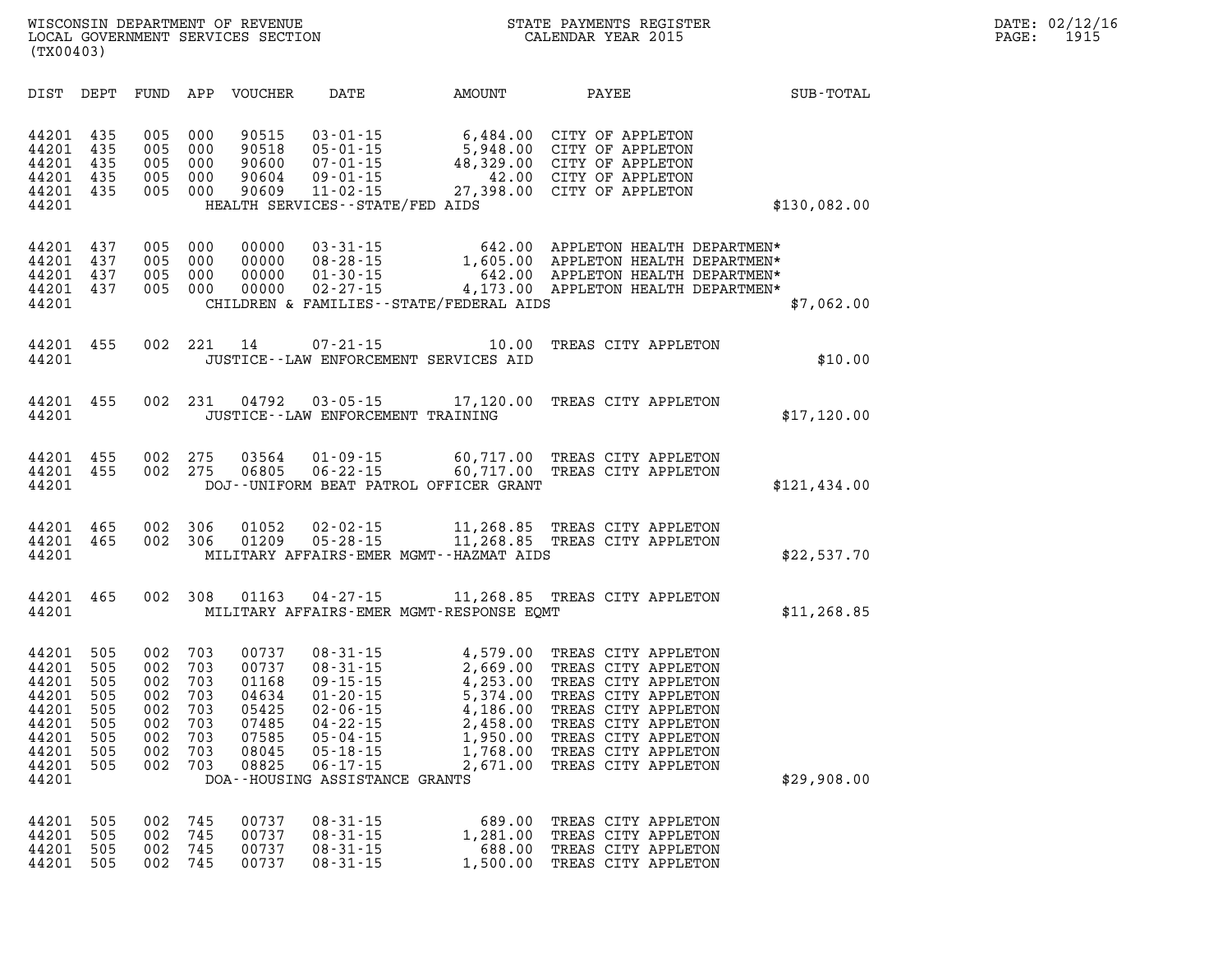| DIST           | DEPT       | FUND       | APP        | VOUCHER        | DATE                              | <b>AMOUNT</b>                                                                                                                                                                                                                                                                                                                                                             | PAYEE                                      | SUB-TOTAL      |
|----------------|------------|------------|------------|----------------|-----------------------------------|---------------------------------------------------------------------------------------------------------------------------------------------------------------------------------------------------------------------------------------------------------------------------------------------------------------------------------------------------------------------------|--------------------------------------------|----------------|
| 44201          | 505        | 002        | 745        | 00737          |                                   | $\begin{array}{cccc} 08\text{-}31\text{-}15 & 3\text{-}173\text{-}00 \\ 08\text{-}31\text{-}15 & 1\text{-}827\text{-}00 \\ 08\text{-}31\text{-}15 & 3\text{-}500\text{-}0 \\ 08\text{-}31\text{-}15 & 2\text{-}820\text{-}00 \\ 08\text{-}31\text{-}15 & 2\text{-}80\text{-}00 \\ 09\text{-}15\text{-}15 & 725\text{-}00 \\ 09\text{-}15\text{-}15 & 4\text{-}547\text{-$ | TREAS CITY APPLETON                        |                |
| 44201          | 505        | 002        | 745        | 00737          |                                   |                                                                                                                                                                                                                                                                                                                                                                           | TREAS CITY APPLETON                        |                |
| 44201          | 505        | 002        | 745        | 00737          |                                   |                                                                                                                                                                                                                                                                                                                                                                           | TREAS CITY APPLETON                        |                |
| 44201          | 505        | 002        | 745        | 00737          |                                   |                                                                                                                                                                                                                                                                                                                                                                           | TREAS CITY APPLETON                        |                |
| 44201          | 505        | 002        | 745        | 00737          |                                   |                                                                                                                                                                                                                                                                                                                                                                           | TREAS CITY APPLETON                        |                |
| 44201          | 505        | 002        | 745        | 01168          |                                   |                                                                                                                                                                                                                                                                                                                                                                           | TREAS CITY APPLETON                        |                |
| 44201          | 505        | 002        | 745        | 01168          |                                   |                                                                                                                                                                                                                                                                                                                                                                           | TREAS CITY APPLETON                        |                |
| 44201<br>44201 | 505        | 002        | 745        | 01168<br>01168 |                                   |                                                                                                                                                                                                                                                                                                                                                                           | TREAS CITY APPLETON                        |                |
|                | 505<br>505 | 002        | 745        |                |                                   |                                                                                                                                                                                                                                                                                                                                                                           | TREAS CITY APPLETON                        |                |
| 44201<br>44201 | 505        | 002<br>002 | 745<br>745 | 01168<br>01168 |                                   |                                                                                                                                                                                                                                                                                                                                                                           | TREAS CITY APPLETON<br>TREAS CITY APPLETON |                |
| 44201          | 505        | 002        | 745        | 04634          |                                   |                                                                                                                                                                                                                                                                                                                                                                           | TREAS CITY APPLETON                        |                |
| 44201          | 505        | 002        | 745        | 04634          |                                   |                                                                                                                                                                                                                                                                                                                                                                           | TREAS CITY APPLETON                        |                |
| 44201          | 505        | 002        | 745        | 04634          |                                   |                                                                                                                                                                                                                                                                                                                                                                           | TREAS CITY APPLETON                        |                |
| 44201          | 505        | 002        | 745        | 04634          |                                   |                                                                                                                                                                                                                                                                                                                                                                           | TREAS CITY APPLETON                        |                |
| 44201          | 505        | 002        | 745        | 04634          |                                   |                                                                                                                                                                                                                                                                                                                                                                           | TREAS CITY APPLETON                        |                |
| 44201          | 505        | 002        | 745        | 05425          |                                   |                                                                                                                                                                                                                                                                                                                                                                           | TREAS CITY APPLETON                        |                |
| 44201          | 505        | 002        | 745        | 05425          |                                   |                                                                                                                                                                                                                                                                                                                                                                           | TREAS CITY APPLETON                        |                |
| 44201          | 505        | 002        | 745        | 05425          |                                   |                                                                                                                                                                                                                                                                                                                                                                           | TREAS CITY APPLETON                        |                |
| 44201          | 505        | 002        | 745        | 05425          |                                   |                                                                                                                                                                                                                                                                                                                                                                           | TREAS CITY APPLETON                        |                |
| 44201          | 505        | 002        | 745        | 07485          |                                   |                                                                                                                                                                                                                                                                                                                                                                           | TREAS CITY APPLETON                        |                |
| 44201          | 505        | 002        | 745        | 07485          |                                   |                                                                                                                                                                                                                                                                                                                                                                           | TREAS CITY APPLETON                        |                |
| 44201          | 505        | 002        | 745        | 07485          |                                   |                                                                                                                                                                                                                                                                                                                                                                           | TREAS CITY APPLETON                        |                |
| 44201          | 505        | 002        | 745        | 07485          |                                   |                                                                                                                                                                                                                                                                                                                                                                           | TREAS CITY APPLETON                        |                |
| 44201          | 505        | 002        | 745        | 07585          |                                   |                                                                                                                                                                                                                                                                                                                                                                           | TREAS CITY APPLETON                        |                |
| 44201          | 505        | 002        | 745        | 07585          |                                   |                                                                                                                                                                                                                                                                                                                                                                           | TREAS CITY APPLETON                        |                |
| 44201          | 505        | 002        | 745        | 07585          |                                   |                                                                                                                                                                                                                                                                                                                                                                           | TREAS CITY APPLETON                        |                |
| 44201          | 505        | 002        | 745        | 07585          |                                   |                                                                                                                                                                                                                                                                                                                                                                           | TREAS CITY APPLETON                        |                |
| 44201<br>44201 | 505        | 002<br>002 | 745<br>745 | 08045<br>08045 |                                   |                                                                                                                                                                                                                                                                                                                                                                           | TREAS CITY APPLETON<br>TREAS CITY APPLETON |                |
| 44201          | 505<br>505 | 002        | 745        | 08045          |                                   |                                                                                                                                                                                                                                                                                                                                                                           | TREAS CITY APPLETON                        |                |
| 44201          | 505        | 002        | 745        | 08045          |                                   |                                                                                                                                                                                                                                                                                                                                                                           | TREAS CITY APPLETON                        |                |
| 44201          | 505        | 002        | 745        | 08825          |                                   |                                                                                                                                                                                                                                                                                                                                                                           | TREAS CITY APPLETON                        |                |
| 44201          | 505        | 002        | 745        | 08825          |                                   |                                                                                                                                                                                                                                                                                                                                                                           | TREAS CITY APPLETON                        |                |
| 44201          | 505        | 002        | 745        | 08825          |                                   |                                                                                                                                                                                                                                                                                                                                                                           | TREAS CITY APPLETON                        |                |
| 44201          | 505        | 002        | 745        | 08825          |                                   |                                                                                                                                                                                                                                                                                                                                                                           | TREAS CITY APPLETON                        |                |
| 44201          |            |            |            |                | DOA--HOUSING ASSISTANCE GRANTS    |                                                                                                                                                                                                                                                                                                                                                                           |                                            | \$155,206.00   |
| 44201          | 835        | 002        | 105        |                | 44073 07-27-15                    |                                                                                                                                                                                                                                                                                                                                                                           | 2,593,673.13 TREAS CITY APPLETON           |                |
| 44201          |            |            |            |                | REVENUE - - STATE SHARED REVENUES |                                                                                                                                                                                                                                                                                                                                                                           |                                            | \$2,593,673.13 |
| 44201          | 835        | 002        | 109        | 02165          |                                   | $\begin{array}{lllll} & & & 13,769.00 \\ & & 13,769.00 \\ & 07-27-15 && 282,412.00 \\ & 07-27-15 && 4,215.00 \\ & 07-27-15 && 65,677.00 \\ & 07-27-15 && 79,574.00 \\ & 07-27-15 && 43.111 \\ & 55.677.00 \\ & 07-27-15 && 43.1111 \\ & 55.679.00 \\ & 07.000 \\ \end{array}$                                                                                             | 13,769.00 TREAS CITY APPLETON              |                |
| 44201          | 835        | 002        | 109        | 03070          |                                   |                                                                                                                                                                                                                                                                                                                                                                           | TREAS CITY APPLETON                        |                |
| 44201          | 835        | 002        | 109        | 03693          |                                   |                                                                                                                                                                                                                                                                                                                                                                           | TREAS CITY APPLETON                        |                |
| 44201          | 835        | 002        | 109        | 05032          |                                   |                                                                                                                                                                                                                                                                                                                                                                           | TREAS CITY APPLETON                        |                |
| 44201          | 835        | 002        | 109        | 05236          |                                   |                                                                                                                                                                                                                                                                                                                                                                           | TREAS CITY APPLETON                        |                |
| 44201          | 835        | 002        | 109        | 05380          |                                   |                                                                                                                                                                                                                                                                                                                                                                           | TREAS CITY APPLETON                        |                |
| 44201          |            |            |            |                | REVENUE--EXEMPT COMPUTER AID      |                                                                                                                                                                                                                                                                                                                                                                           |                                            | \$488,826.00   |
|                |            |            |            |                |                                   |                                                                                                                                                                                                                                                                                                                                                                           |                                            |                |

**44201 835 002 302 10012 07-27-15 840,728.98 TREAS CITY APPLETON**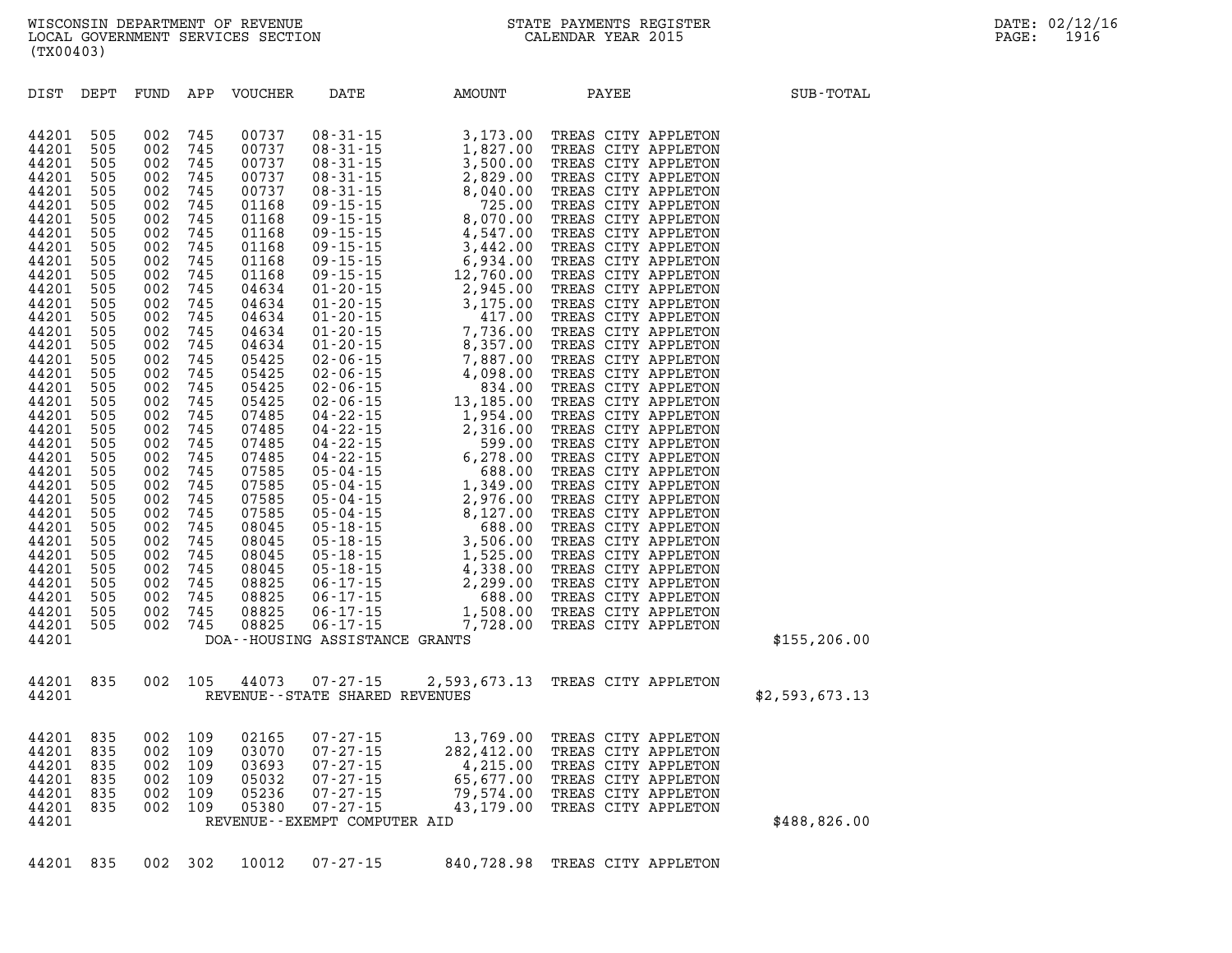| DIST                                               | DEPT                            | FUND                            | APP                             | VOUCHER                                   | DATE                                                                                  | AMOUNT                                                                                                           | PAYEE                                                                                             |                                | SUB-TOTAL         |
|----------------------------------------------------|---------------------------------|---------------------------------|---------------------------------|-------------------------------------------|---------------------------------------------------------------------------------------|------------------------------------------------------------------------------------------------------------------|---------------------------------------------------------------------------------------------------|--------------------------------|-------------------|
| 44201<br>44201<br>44201<br>44201<br>44201<br>44201 | 835<br>835<br>835<br>835<br>835 | 002<br>002<br>002<br>002<br>002 | 302<br>302<br>302<br>302<br>302 | 10083<br>10138<br>11012<br>11083<br>11137 | $07 - 27 - 15$<br>07-27-15<br>07-27-15<br>07-27-15<br>$07 - 27 - 15$                  | 5,799,642.88<br>108,499.99<br>210,218.64<br>1,301,046.63<br>8,616.00<br>REVENUE-FIRST DOLLAR/SCHOOL LEVY CREDITS | TREAS CITY APPLETON<br>TREAS CITY APPLETON<br>TREAS<br>TREAS CITY APPLETON<br>TREAS CITY APPLETON | CITY APPLETON                  | \$8, 268, 753.12  |
|                                                    |                                 |                                 |                                 |                                           |                                                                                       |                                                                                                                  |                                                                                                   |                                |                   |
| 44201<br>44201                                     | 835                             | 002                             | 501                             | 00003<br>DOA - PAYMENT                    | $02 - 02 - 15$                                                                        | 7,392.02<br>FOR MUNICIPAL SERVICES AID                                                                           | TREAS CITY APPLETON                                                                               |                                | \$7,392.02        |
| 44201<br>44201<br>44201<br>44201<br>44201          | 835<br>835<br>835<br>835        | 021<br>021<br>021<br>021        | 363<br>363<br>363<br>363        | 35525<br>37151<br>37222<br>37275          | $03 - 23 - 15$<br>03-23-15<br>03-23-15<br>$03 - 23 - 15$<br>REVENUE--LOTTERY CREDIT - | 3,636.36<br>303,748.85<br>1,676,593.71<br>3,525.74                                                               | TREAS CITY APPLETON<br>TREAS CITY APPLETON<br>TREAS<br>TREAS                                      | CITY APPLETON<br>CITY APPLETON | \$1,987,504.66    |
| 44201                                              |                                 |                                 |                                 |                                           | DISTRICT TOTAL APPROPRIATIONS                                                         |                                                                                                                  |                                                                                                   |                                | \$19, 116, 122.63 |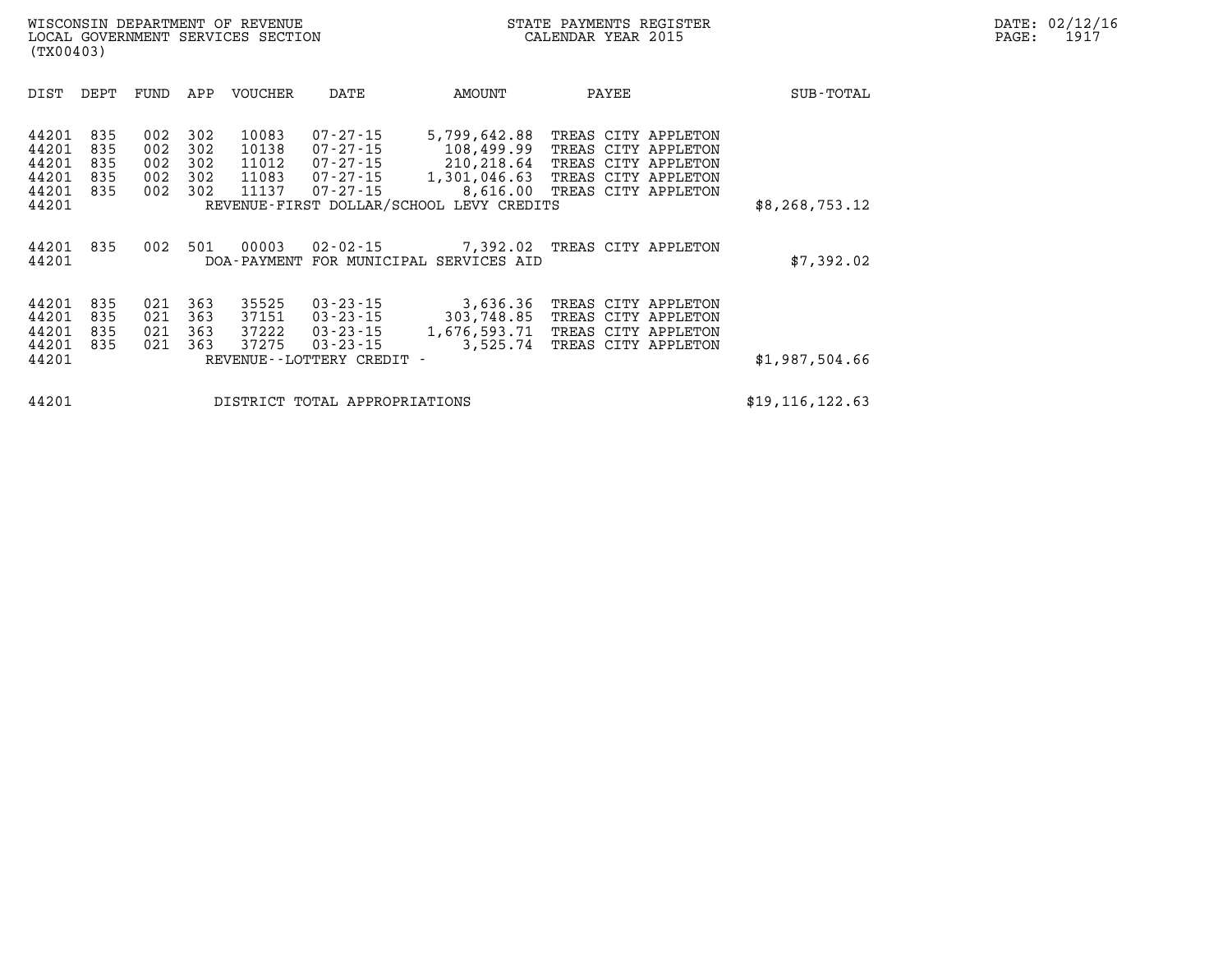|                                                           | (TX00403)              |  |                               |                                          |                                                    |                                              |                                                                                                                                                                                           |                  | DATE: 02/12/1<br>$\mathtt{PAGE:}$<br>1918 |
|-----------------------------------------------------------|------------------------|--|-------------------------------|------------------------------------------|----------------------------------------------------|----------------------------------------------|-------------------------------------------------------------------------------------------------------------------------------------------------------------------------------------------|------------------|-------------------------------------------|
|                                                           |                        |  |                               |                                          |                                                    | DIST DEPT FUND APP VOUCHER DATE AMOUNT PAYEE |                                                                                                                                                                                           | <b>SUB-TOTAL</b> |                                           |
| 44241 165<br>44241                                        |                        |  |                               |                                          |                                                    | SAFETY/PROF SERV--FIRE INSURANCE DUES        | 002 225 01134 06-25-15 37,803.90 TREAS CITY KAUKAUNA                                                                                                                                      | \$37,803.90      |                                           |
| 44241                                                     | 44241 370              |  |                               | 074 658 01737                            |                                                    | NAT RESOURCES - - URBAN NON - POINT GRANTS   | 02-03-15 45,563.81 TREAS CITY KAUKAUNA                                                                                                                                                    | \$45,563.81      |                                           |
| 44241 395<br>44241 395<br>44241 395<br>44241 395<br>44241 |                        |  | 011 162<br>011 162<br>011 162 | 011 162 68072                            | 48072 04-06-15<br>56072 07-06-15<br>$10 - 05 - 15$ | TRANSPORTATION -- CONNECTING HIGHWAY AIDS    | 40072  01-05-15  21,214.13  CITY OF KAUKAUNA<br>48072  04-06-15  21,214.13  CITY OF KAUKAUNA<br>21, 214.13 CITY OF KAUKAUNA<br>21, 214.13 CITY OF KAUKAUNA<br>21, 214.13 CITY OF KAUKAUNA | \$84,856.52      |                                           |
| 44241 395<br>44241<br>44241 395<br>44241 395<br>44241     | 395                    |  | 011 191<br>011 191<br>011 191 | 011 191 39137<br>47137<br>55137<br>67137 |                                                    | TRANSPORTATION -- GENERAL TRANSP AIDS-GTA    | 01-05-15 207,543.25 CITY OF KAUKAUNA<br>04-06-15 207,543.25 CITY OF KAUKAUNA<br>07-06-15 207,543.25 CITY OF KAUKAUNA<br>10-05-15 207,543.25 CITY OF KAUKAUNA                              | \$830,173.00     |                                           |
| 44241                                                     | 44241 435              |  |                               | 005 162 01DHS                            |                                                    | HS--AMBULANCE FUNDING ASSISTANCE GRANTS      | 09-11-15 6,094.58 KAUKAUNA FIRE DEPT AMBULANCE                                                                                                                                            | \$6,094.58       |                                           |
| 44241 435<br>44241                                        |                        |  |                               | 005 163 01LGS                            |                                                    | HS--PREPAID MEDICAL TRANSPORT REIMBURSE      | 11-16-15 12,924.71 DHS PREPAID MEDICAL TRANSPORT                                                                                                                                          | \$12,924.71      |                                           |
| 44241 455<br>44241                                        |                        |  |                               |                                          |                                                    | JUSTICE - - LAW ENFORCEMENT TRAINING         | 002 231 14 04-08-15 3,840.00 TREAS CITY KAUKAUNA                                                                                                                                          | \$3,840.00       |                                           |
| 44241                                                     | 44241 835              |  |                               |                                          | REVENUE--STATE SHARED REVENUES                     |                                              | 002 105 44074 07-27-15 581,160.26 TREAS CITY KAUKAUNA                                                                                                                                     | \$581,160.26     |                                           |
| 44241                                                     | 44241 835<br>44241 835 |  | 002 109<br>002 109            |                                          | REVENUE--EXEMPT COMPUTER AID                       |                                              | 27,033.00 TREAS CITY KAUKAUNA<br>05237 07-27-15 13,037.00 TREAS CITY KAUKAUNA                                                                                                             | \$40,070.00      |                                           |
| 44241                                                     |                        |  |                               |                                          | DISTRICT TOTAL APPROPRIATIONS                      |                                              |                                                                                                                                                                                           | \$1,642,486.78   |                                           |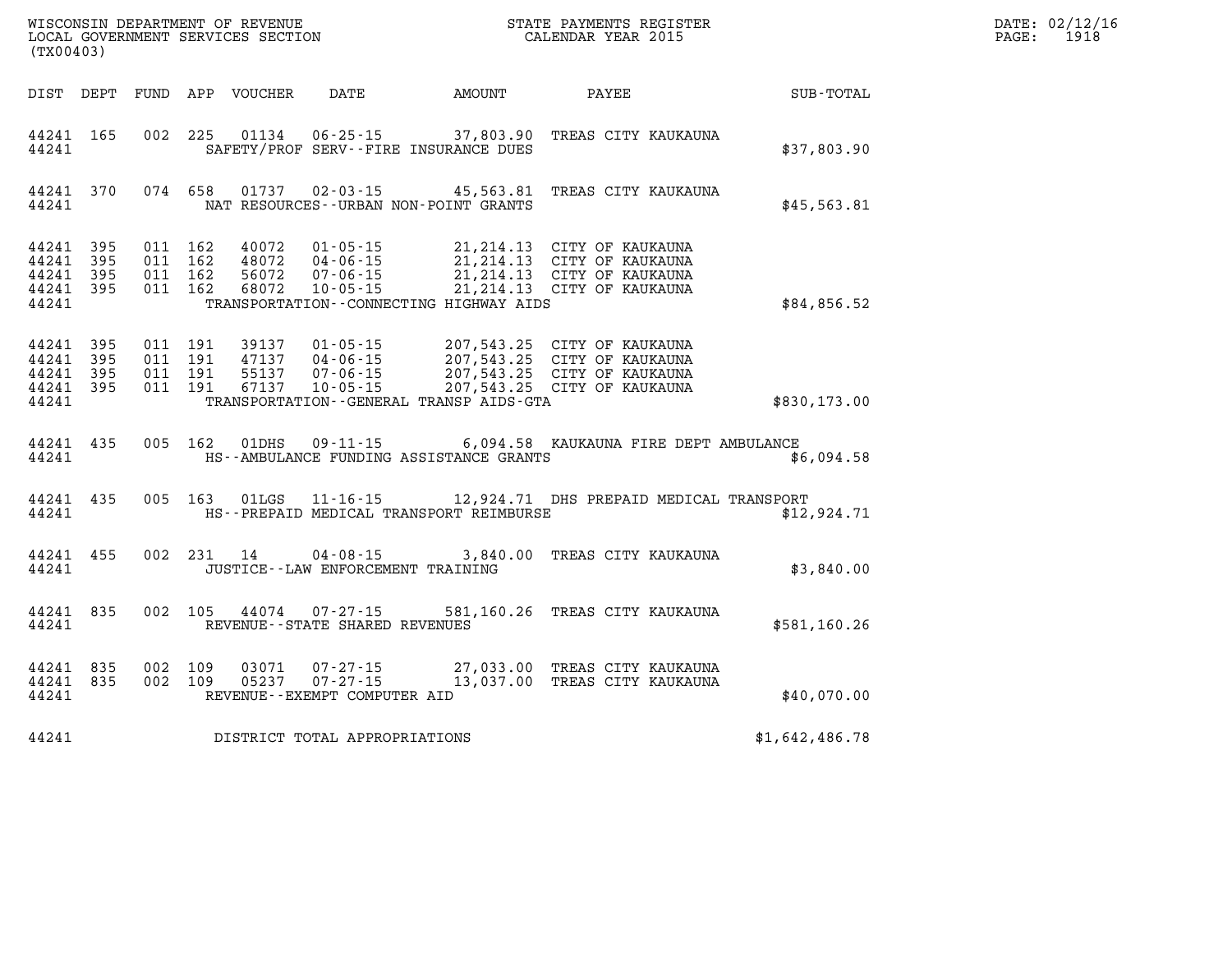| WISCONSIN DEPARTMENT OF REVENUE         | PAYMENTS REGISTER<br>3TATE | 02/12/16<br>DATE:      |
|-----------------------------------------|----------------------------|------------------------|
| SERVICES SECTION<br>LOCAL<br>GOVERNMENT | CALENDAR YEAR 2015         | 1910<br>PAGE<br>-- - - |

| (TX00403)                                                 | LOCAL GOVERNMENT SERVICES SECTION              | CALENDAR YEAR 2015                                                                                                                                                                                             |              | 1919<br>PAGE: |
|-----------------------------------------------------------|------------------------------------------------|----------------------------------------------------------------------------------------------------------------------------------------------------------------------------------------------------------------|--------------|---------------|
|                                                           |                                                | DIST DEPT FUND APP VOUCHER DATE AMOUNT PAYEE SUB-TOTAL                                                                                                                                                         |              |               |
| 44281 165<br>44281                                        | SAFETY/PROF SERV--FIRE INSURANCE DUES          | 002 225 01135 06-25-15 7,367.36 TREAS CITY SEYMOUR                                                                                                                                                             | \$7,367.36   |               |
|                                                           | 44281 MAT RESOURCES--AIDS IN LIEU OF TAXES     | 44281 370 002 503 17693 01-12-15 835.50 TREAS CITY SEYMOUR<br>317.72 CITY SHARE                                                                                                                                | \$835.50     |               |
| 44281 370<br>44281                                        | NAT RESOURCES--FOREST CROP/MFL/CO FOREST       | 012 571 39322 06-02-15 3.60 TREAS CITY SEYMOUR                                                                                                                                                                 | \$3.60       |               |
| 44281 395<br>44281                                        | TRANSPORTATION - - HIGHWAY SAFETY - FEDERAL    | 011 185 67643 12-03-15 3,252.00 TREAS CITY SEYMOUR                                                                                                                                                             | \$3,252.00   |               |
| 44281 395<br>44281 395<br>44281 395<br>44281 395<br>44281 | TRANSPORTATION--GENERAL TRANSP AIDS-GTA        | 011 191 39138 01-05-15 44,652.41 CITY OF SEYMOUR<br>011 191 47138 04-06-15 44,652.41 CITY OF SEYMOUR<br>011 191 55138 07-06-15 44,652.41 CITY OF SEYMOUR<br>011 191 67138 10-05-15 44,652.44 CITY OF SEYMOUR   | \$178,609.67 |               |
|                                                           | 44281 MES--PREPAID MEDICAL TRANSPORT REIMBURSE | 44281 435 005 163 01LGS 11-16-15 2,000.00 DHS PREPAID MEDICAL TRANSPORT                                                                                                                                        | \$2,000.00   |               |
| 44281                                                     | JUSTICE - - LAW ENFORCEMENT TRAINING           | 44281 455 002 231 17 04-17-15 1,120.00 TREAS CITY SEYMOUR                                                                                                                                                      | \$1,120.00   |               |
|                                                           | 44281 REVENUE - STATE SHARED REVENUES          | 44281 835 002 105 44075 07-27-15 153,334.89 TREAS CITY SEYMOUR                                                                                                                                                 | \$153,334.89 |               |
| 44281                                                     | REVENUE--EXEMPT COMPUTER AID                   | $\begin{array}{cccccc} 44281 & 835 & 002 & 109 & 03073 & 07-27-15 & & 3,106.00 & \text{TREAS CITY SEYMOUR} \\ 44281 & 835 & 002 & 109 & 05238 & 07-27-15 & & 2,850.00 & \text{TREAS CITY SEYMOUR} \end{array}$ | \$5,956.00   |               |
| 44281                                                     | DISTRICT TOTAL APPROPRIATIONS                  |                                                                                                                                                                                                                | \$352,479.02 |               |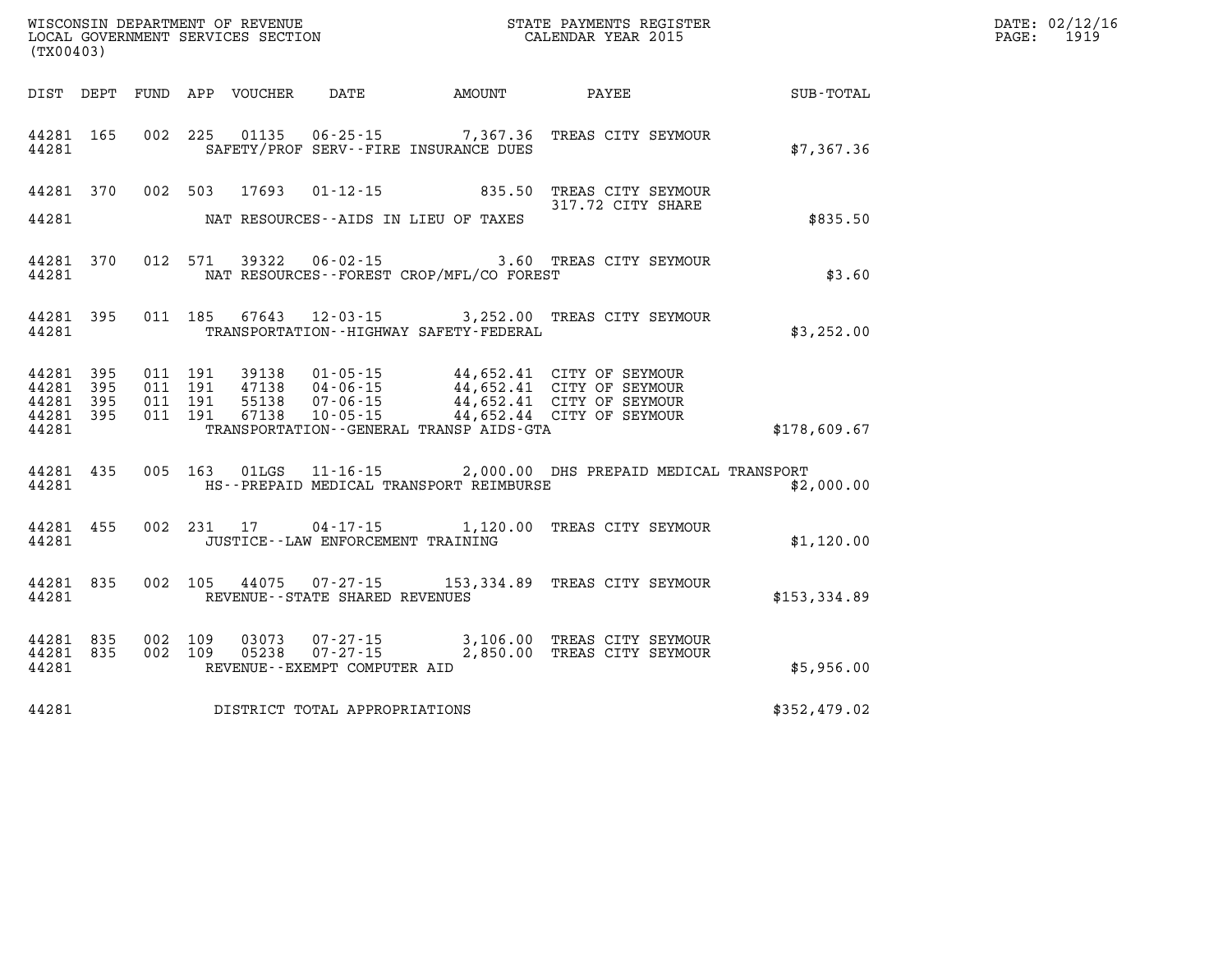| <b>District</b> | <b>District Name (Payee)</b> | Dept. | <b>Agency Name</b>             | <b>Fund</b> | Appropriation | <b>Payment Description</b>          | <b>Voucher</b> | Date           | <b>Payment Amount</b> |
|-----------------|------------------------------|-------|--------------------------------|-------------|---------------|-------------------------------------|----------------|----------------|-----------------------|
| M44000          | <b>Outagamie County</b>      | 11500 | Dept of Ag, Trade & Cons Protc | 27400       | 76400         | Soil_Water Mgmt Aids                | 00003523       | 12/18/2015 \$  | 9,021.04              |
| M44000          | <b>Outagamie County</b>      | 11500 | Dept of Ag, Trade & Cons Protc | 27400       | 76400         | Soil_Water Mgmt Aids                | 00003525       | 12/18/2015 \$  | 1,540.00              |
| M44000          | <b>Outagamie County</b>      | 11500 | Dept of Ag, Trade & Cons Protc | 27400       | 76400         | Soil_Water Mgmt Aids                | 00003526       | 12/18/2015 \$  | 980.00                |
| M44000          | <b>Outagamie County</b>      | 11500 | Dept of Ag, Trade & Cons Protc | 27400       | 76400         | Soil_Water Mgmt Aids                | 00003529       | 12/18/2015 \$  | 2,296.00              |
| M44000          | <b>Outagamie County</b>      | 11500 | Dept of Ag, Trade & Cons Protc | 36300       | <b>WE100</b>  | <b>AGRICULTURE-SOIL &amp; WATER</b> | 00003519       | 12/18/2015 \$  | 15,281.22             |
| M44000          | <b>Outagamie County</b>      | 11500 | Dept of Ag, Trade & Cons Protc | 36300       | <b>WE100</b>  | <b>AGRICULTURE-SOIL &amp; WATER</b> | 00003520       | 12/18/2015 \$  | 553.69                |
| M44000          | Outagamie County             | 11500 | Dept of Ag, Trade & Cons Protc | 36300       | <b>WE100</b>  | <b>AGRICULTURE-SOIL &amp; WATER</b> | 00003522       | 12/18/2015 \$  | 1,111.61              |
| M44000          | <b>Outagamie County</b>      | 11500 | Dept of Ag, Trade & Cons Protc | 36300       | <b>WE100</b>  | AGRICULTURE-SOIL & WATER            | 00003527       | 12/18/2015 \$  | 18,128.60             |
| M44000          | <b>Outagamie County</b>      | 11500 | Dept of Ag, Trade & Cons Protc | 36300       | <b>WE100</b>  | AGRICULTURE-SOIL & WATER            | 00003528       | 12/18/2015 \$  | 24,500.00             |
| M44000          | <b>Outagamie County</b>      | 16500 | Dept of Safety & Prof Services | 10000       | 23600         | <b>POWTS Replacement Rehab</b>      | 00000207       | 10/27/2015 \$  | 18,147.94             |
| M44000          | <b>Outagamie County</b>      | 16500 | Dept of Safety & Prof Services | 10000       | 23600         | POWTS Replacement Rehab             | 00000310       | 11/13/2015 \$  | 1,828.84              |
| M44000          | <b>Outagamie County</b>      | 37000 | Dept of Natural Resources      | 21200       | 55300         | Wildlife damage claims & abat       | 00013778       | 12/10/2015 \$  | 14,473.07             |
| M44000          | <b>Outagamie County</b>      | 41000 | Department of Corrections      | 10000       | 11600         | Reimbursing counties for proba      | 00009419       | 11/18/2015 \$  | 177,085.44            |
| M44000          | <b>Outagamie County</b>      | 41000 | Department of Corrections      | 10000       | 30200         | Community intervention program      | 00006245       | 11/5/2015 \$   | 8,590.00              |
| M44000          | <b>Outagamie County</b>      | 41000 | Department of Corrections      | 10000       | 30200         | Community intervention program      | 00011808       | 12/2/2015 \$   | 8,590.00              |
| M44000          | <b>Outagamie County</b>      | 41000 | Department of Corrections      | 10000       | 30200         | Community intervention program      | 00017892       | 12/30/2015 \$  | 8,590.00              |
| M44000          | <b>Outagamie County</b>      | 41000 | Department of Corrections      | 10000       | 31300         | Community youth and family aid      | 00005715       | 11/3/2015 \$   | 64,853.84             |
| M44000          | <b>Outagamie County</b>      | 41000 | Department of Corrections      | 10000       | 31300         | Community youth and family aid      | 00010677       | 11/25/2015 \$  | 59,426.14             |
| M44000          | <b>Outagamie County</b>      | 41000 | Department of Corrections      | 10000       | 31300         | Community youth and family aid      | 00016118       | 12/28/2015 \$  | 88.686.74             |
| M44000          | <b>Outagamie County</b>      | 45500 | Department of Justice          | 10000       | 54200         | Federal aid, victim assistance      | 00002794       | $12/7/2015$ \$ | 58,471.30             |
| M44000          | <b>Outagamie County</b>      | 46500 | Department of Military Affairs | 10000       | 30800         | Emergency response equipment        | 00002727       | 12/9/2015 \$   | 6,846.26              |
| M44000          | Outagamie County             | 50500 | Department of Administration   | 10000       | 15500         | Federal aid, local assistance       | 00000217       | 10/5/2015 \$   | 14,810.62             |
| M44000          | <b>Outagamie County</b>      | 50500 | Department of Administration   | 10000       | 15500         | Federal aid, local assistance       | 00002199       | 10/30/2015 \$  | 22,459.59             |
| M44000          | <b>Outagamie County</b>      | 50500 | Department of Administration   | 10000       | 15500         | Federal aid, local assistance       | 00004702       | 12/3/2015 \$   | 22,932.20             |
| M44000          | <b>Outagamie County</b>      | 50500 | Department of Administration   | 10000       | 15500         | Federal aid, local assistance       | 00007124       | 12/30/2015 \$  | 9,204.67              |
| M44000          | <b>Outagamie County</b>      | 50500 | Department of Administration   | 10000       | 74300         | Federal aid, local assistance       | 00002624       | 11/10/2015 \$  | 2,255.00              |
| M44000          | <b>Outagamie County</b>      | 50500 | Department of Administration   | 23500       | 37100         | Low-income assistance grants        | 00000217       | 10/5/2015 \$   | 6,194.44              |
| M44000          | <b>Outagamie County</b>      | 50500 | Department of Administration   | 23500       | 37100         | Low-income assistance grants        | 00002199       | 10/30/2015 \$  | 8,394.00              |
| M44000          | <b>Outagamie County</b>      | 50500 | Department of Administration   | 23500       | 37100         | Low-income assistance grants        | 00004702       | $12/3/2015$ \$ | 7,320.88              |
| M44000          | Outagamie County             | 50500 | Department of Administration   | 23500       | 37100         | Low-income assistance grants        | 00007124       | 12/30/2015 \$  | 6,655.84              |
| M44000          | Outagamie County             | 83500 | Department of Revenue          | 10000       | 10500         | County and Municipal Aid            | 00001490       | 11/16/2015 \$  | 2,088,169.68          |
| M44002          | Town Of Black Creek          | 83500 | Department of Revenue          | 10000       | 10500         | County and Municipal Aid            | 00001460       | 11/16/2015 \$  | 25,839.39             |
| M44004          | Town Of Bovina               | 83500 | Department of Revenue          | 10000       | 10500         | County and Municipal Aid            | 00001461       | 11/16/2015 \$  | 26,932.55             |
| M44006          | Town Of Buchanan             | 83500 | Department of Revenue          | 10000       | 10500         | County and Municipal Aid            | 00001462       | 11/16/2015 \$  | 62,756.89             |
| M44008          | Town Of Center               | 83500 | Department of Revenue          | 10000       | 10500         | County and Municipal Aid            | 00001463       | 11/16/2015 \$  | 33,740.12             |
| M44010          | Town Of Cicero               | 83500 | Department of Revenue          | 10000       | 10500         | County and Municipal Aid            | 00001464       | 11/16/2015 \$  | 50,048.39             |
| M44012          | Town Of Dale                 | 83500 | Department of Revenue          | 10000       | 10500         | County and Municipal Aid            | 00001465       | 11/16/2015 \$  | 40,868.17             |
| M44014          | Town Of Deer Creek           | 83500 | Department of Revenue          | 10000       | 10500         | County and Municipal Aid            | 00001466       | 11/16/2015 \$  | 48,653.16             |
| M44016          | Town Of Ellington            | 83500 | Department of Revenue          | 10000       | 10500         | County and Municipal Aid            | 00001467       | 11/16/2015 \$  | 55,981.82             |
| M44018          | Town Of Freedom              | 83500 | Department of Revenue          | 10000       | 10500         | County and Municipal Aid            | 00001468       | 11/16/2015 \$  | 152,690.25            |
| M44020          | Town Of Grand Chute          | 45500 | Department of Justice          | 10000       | 54200         | Federal aid, victim assistance      | 00001646       | 11/13/2015 \$  | 3,034.00              |